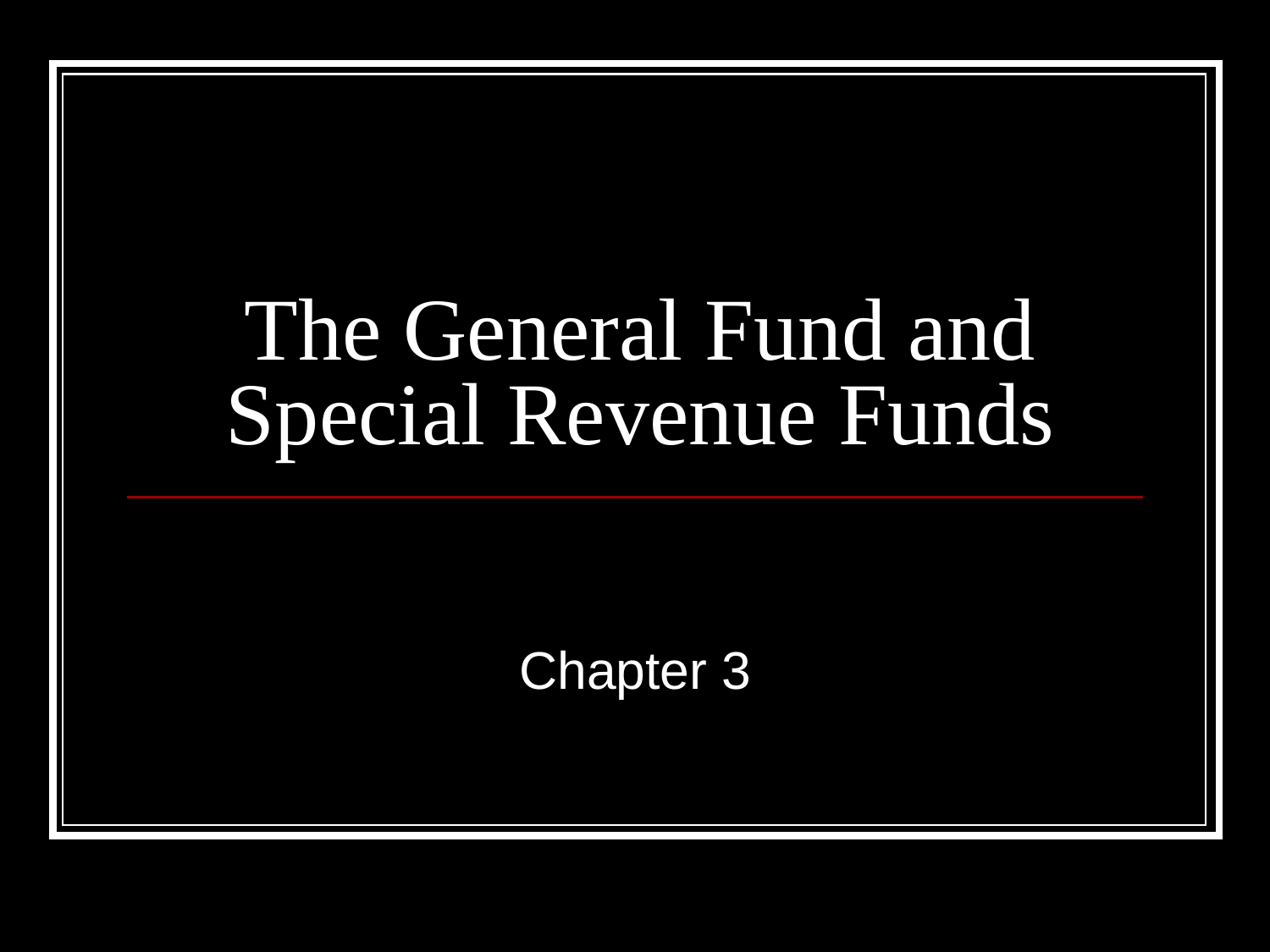# Learning Objectives

- Discuss similarities & differences between GF and SRFs
- Explain MFBA used for these funds
- Understand and prepare budgetary entries
- Analyze common journal entries for transactions, including interfund activity
- Prepare adjusting & closing entries
- Define special items and extraordinary items
- Prepare GF and SRF financial statements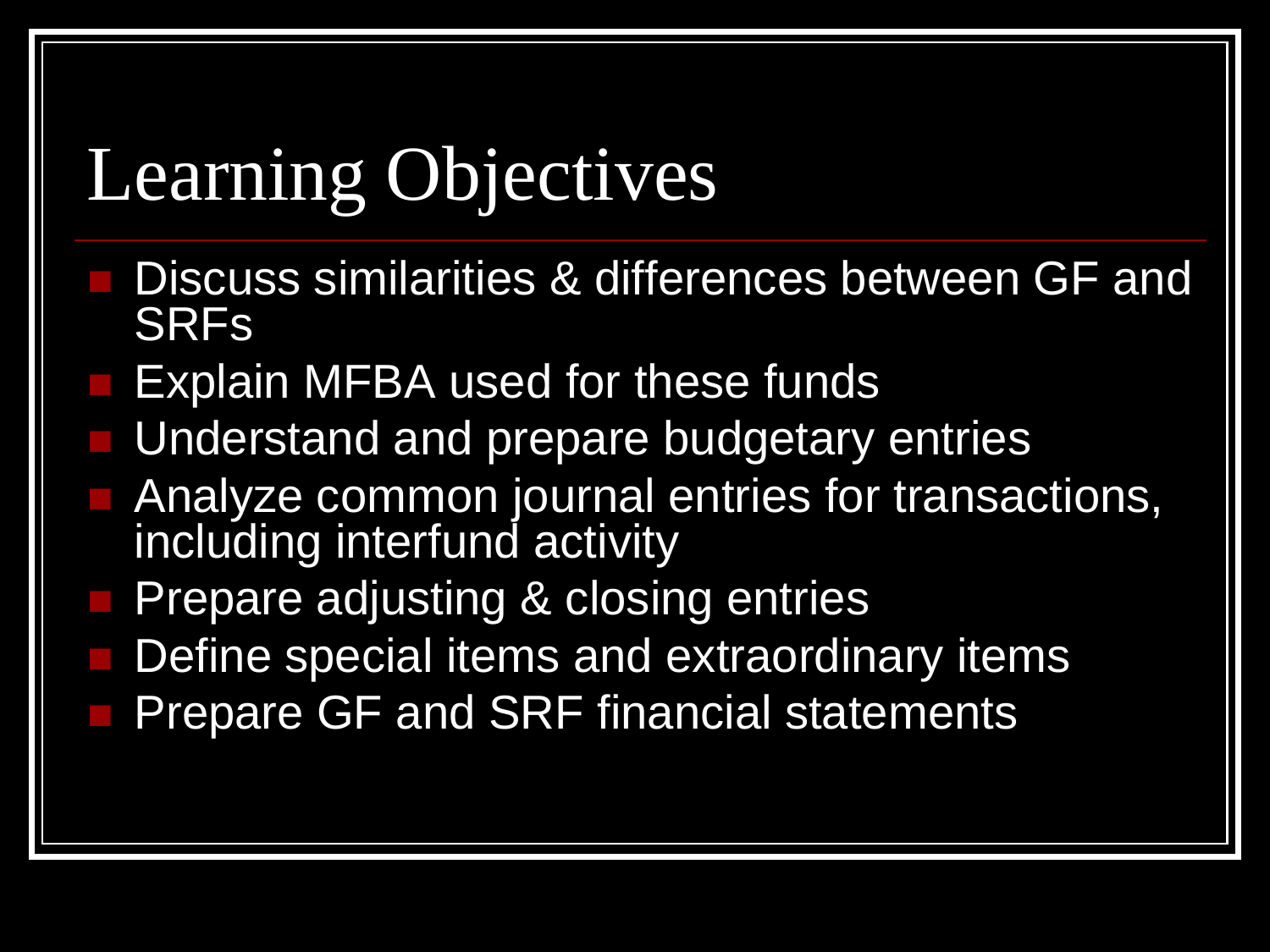### General Fund

 Used to account for *all* financial resources that are *not* restricted to specific purposes or otherwise required to be accounted for in another fund.

Only fund that all governments have.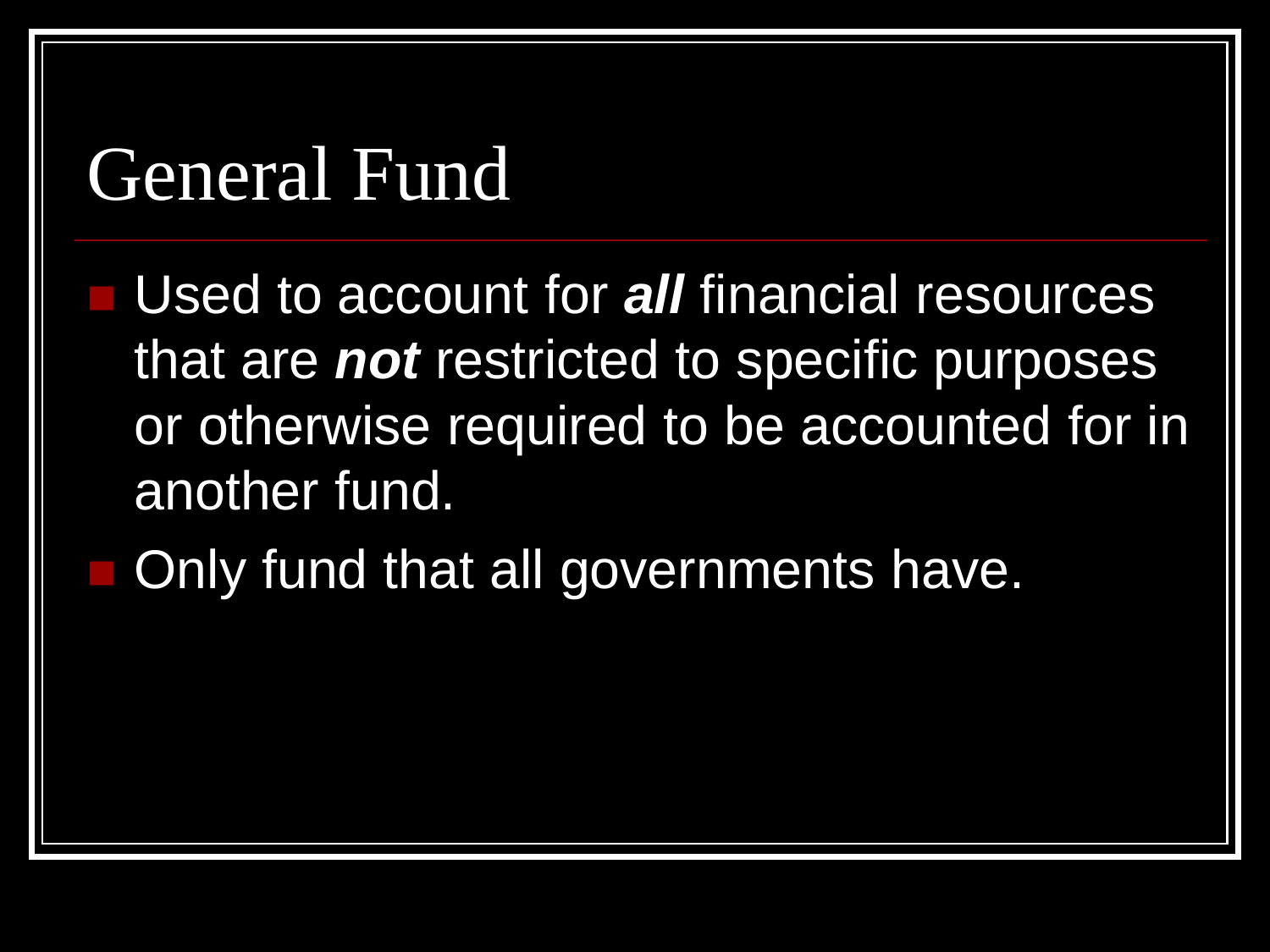### Special Revenue Funds

Used to account for general government financial resources that are *restricted* by law or contractual agreement to specific purposes other than debt service or major capital projects.

 Exist as long as the government has resources dedicated to specific purposes.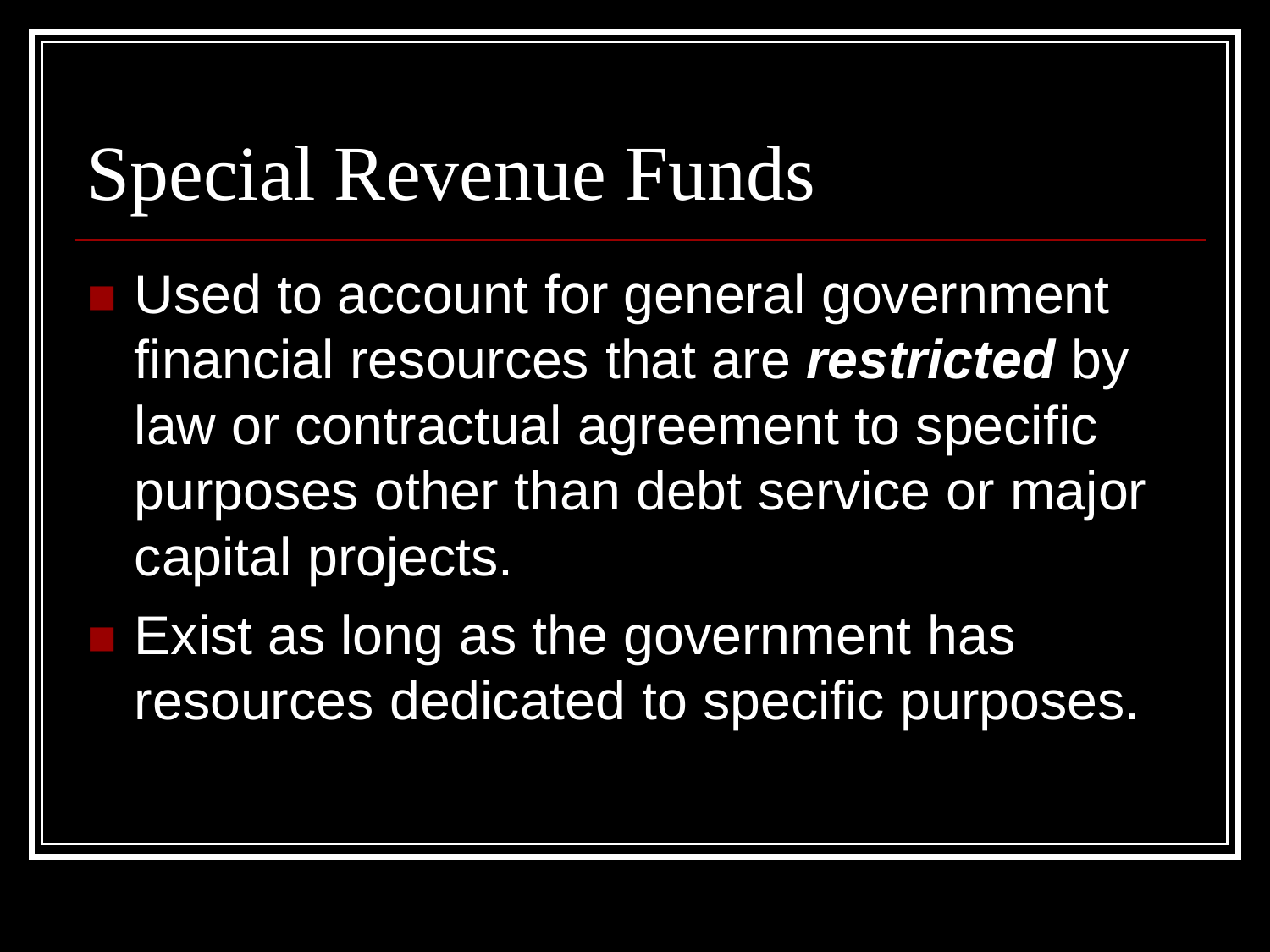### MFBA

- Measurement Focus (MF) is on current financial resources – what is *expendable*
- Basis of Accounting (BA) is modified accrual – recognition occurs for
	- Revenues when measurable & available
	- **Expenditures when underlying liability is incurred,** except for long-term debt principal and interest payments (when due)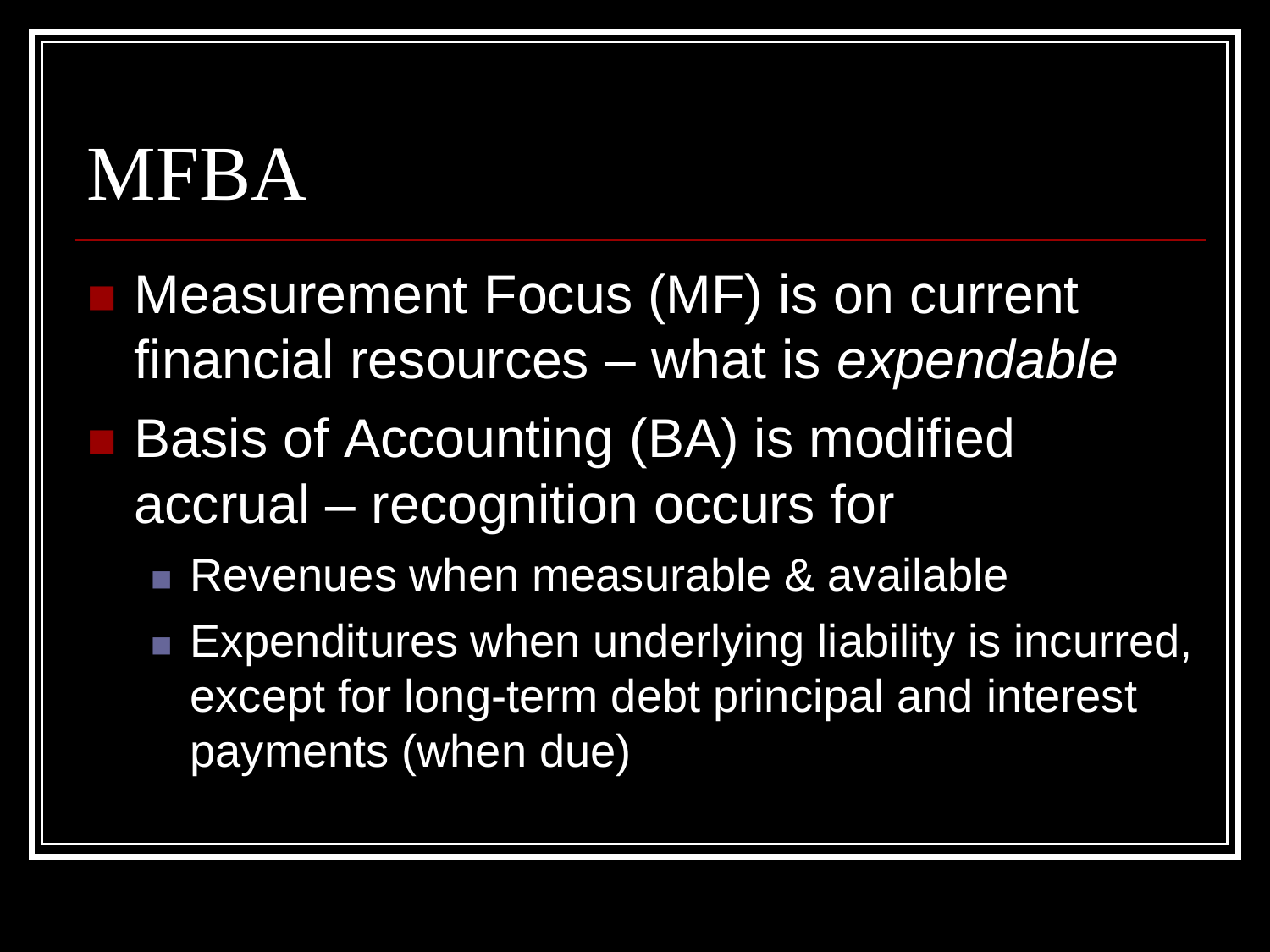# Basic Accounting Equation

Related **Liabilities** Fund Balance Financial Assets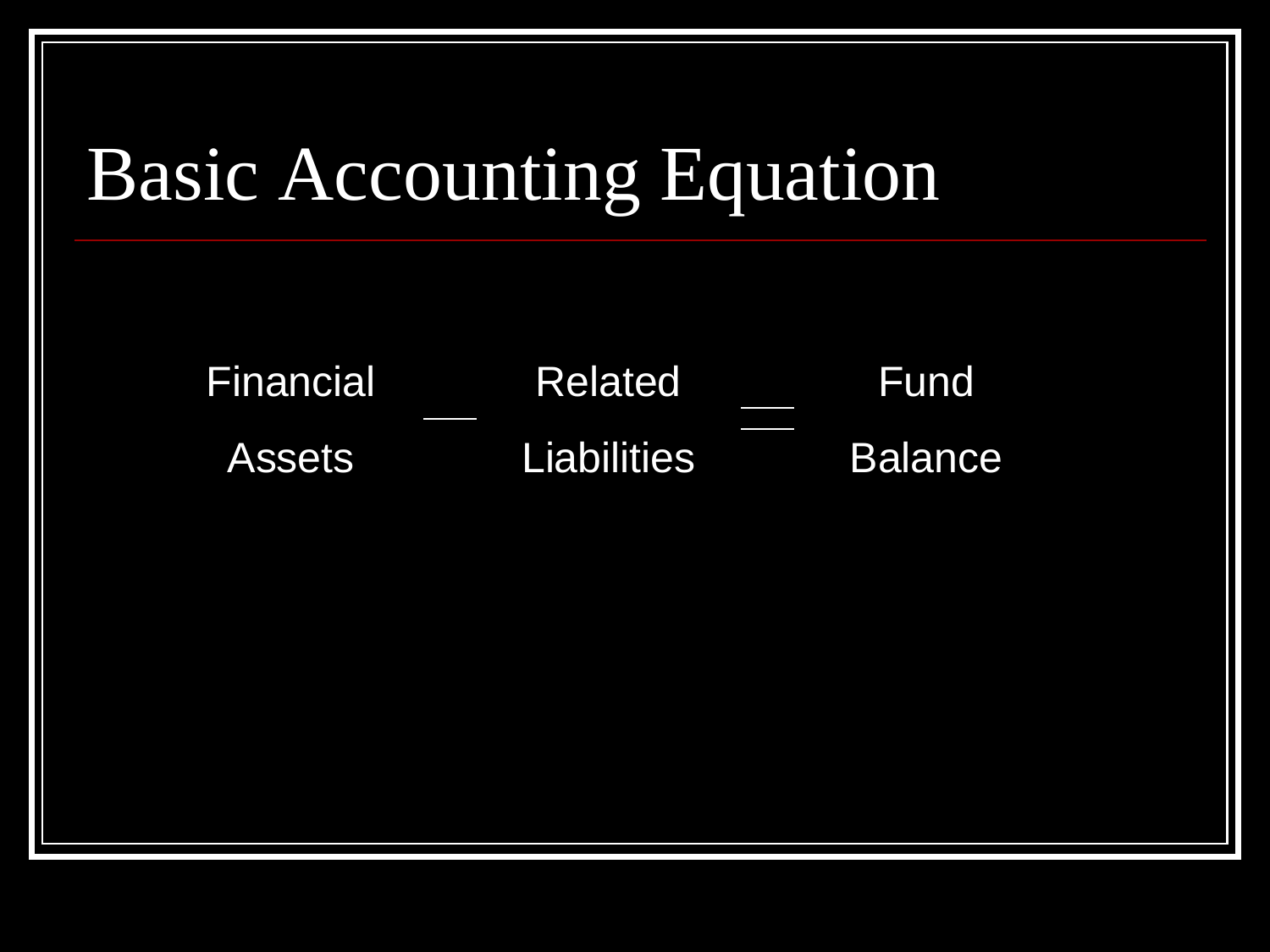### Assumptions for this Chapter

**Transactions do not address budgetary** accounting, reporting, & control issues **E** Accounts maintained on GAAP basis during the year

Second assumption rarely holds in practice, but makes instruction easier and more uniform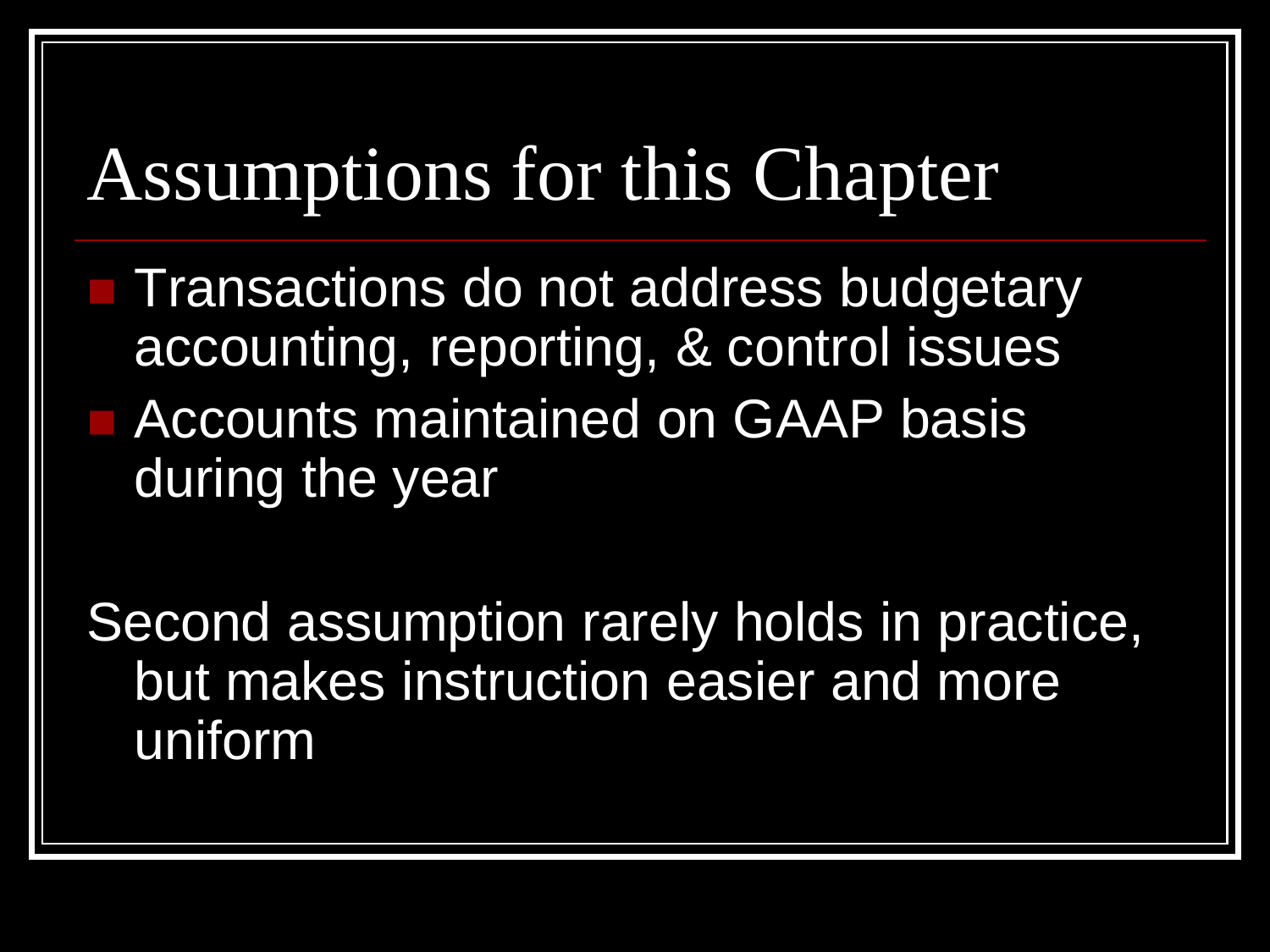### Illustrative Entries

- Property tax levy
- Other revenues
- Orders and contracts
- Salary expenditures
- Interfund activity
- Short-term borrowing
- Extraordinary and special items
- Other transactions and events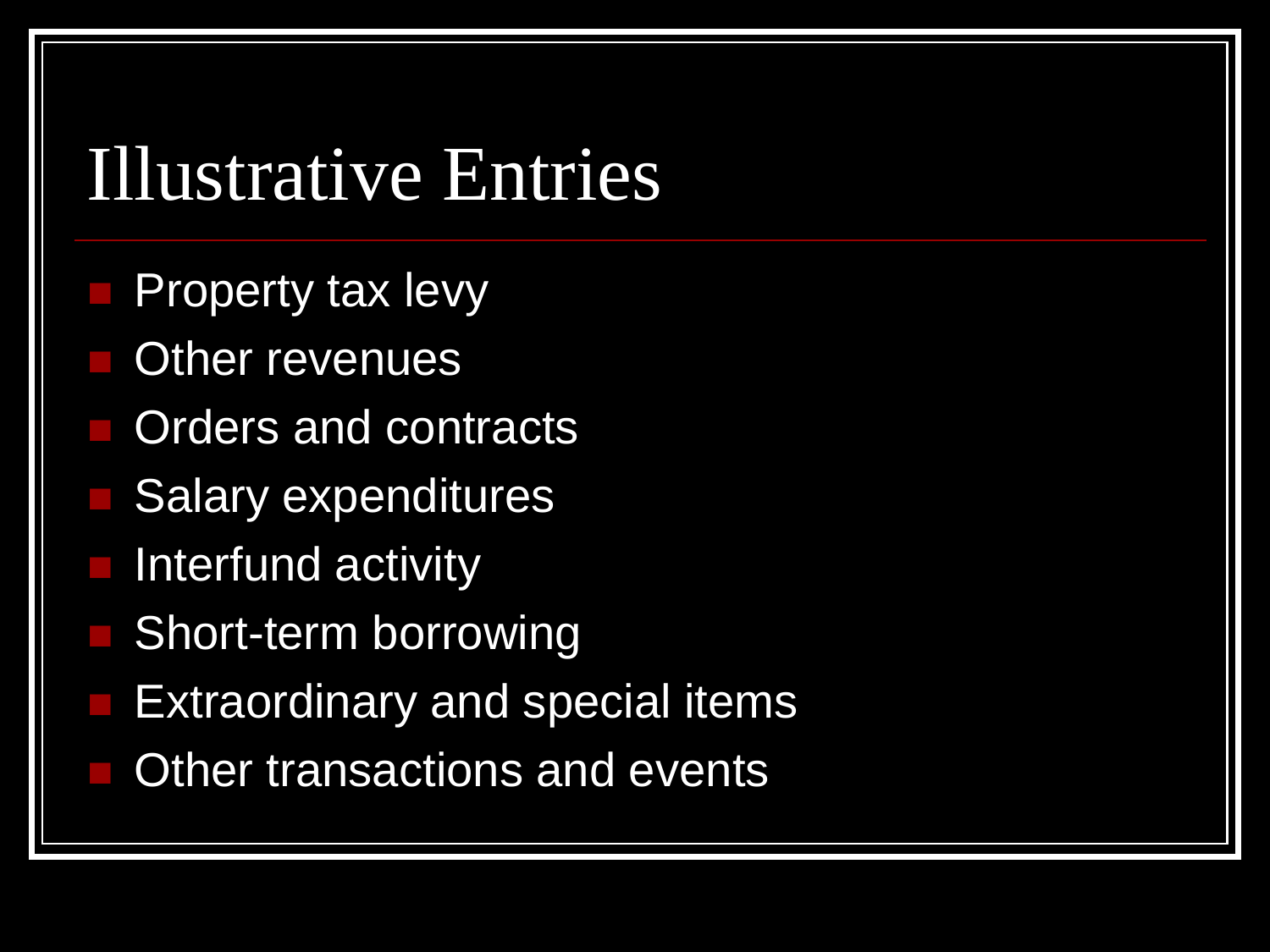| #1 Property Tax Levy [Page 72]     |         |         |  |  |
|------------------------------------|---------|---------|--|--|
| <b>Taxes Receivable - Current</b>  | 200,000 |         |  |  |
| <b>Allowance for Uncollectible</b> |         |         |  |  |
| <b>Current Taxes</b>               |         | 3,000   |  |  |
| <b>Revenues – Property Taxes</b>   |         | 197,000 |  |  |
|                                    |         |         |  |  |
|                                    |         |         |  |  |
|                                    |         |         |  |  |
|                                    |         |         |  |  |
|                                    |         |         |  |  |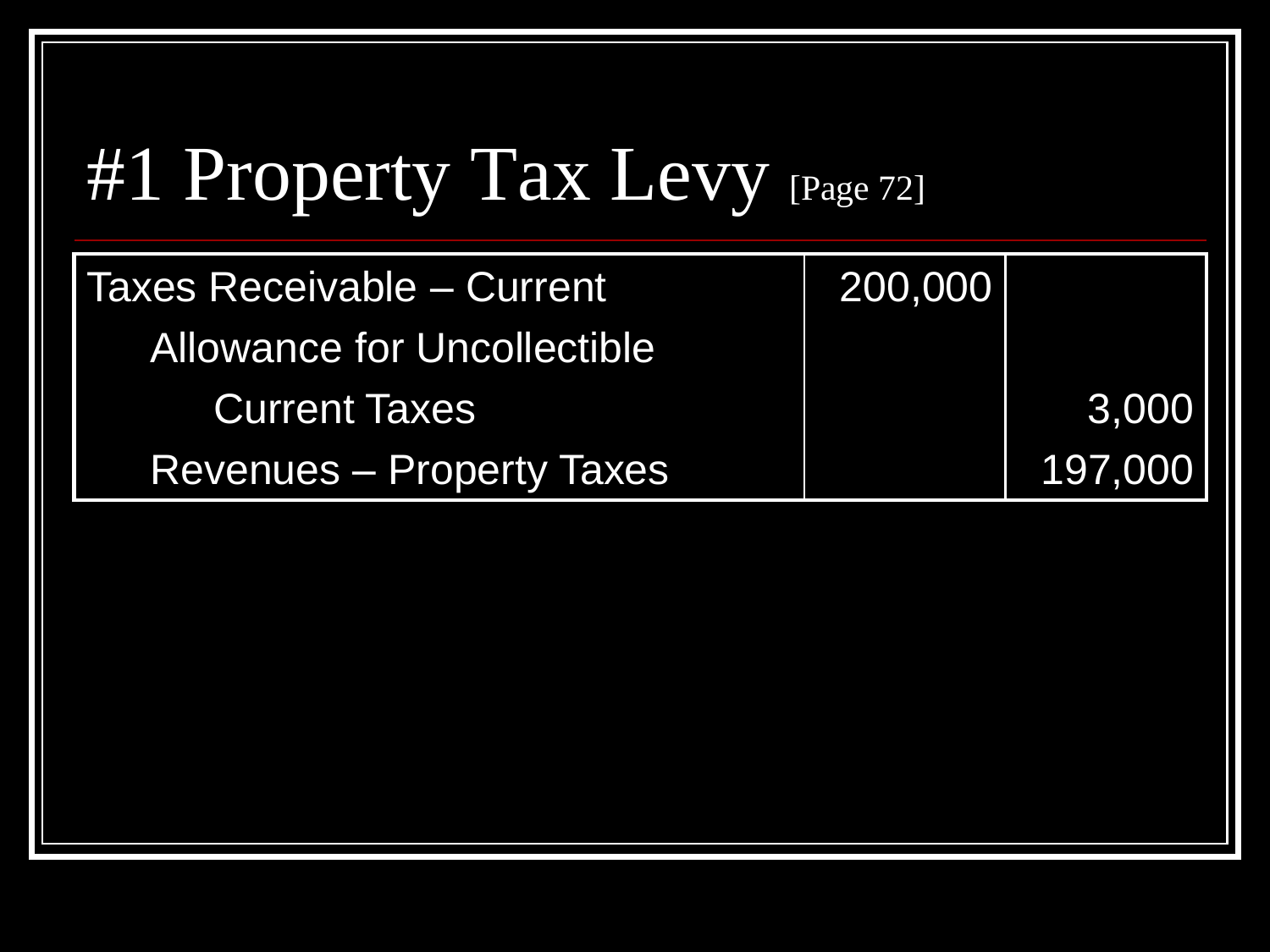### Property Tax Levy

- Notice use of allowance account in entry
	- No bad debts expense remember, a governmental fund does not use *expenses*
	- Records revenue at the amount government expects to collect
- This form of entry assumes net amount will be available – other options discussed in Chapter 5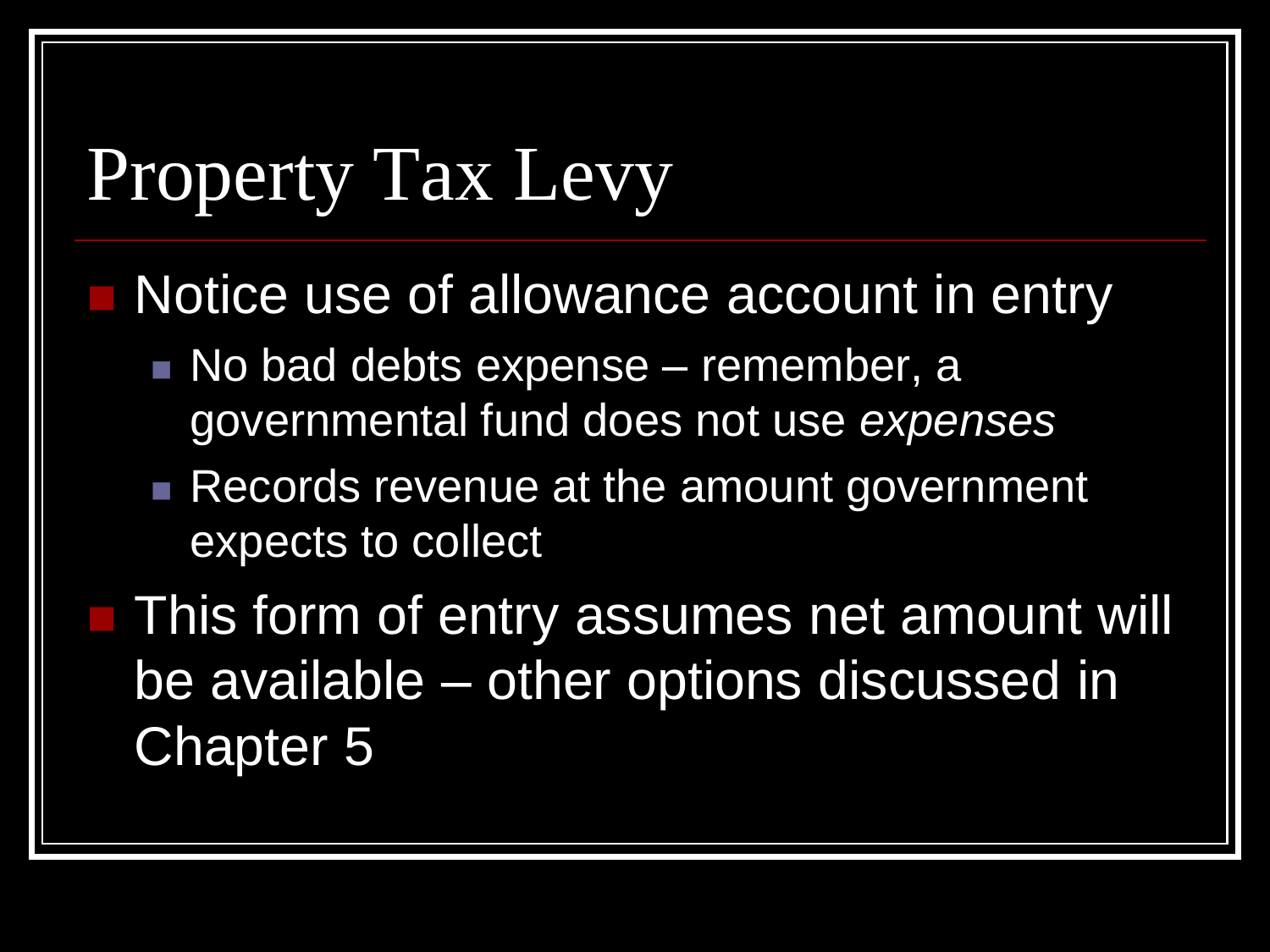### Other Revenues

- Some revenues will be accrued when services are provided
- Other revenues may be recognized only when cash is received – no allowance necessary since all of revenue received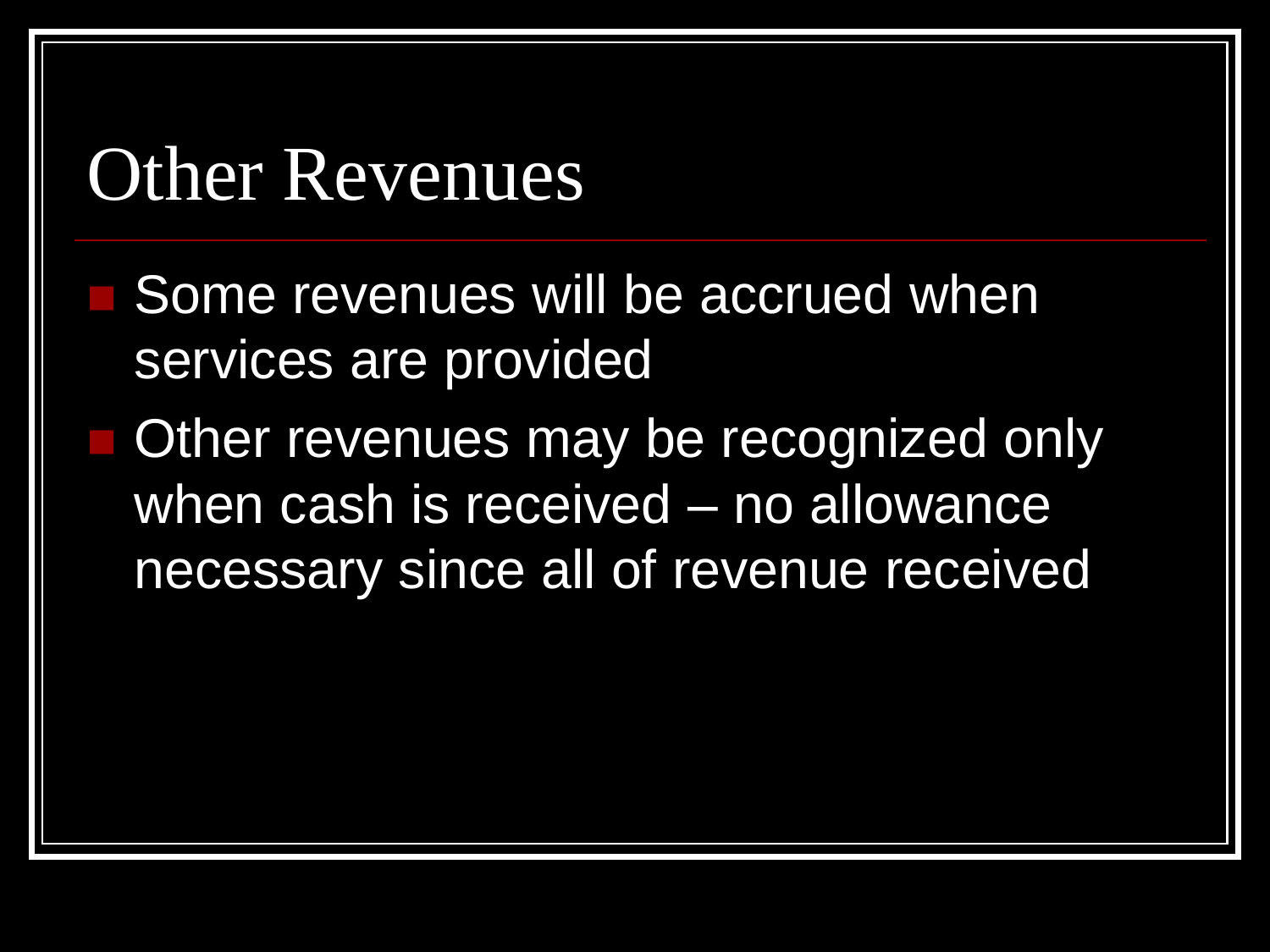### #2 Other Revenues [Page 73]

| <b>Accounts Receivable</b>         | 36,000 |        |
|------------------------------------|--------|--------|
| <b>Allowance for Uncollectible</b> |        |        |
| <b>Accounts Receivable</b>         |        | 1,000  |
| <b>Revenues</b>                    |        | 35,000 |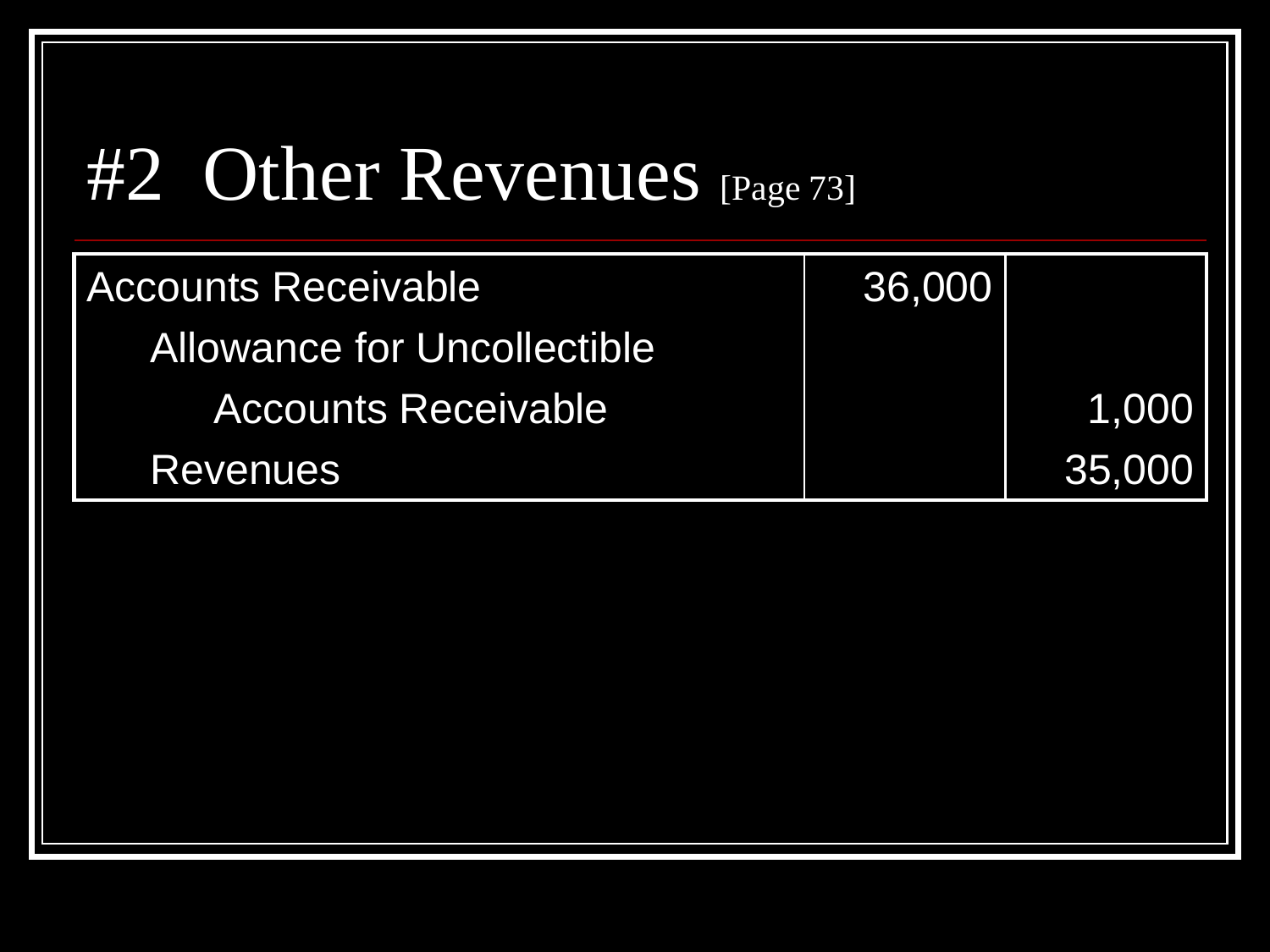## #3 Orders and Contracts [Page 74]

| <b>Expenditures</b>     | 29,900 |        |
|-------------------------|--------|--------|
| <b>Vouchers Payable</b> |        | 29,900 |
|                         |        |        |
|                         |        |        |
|                         |        |        |
|                         |        |        |
|                         |        |        |
|                         |        |        |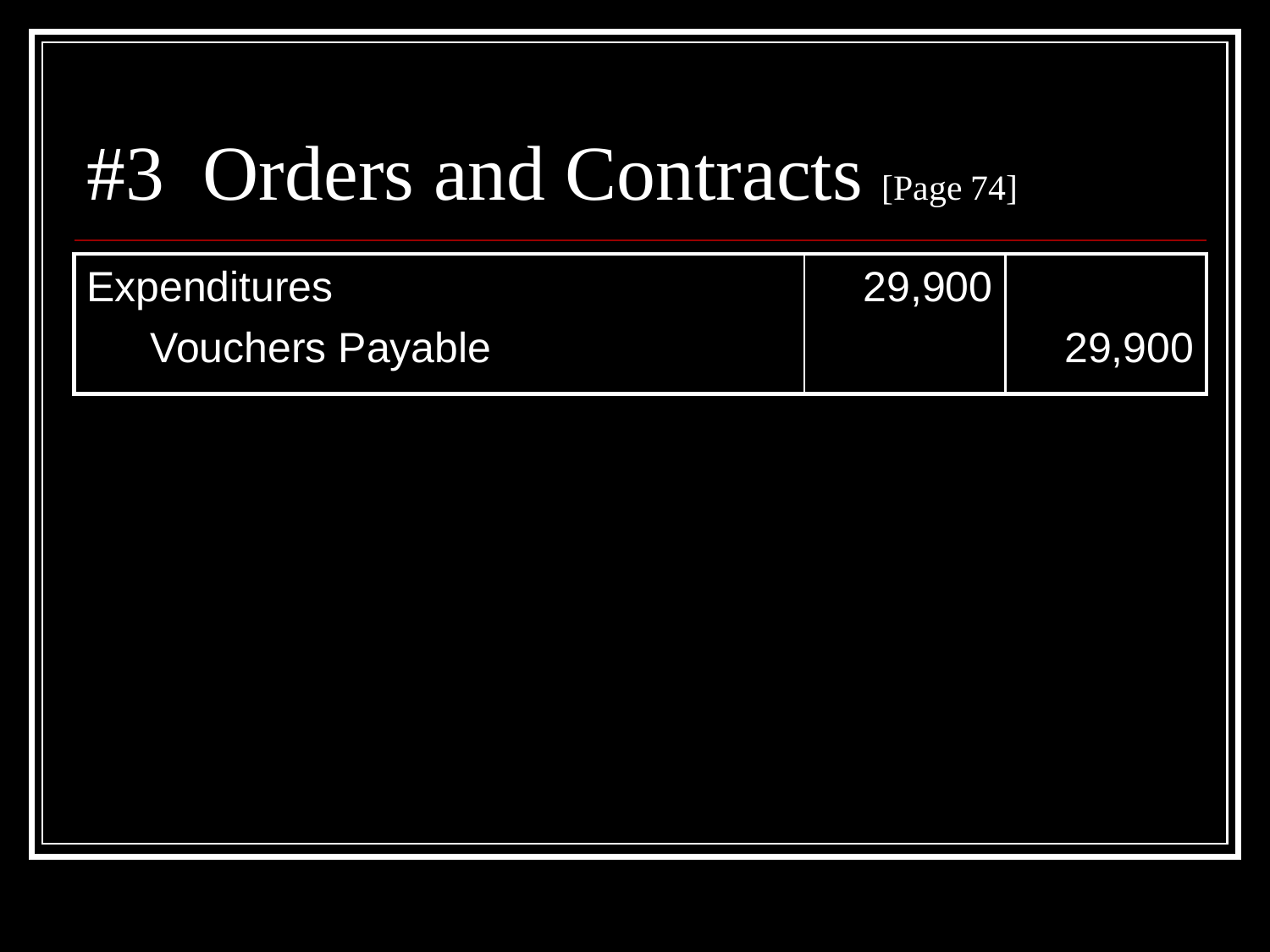#### Orders and Contracts

- Preceding slide showed the general journal entry
- However, the details are in the subsidiary ledger effects – *not demonstrated in slide show*
- Most accounts are for current operating expenditures
- Last account affects capital assets, resulting in accounting in GCA-GLTL accounts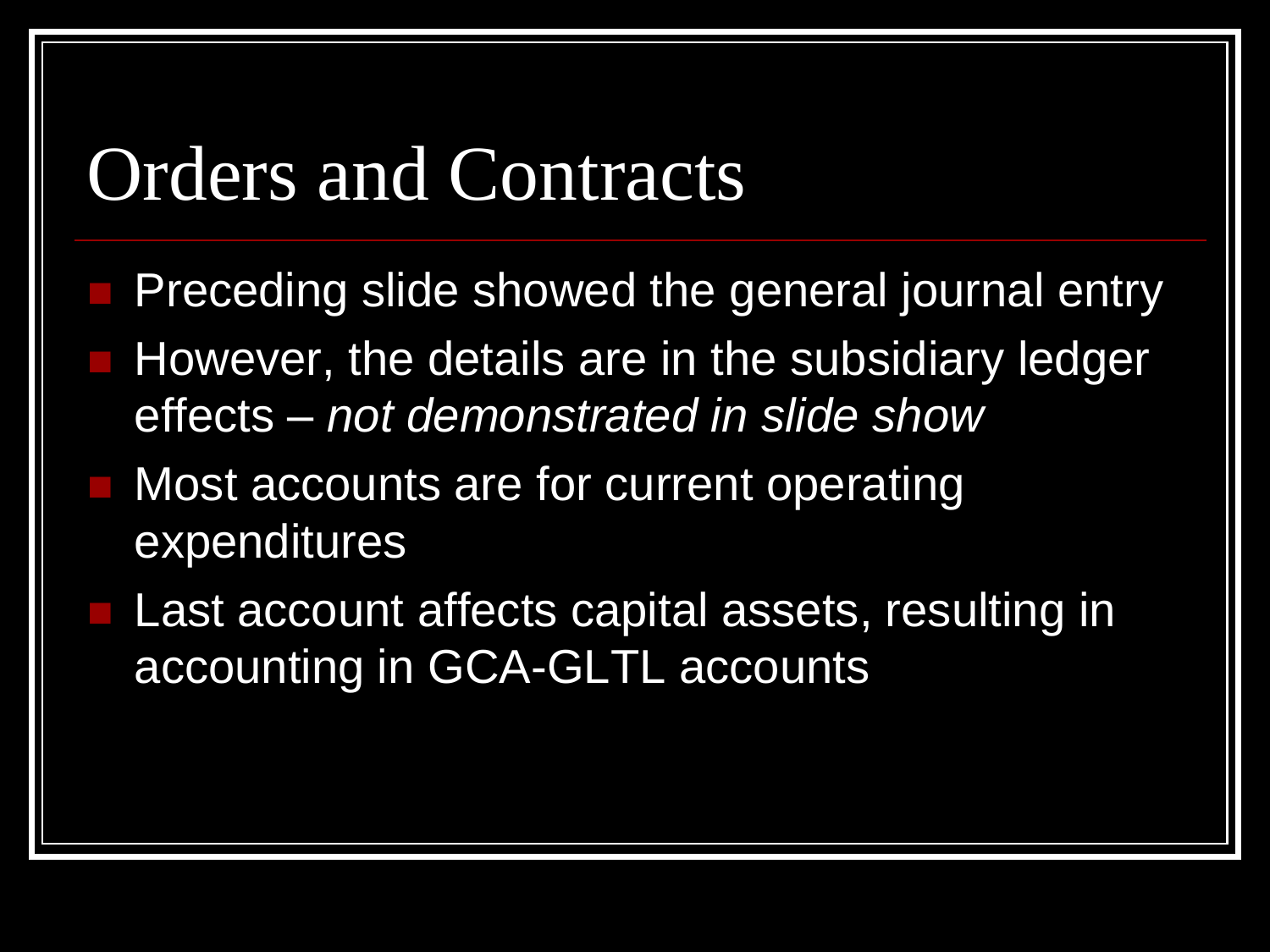

 $GCA$  (Equipment)  $\longrightarrow$  GLTL  $\equiv$  Net Assets

+\$6,100 + + \$6,100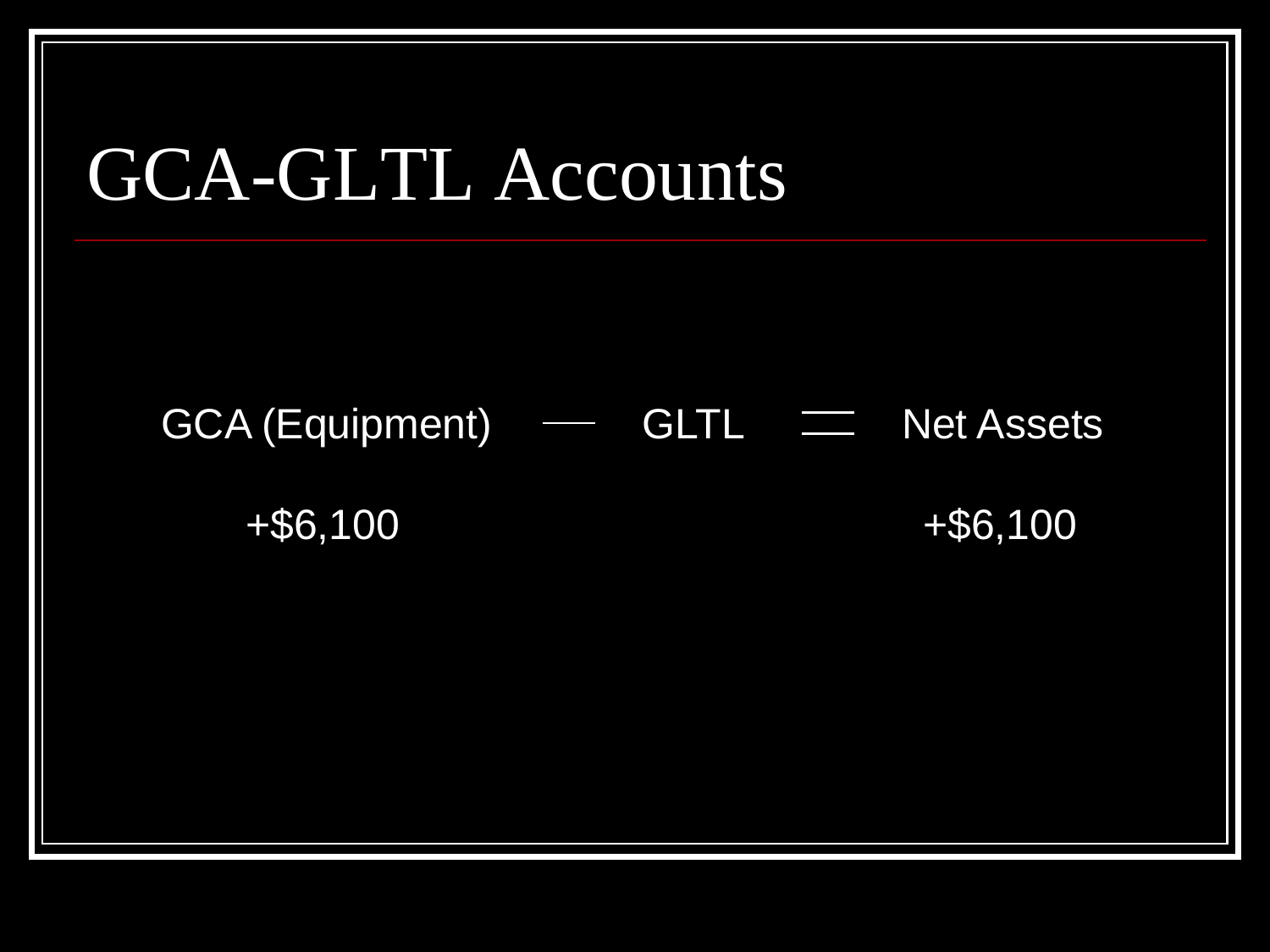# #5 Salary Expenditures [Page 74]

| <b>Expenditures</b>     | 29,900 |        |
|-------------------------|--------|--------|
| <b>Vouchers Payable</b> |        | 29,900 |
|                         |        |        |
|                         |        |        |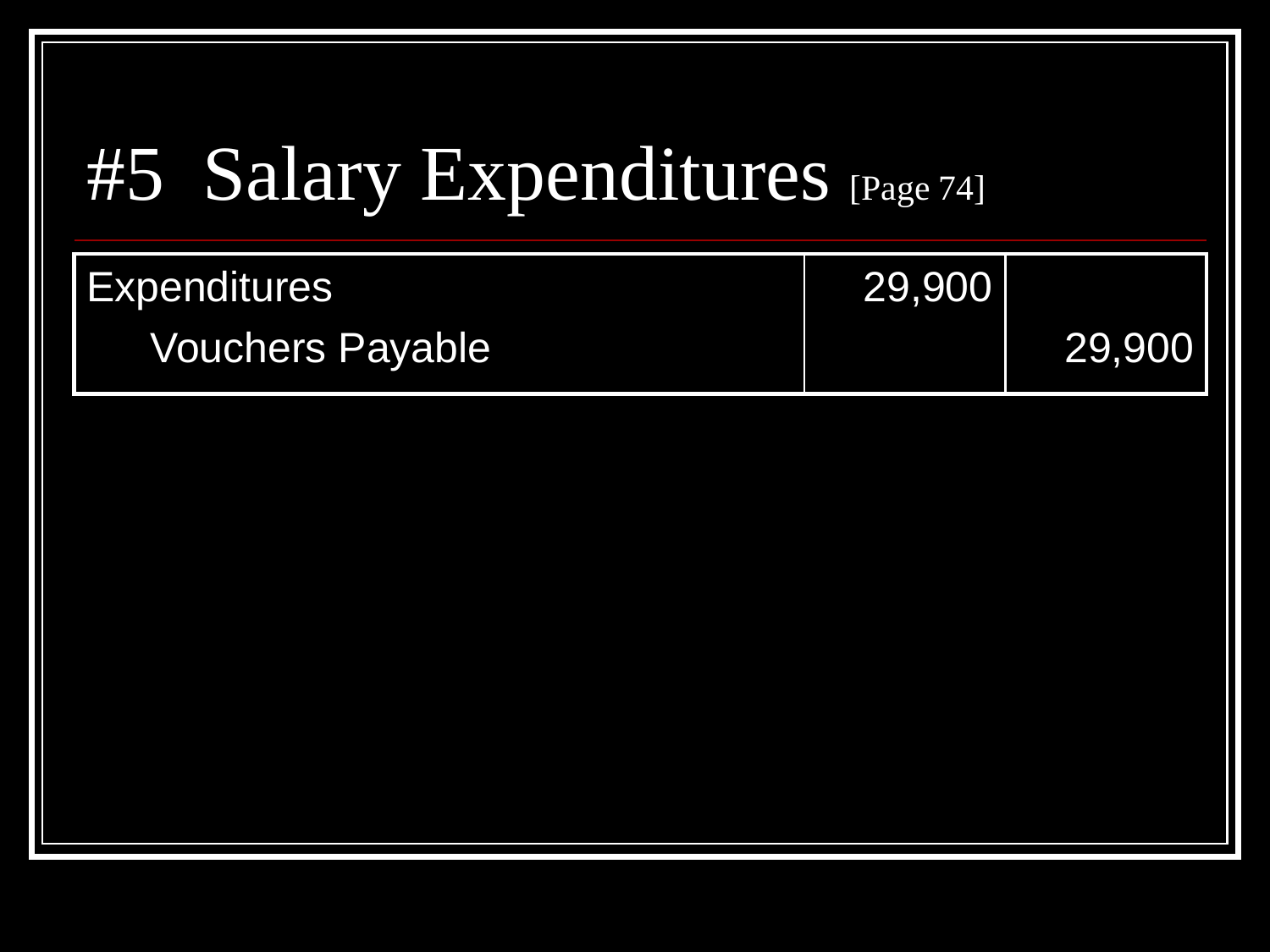### Salary Expenditures

- Comprise about 75% of city General Fund expenditures and 85% of school board General Fund expenditures
- **Effective control over these expenditures is** essential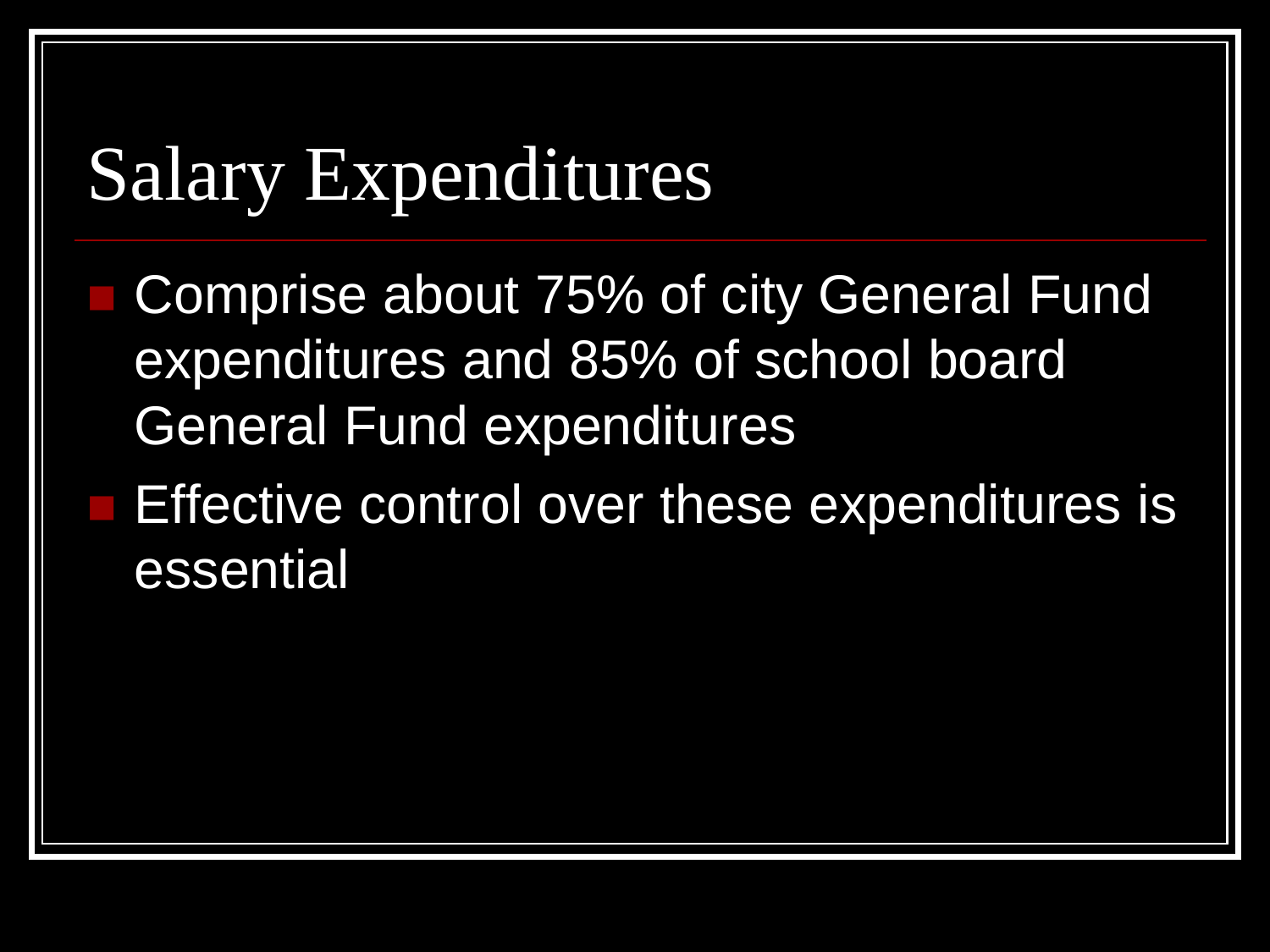# Interfund Activity Nonreciprocal transactions **Interfund reimbursements Interfund transfers Reciprocal transactions Interfund services provided Interfund loans**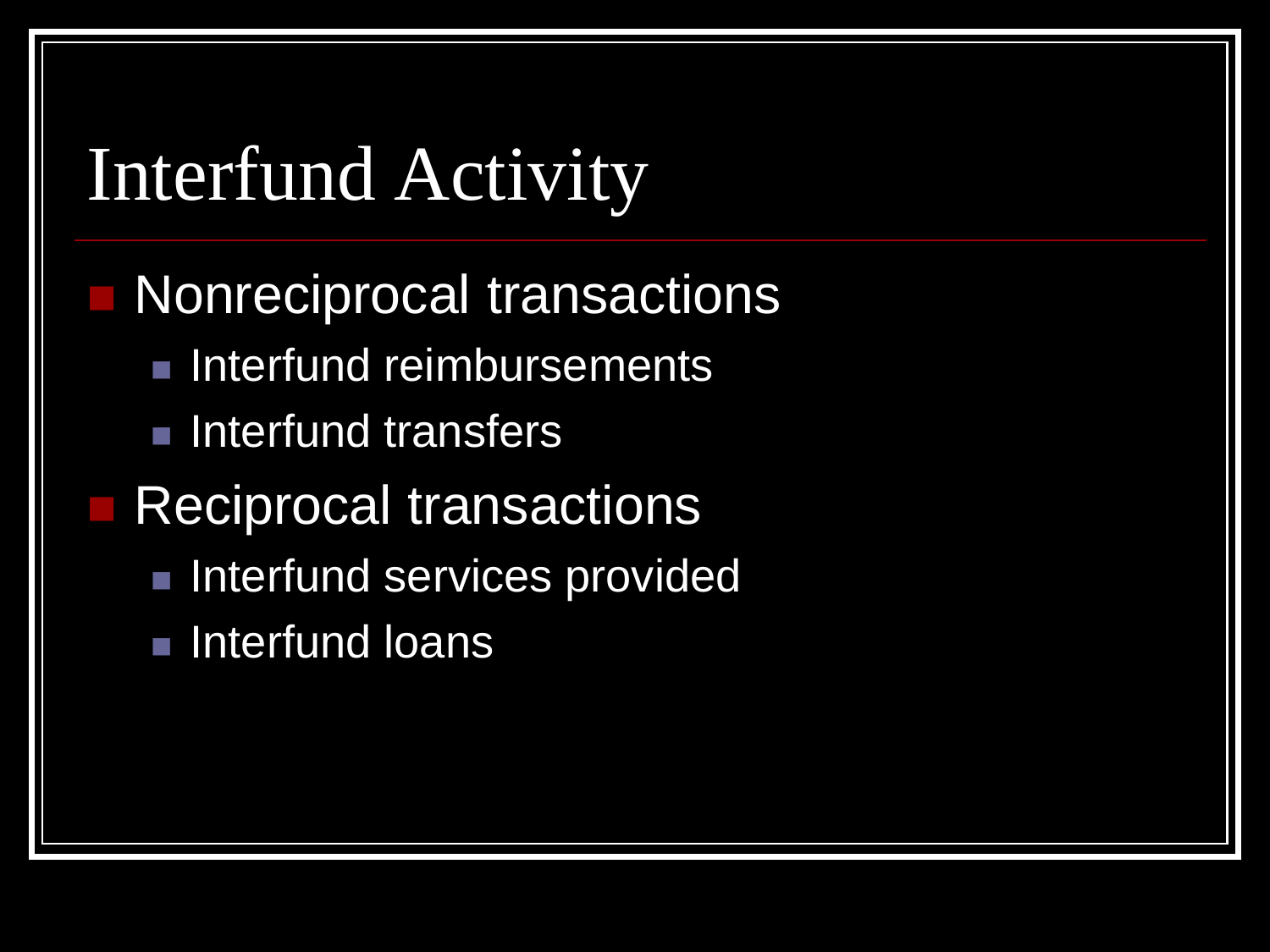### Interfund Reimbursements

#### Underlying event:

- **Transaction initially recorded in one fund**
- Should have been accounted for and reported in a different fund
- May also be used to distribute costs from one from to others
- Will *not* separately reported in financial statements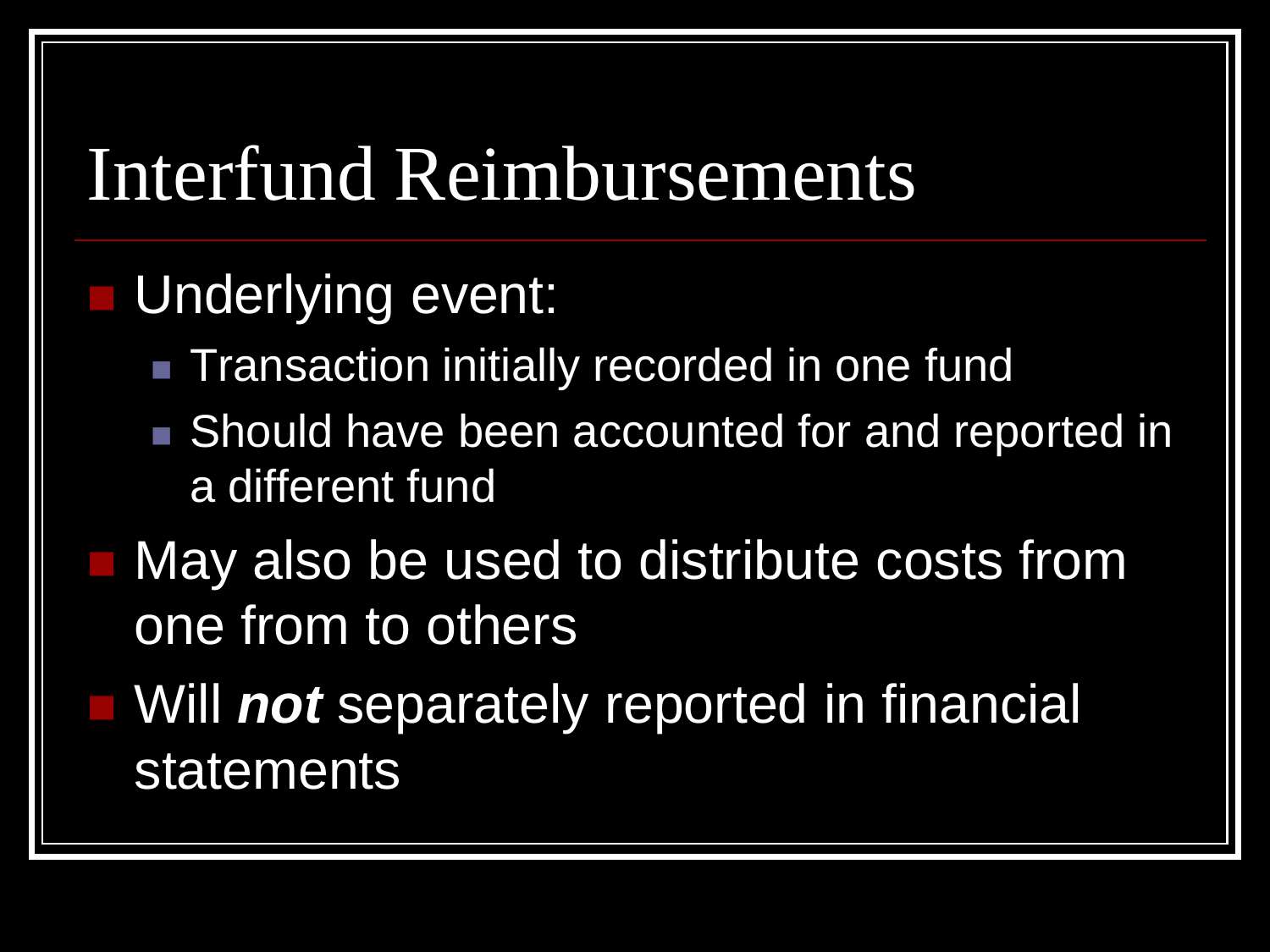## #6 Interfund Reimbursement

| Receiving fund [Page 75]      |       |       |
|-------------------------------|-------|-------|
| Due from SRF                  | 1,500 |       |
| <b>Expenditures</b>           |       | 1,500 |
|                               |       |       |
| Paying fund (not in textbook) |       |       |
| <b>Expenditures</b>           | 1,500 |       |
| <b>Due to General Fund</b>    |       | 1,500 |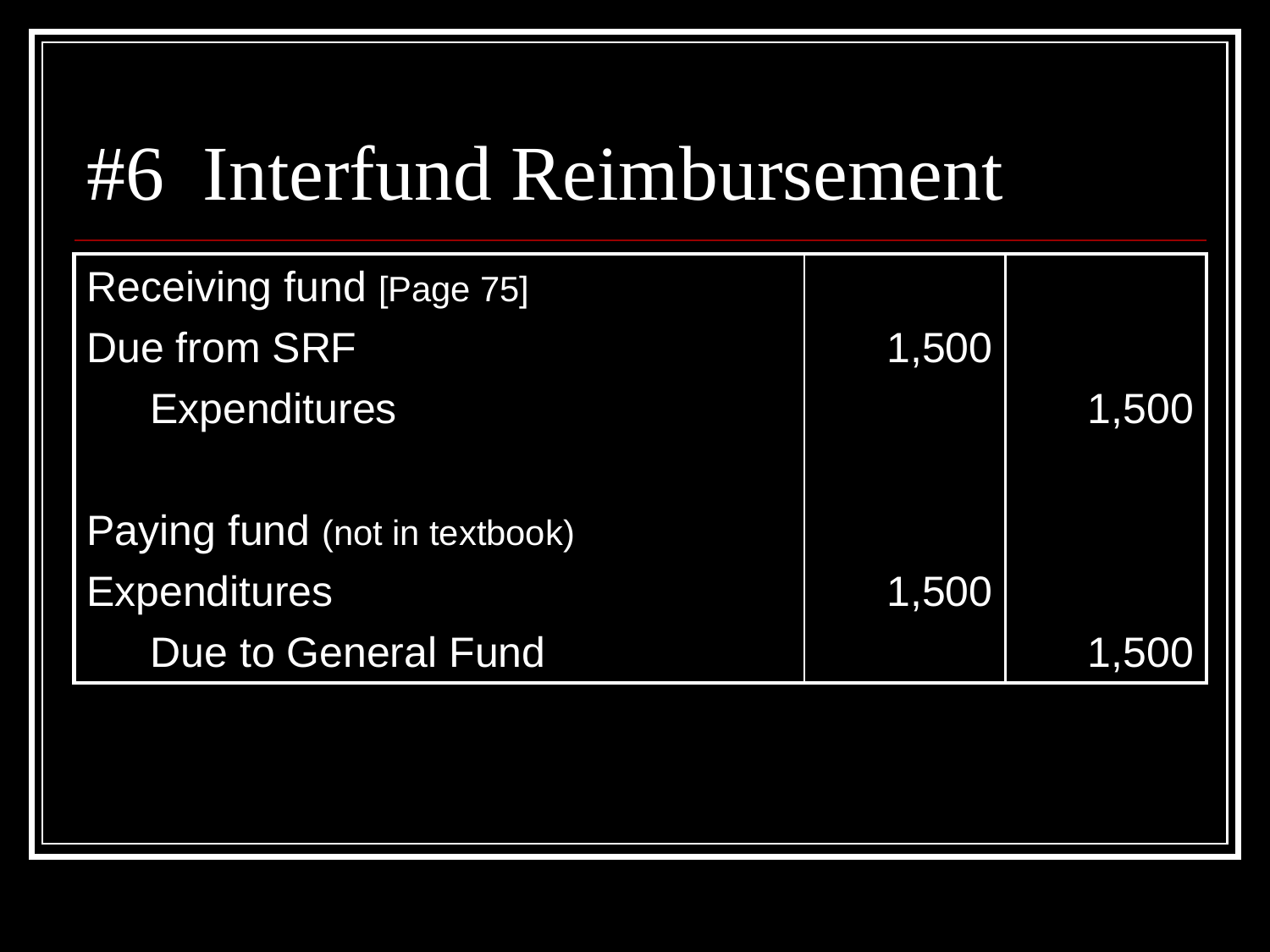### Interfund Transfers

- Usually involve moving assets (cash or inventory) from one fund to another
- Do not involve requirement or expectation or subsequent repayment
- May also result from one fund providing services to another without charging for those services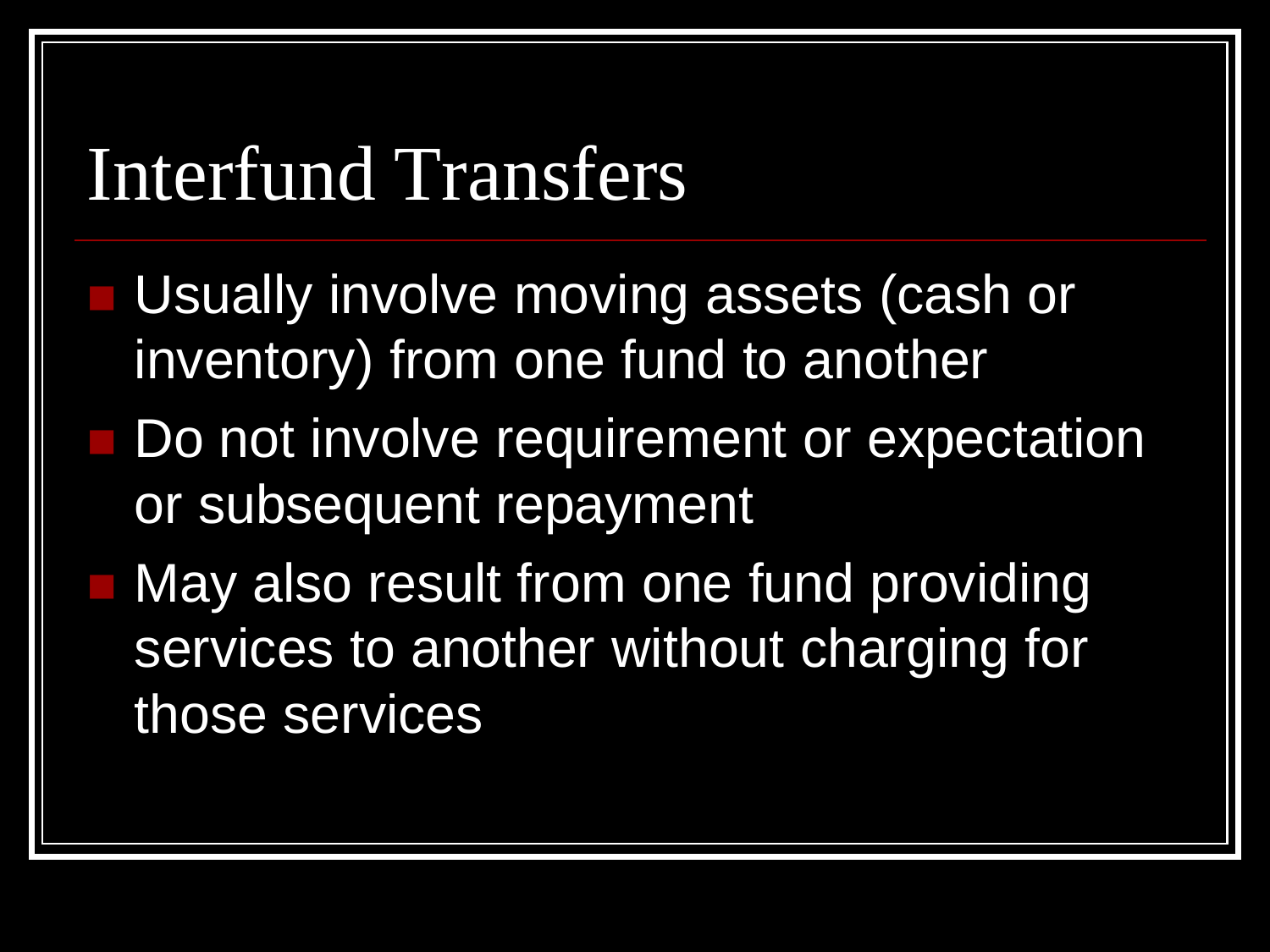# Common examples

- GF resources transferred to DSF for principal and interest payments
- GF resources transferred to CPF to pay for government's portion of capital project
- SRF resources transferred to GF to finance expenditures for which SRF resources are restricted
- GF resources transferred to EF to provide initial permanent financing
- Residual assets of CPF or DSF transferred upon completion of purpose of fund
- PF resources transferred to other funds to subsidize operations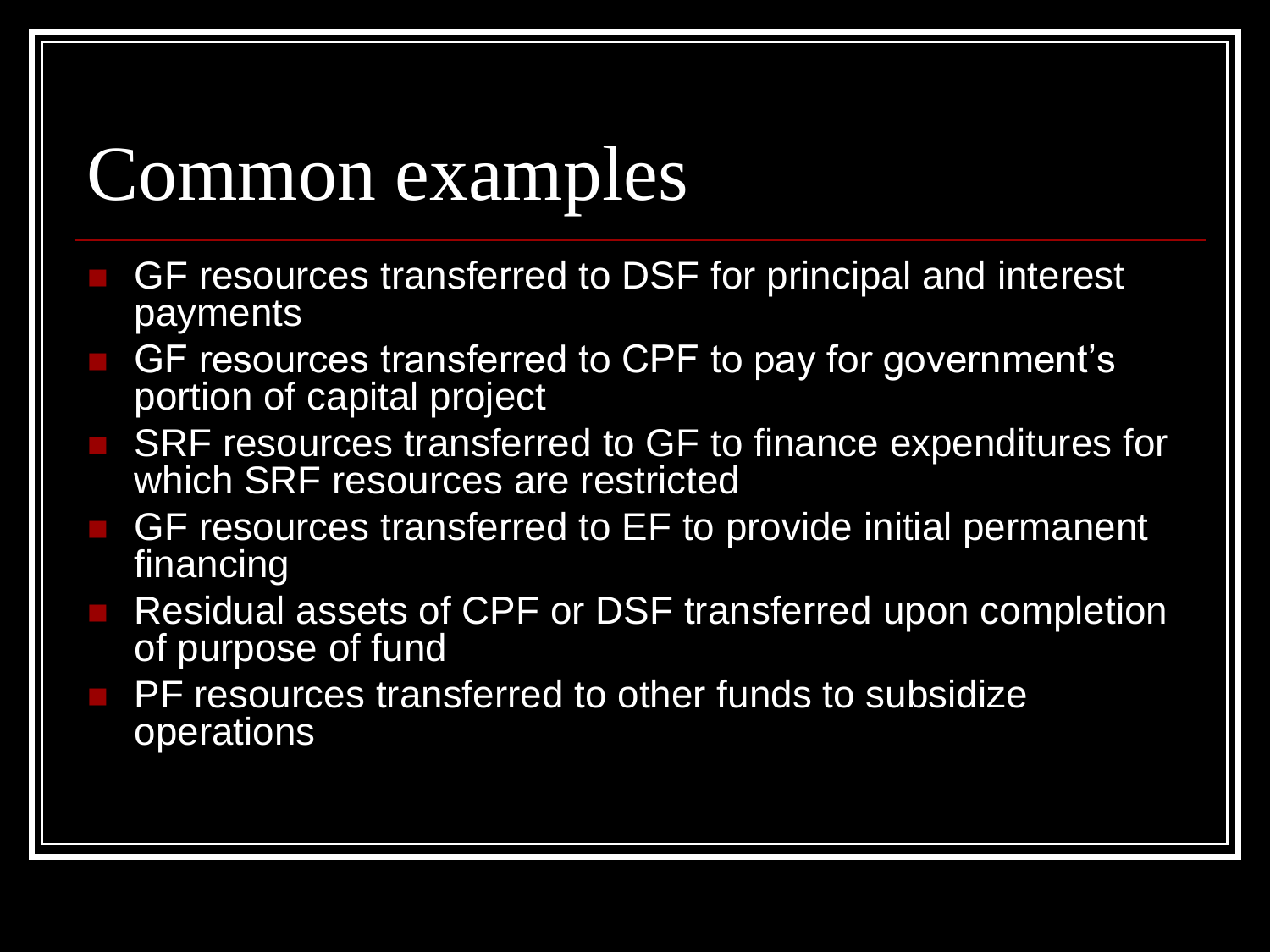# #7 Principal & interest [Page 76]

| <b>Transfer to DSF</b><br>Cash    |                                      | 5,000 | 5,000                  |
|-----------------------------------|--------------------------------------|-------|------------------------|
| <b>Effect on DSF</b>              |                                      |       |                        |
| <b>Financial</b><br><b>Assets</b> | <b>Related</b><br><b>Liabilities</b> |       | Fund<br><b>Balance</b> |
| $+$ \$5,000                       |                                      |       | +\$5,000 (OFS)         |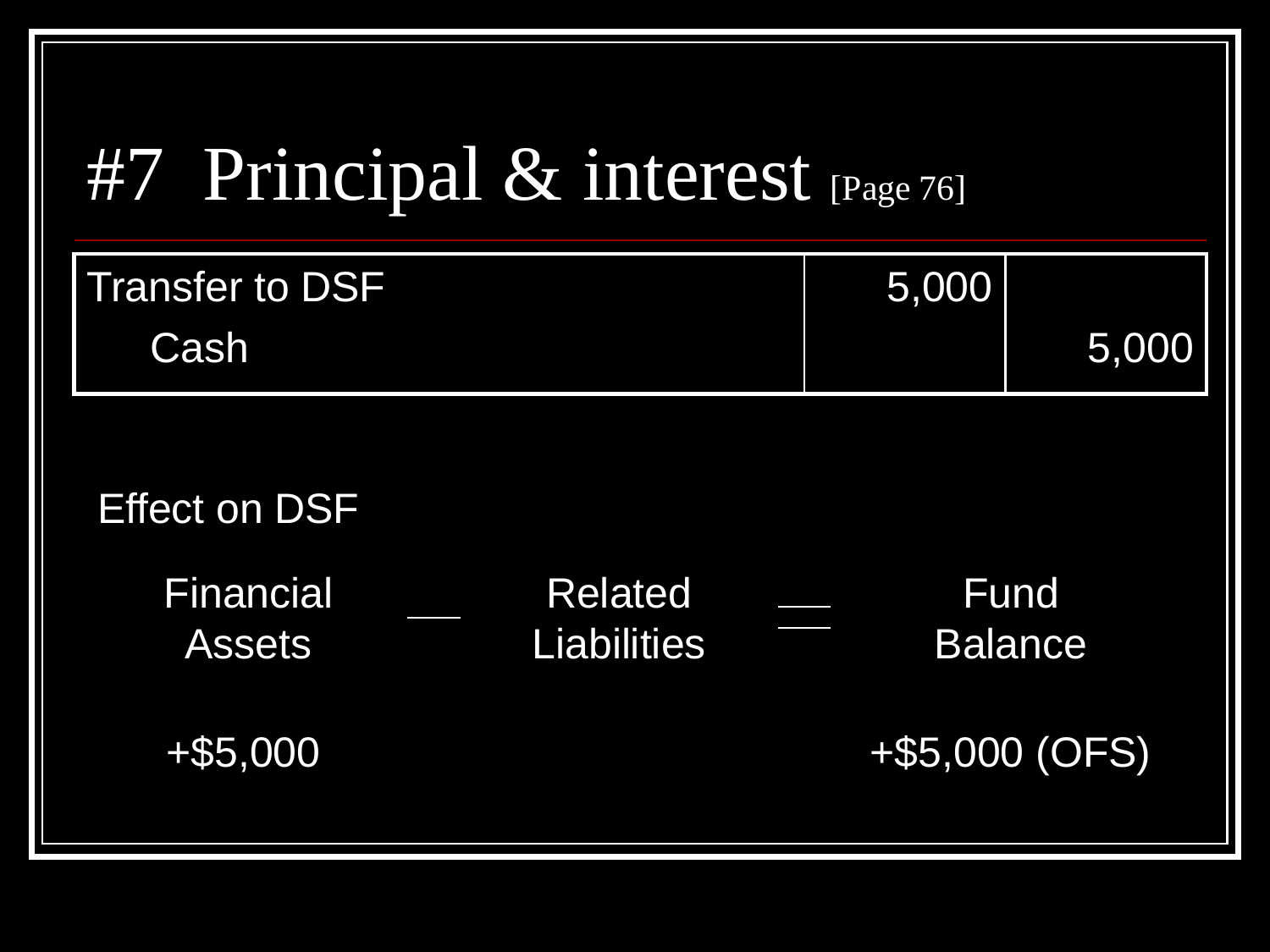## #8 Routine unpaid transfer [Page 77]

| <b>Transfer from SRF</b>          |                                      | 10,000 |                        |
|-----------------------------------|--------------------------------------|--------|------------------------|
| Due from SRF                      |                                      |        | 10,000                 |
|                                   |                                      |        |                        |
| <b>Effect on SRF</b>              |                                      |        |                        |
| <b>Financial</b><br><b>Assets</b> | <b>Related</b><br><b>Liabilities</b> |        | Fund<br><b>Balance</b> |
|                                   | $+$10,000$                           |        | +\$10,000 (OFU)        |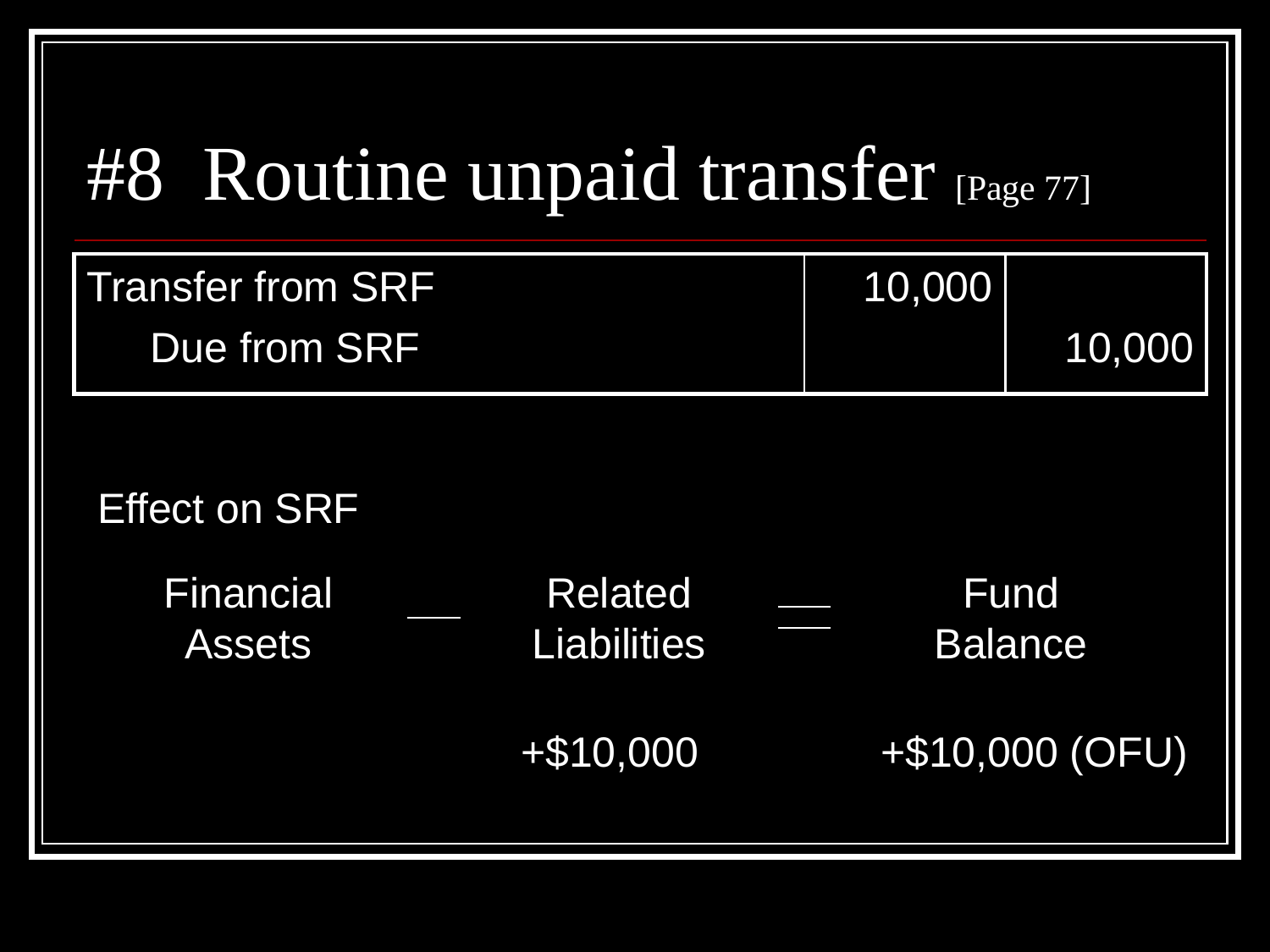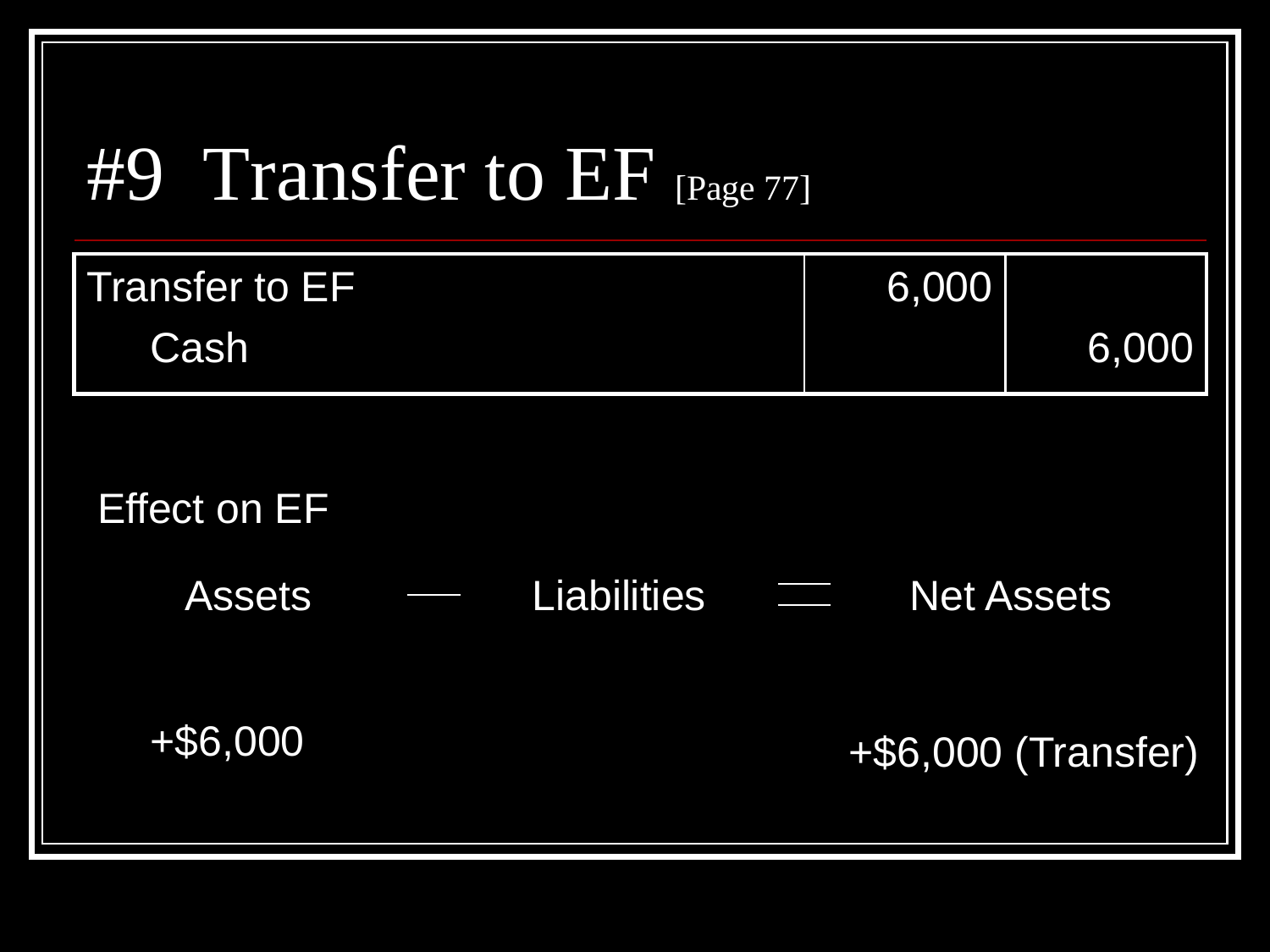### Interfund Services

- Defined as "sales and purchases of goods and services between funds for a price approximating their external market value ■ Accounting:
	- Seller fund sells goods or services to external party (recognizes revenues)
	- **Buyer fund purchases same goods or services** from external entity (recognizes expenditures or expenses)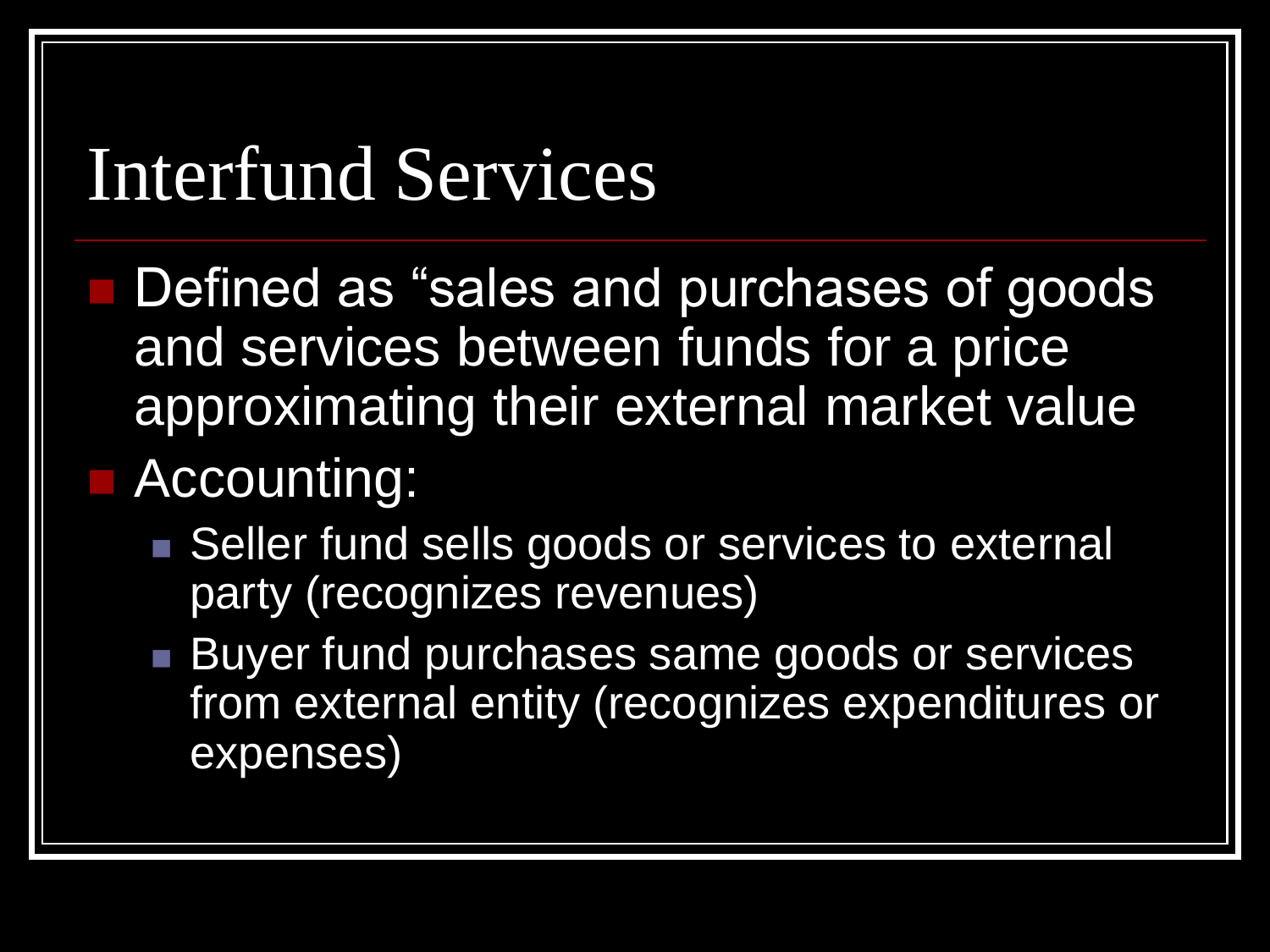

| <b>Expenditures</b> | 30,000 |        |
|---------------------|--------|--------|
| Due to ISF          |        | 30,000 |

#### Effect on Stores ISF

Assets — Liabilities — Net Assets

+\$30,000 +\$30,000 (Revenues)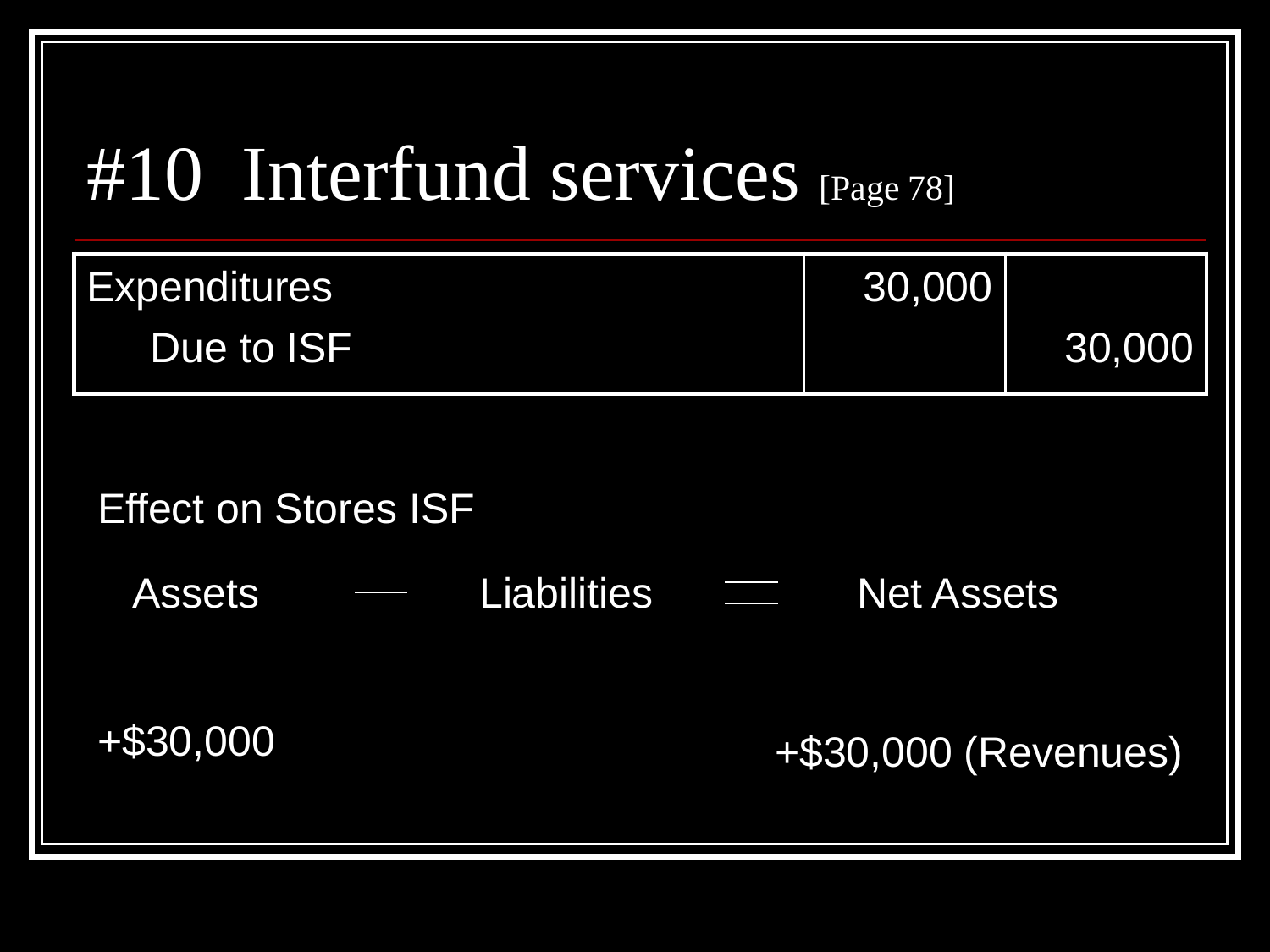### Interfund Loans

- One fund loans cash to another
- Transaction does not change Fund Balance
- **Reporting** 
	- **Lender fund recognizes a receivable**
	- Receiving fund recognizes a liability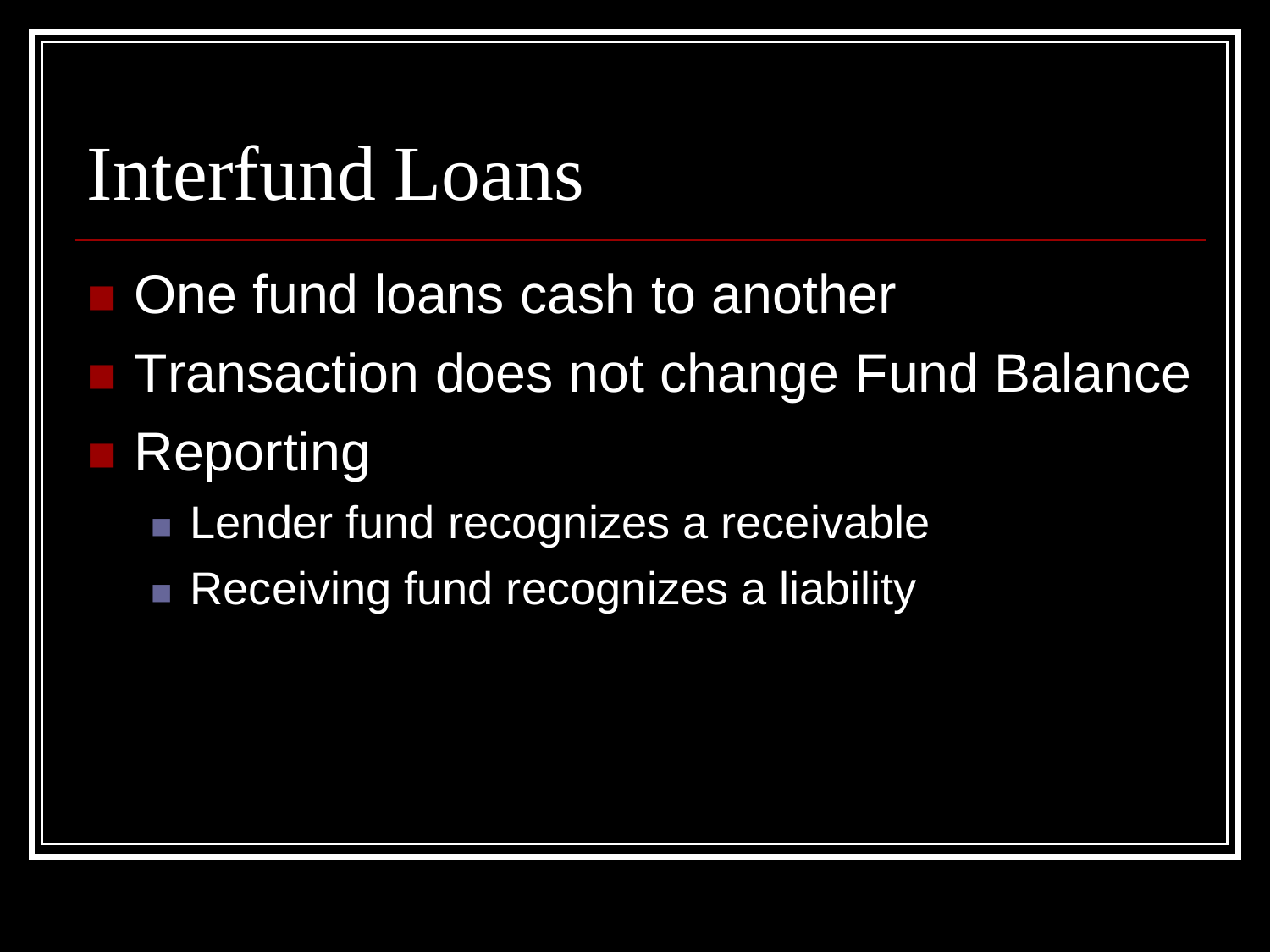# Interfund Loan Terminology

#### **Lender Fund**

- Short-term loan Due from
- **Long-term loan** Advance to (normally causes Reservation of Fund Balance)

#### Receiving Fund

- Short-term loan Due to
- **Long-term loan** Advance from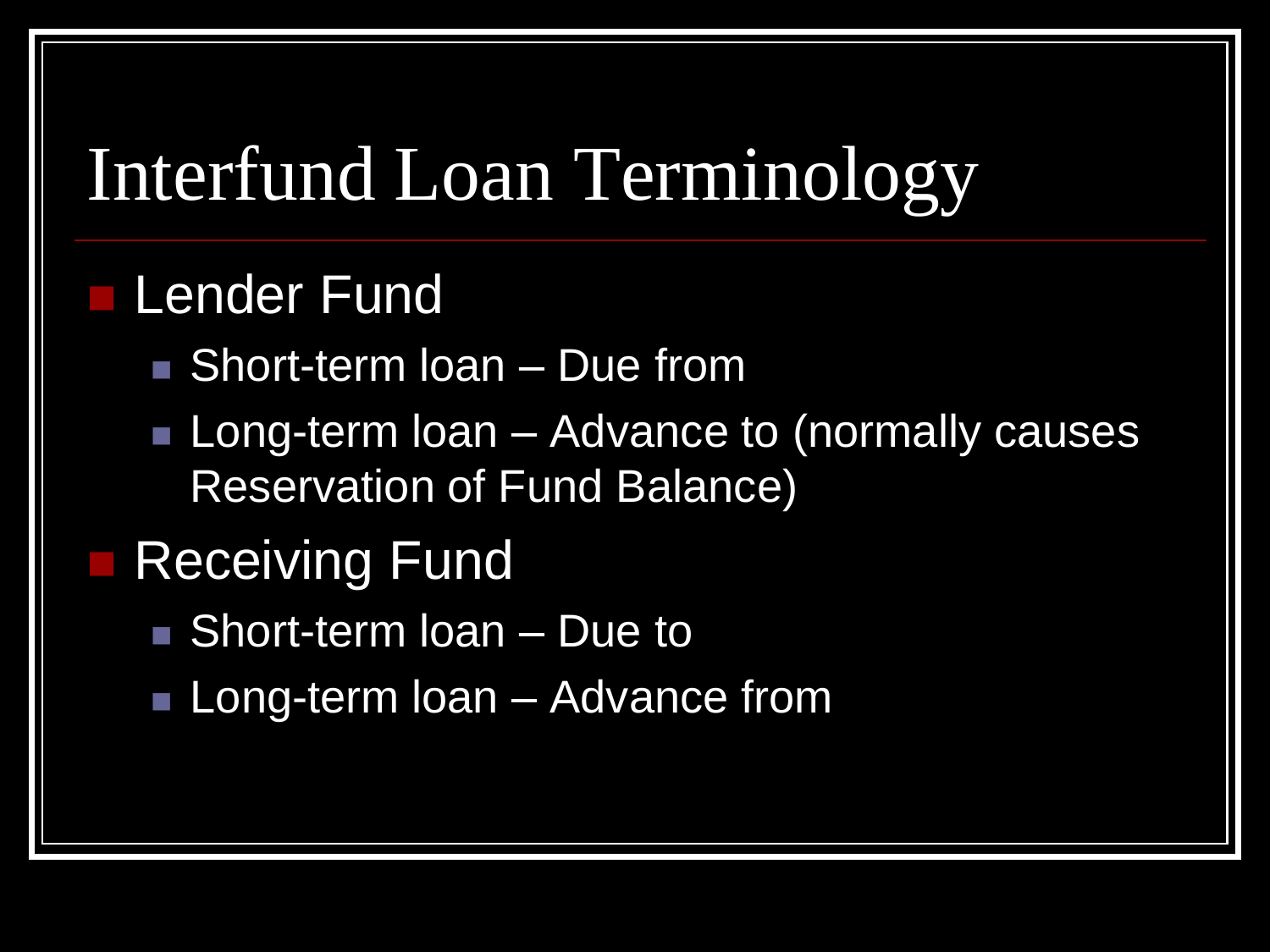#### #11 Payment of short-term loan [Page 78]

| Due from SRF | 1.250 |       |
|--------------|-------|-------|
| <b>Cash</b>  |       | 1,250 |

#### Effect on SRF

| Financial<br><b>Assets</b> | <b>Related</b><br><b>Liabilities</b> | Fund<br><b>Balance</b> |  |
|----------------------------|--------------------------------------|------------------------|--|
| $+$ \$1,250                | $+ $1,250$                           |                        |  |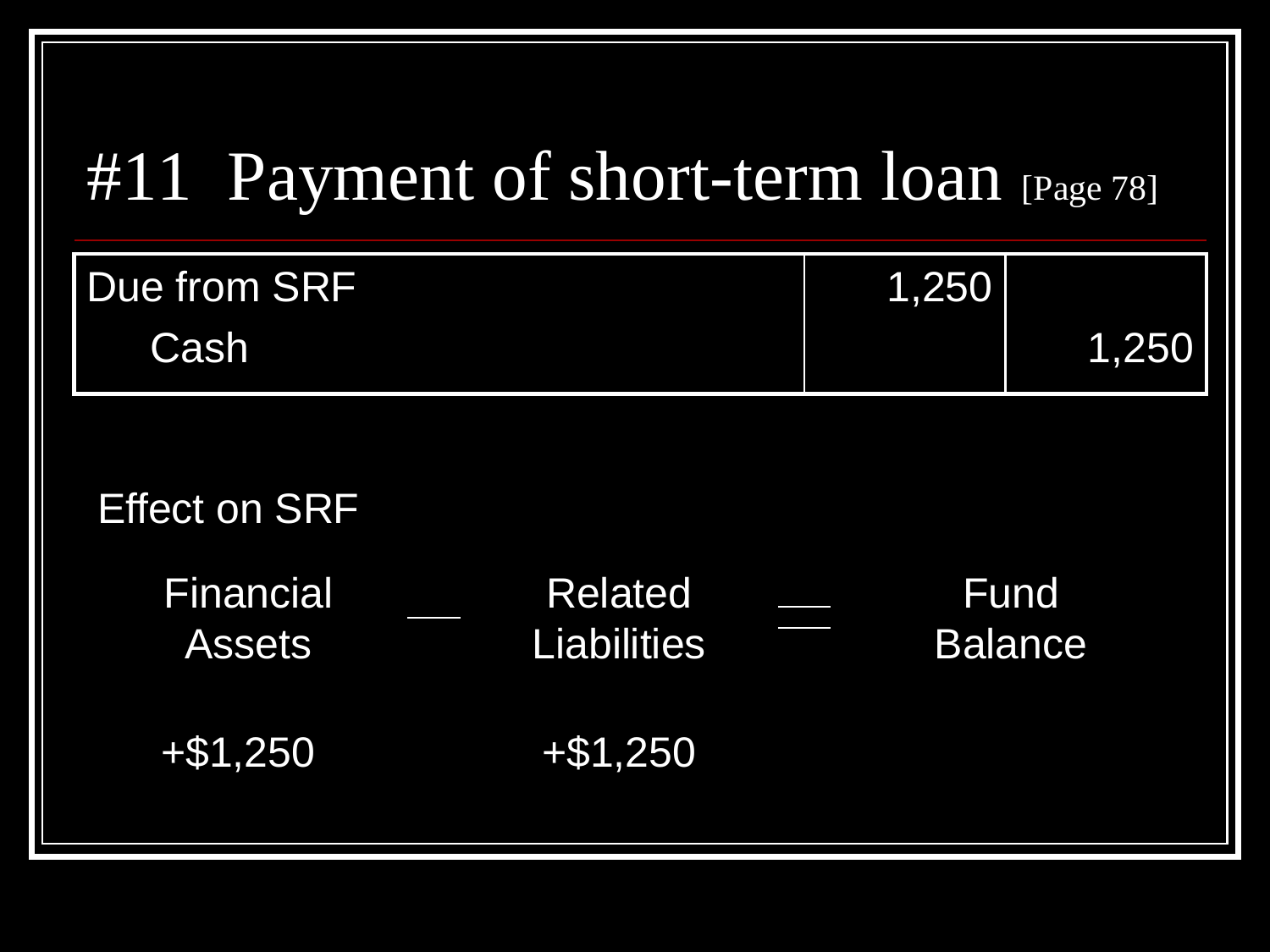### #12 Loan repayment [Page 78]

| Cash                              |                                      | 1,250 |                               |
|-----------------------------------|--------------------------------------|-------|-------------------------------|
| Due from SRF                      |                                      |       | 1,250                         |
|                                   |                                      |       |                               |
| <b>Effect on SRF</b>              |                                      |       |                               |
| <b>Financial</b><br><b>Assets</b> | <b>Related</b><br><b>Liabilities</b> |       | <b>Fund</b><br><b>Balance</b> |
| $-$ \$1,250                       | $-$ \$1,250                          |       |                               |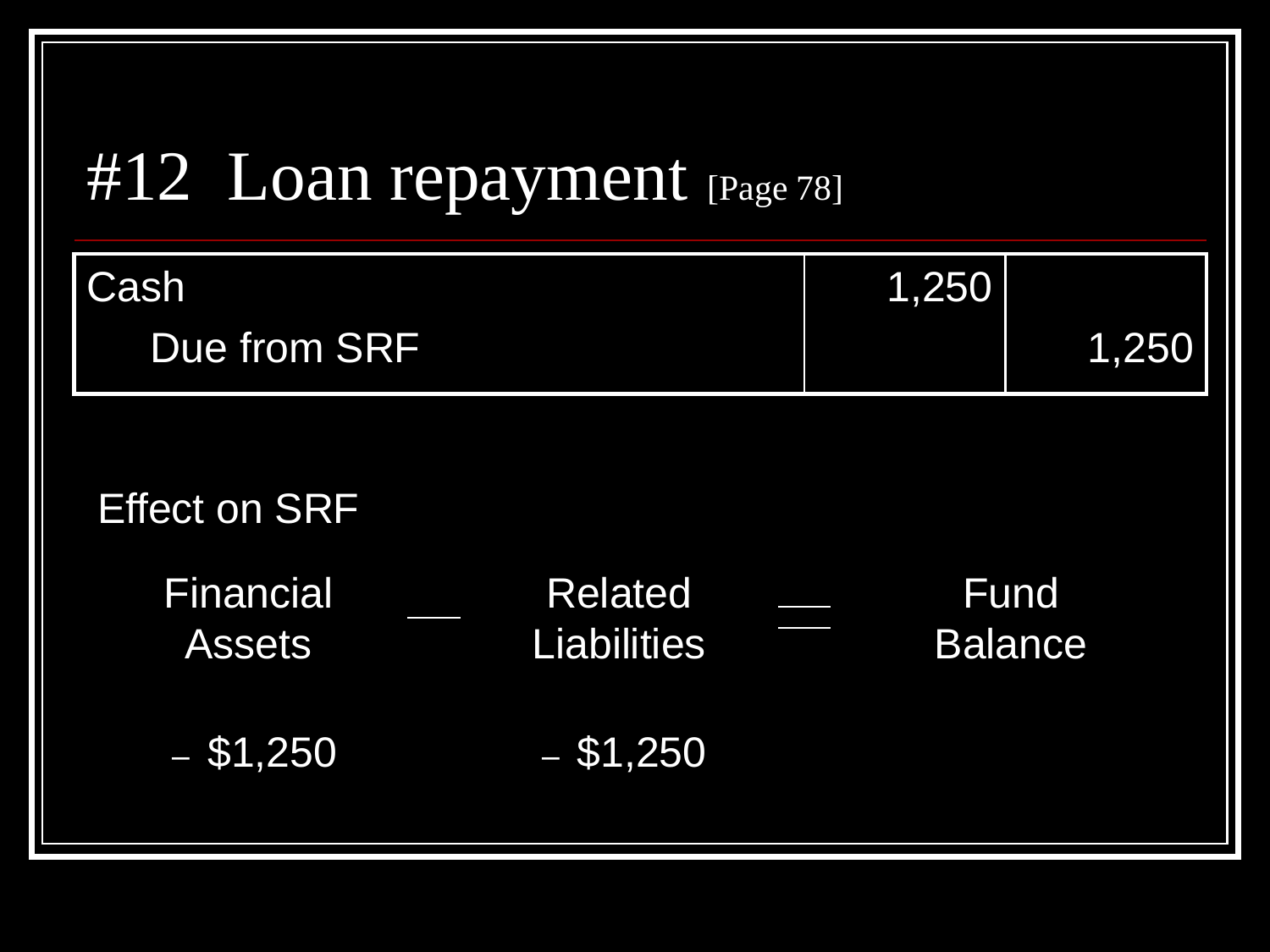### Short-term external borrowings

Usually made with banks

 Receipt of loan and principal repayment *do not affect* Fund Balance; however, payment of interest *does affect* Fund Balance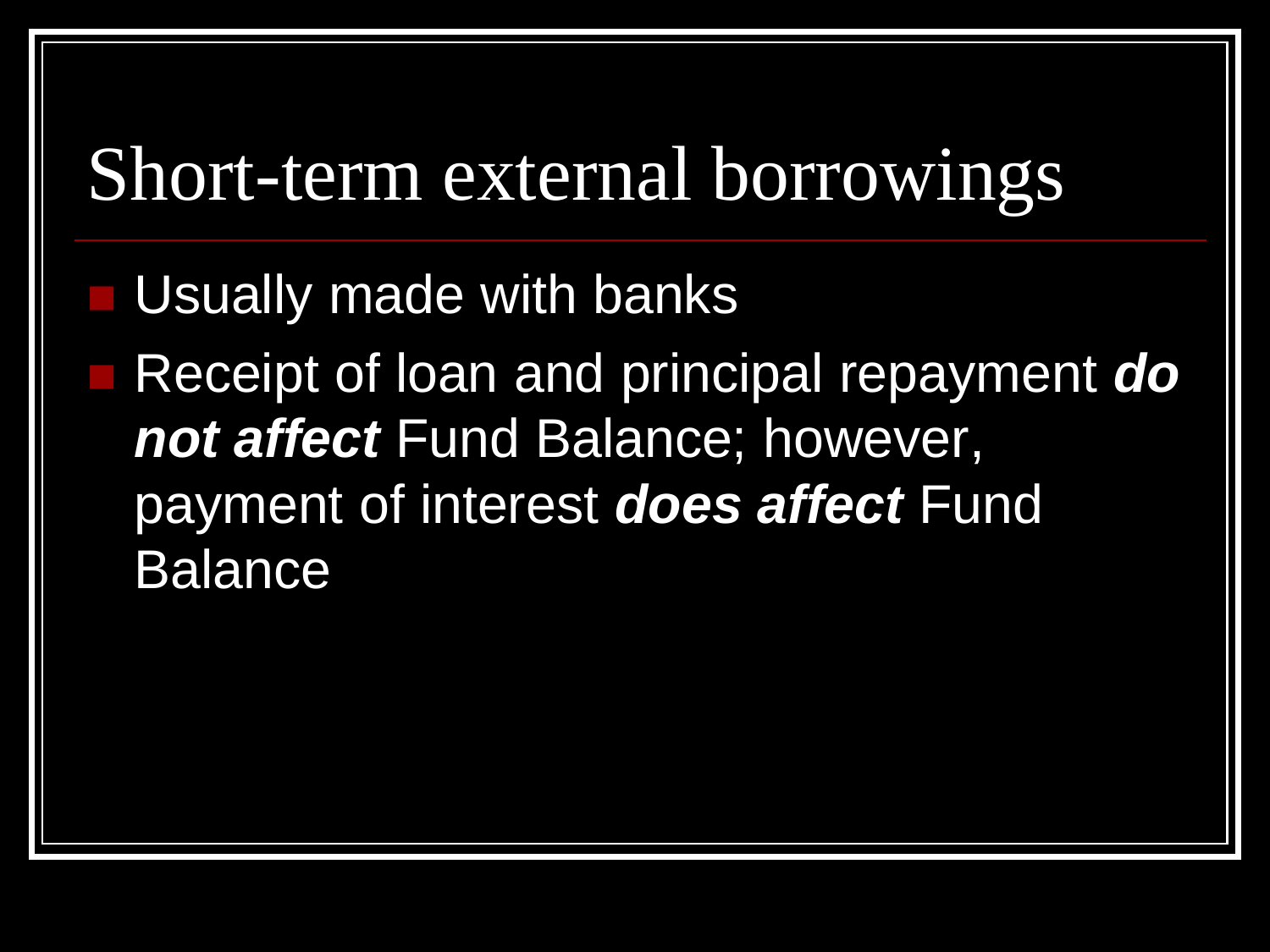# #13 Short-term borrowing [page 79]

| <b>ICash</b>                    | 20,000 |        |
|---------------------------------|--------|--------|
| <b>Short-Term Notes Payable</b> |        | 20,000 |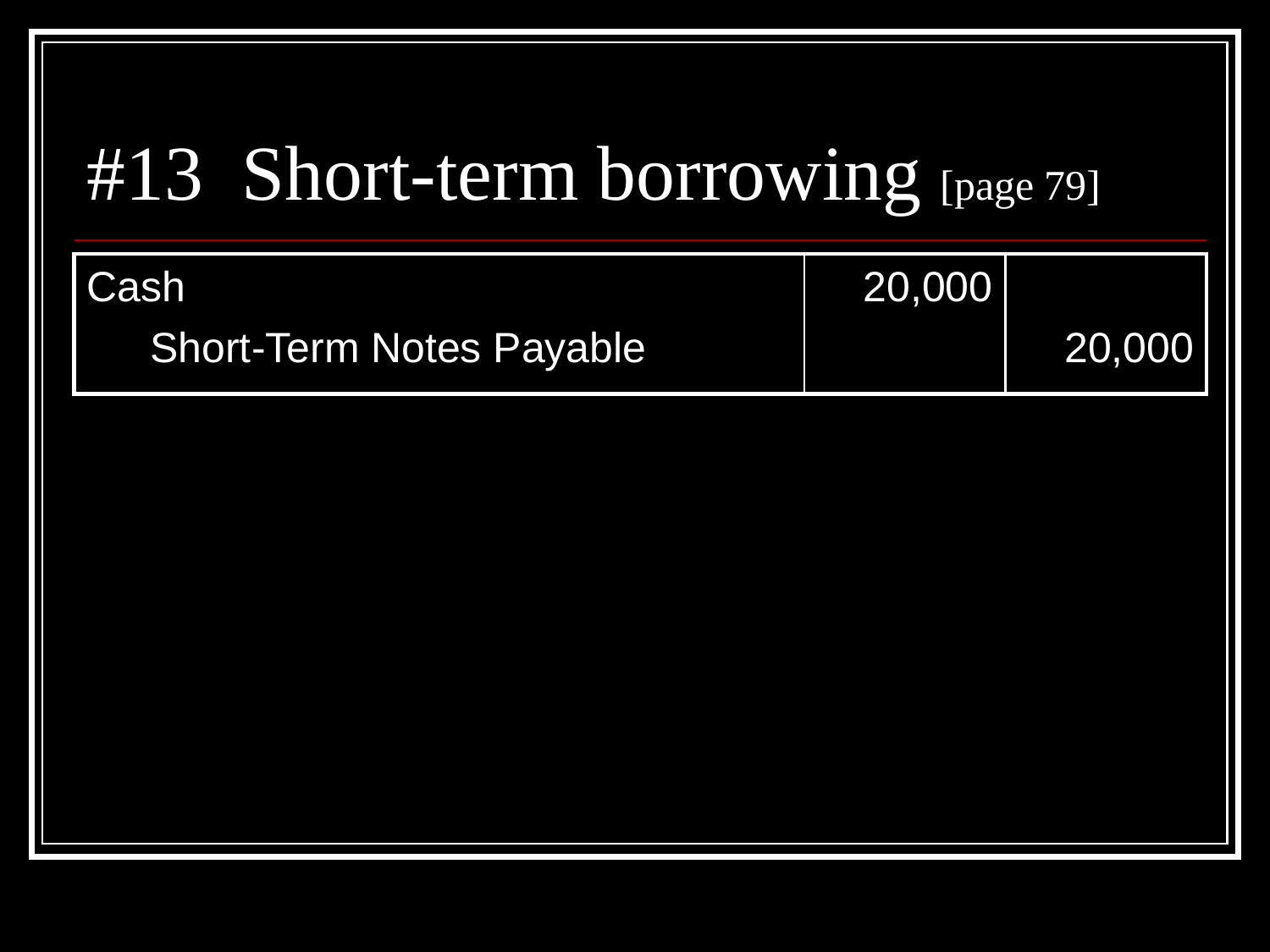# #14 Partial loan repayment [page 79]

| <b>Short-Term Notes Payable</b> | 5,000 |       |
|---------------------------------|-------|-------|
| <b>Expenditures</b> [Interest]  | 600   |       |
| Cash                            |       | 5,600 |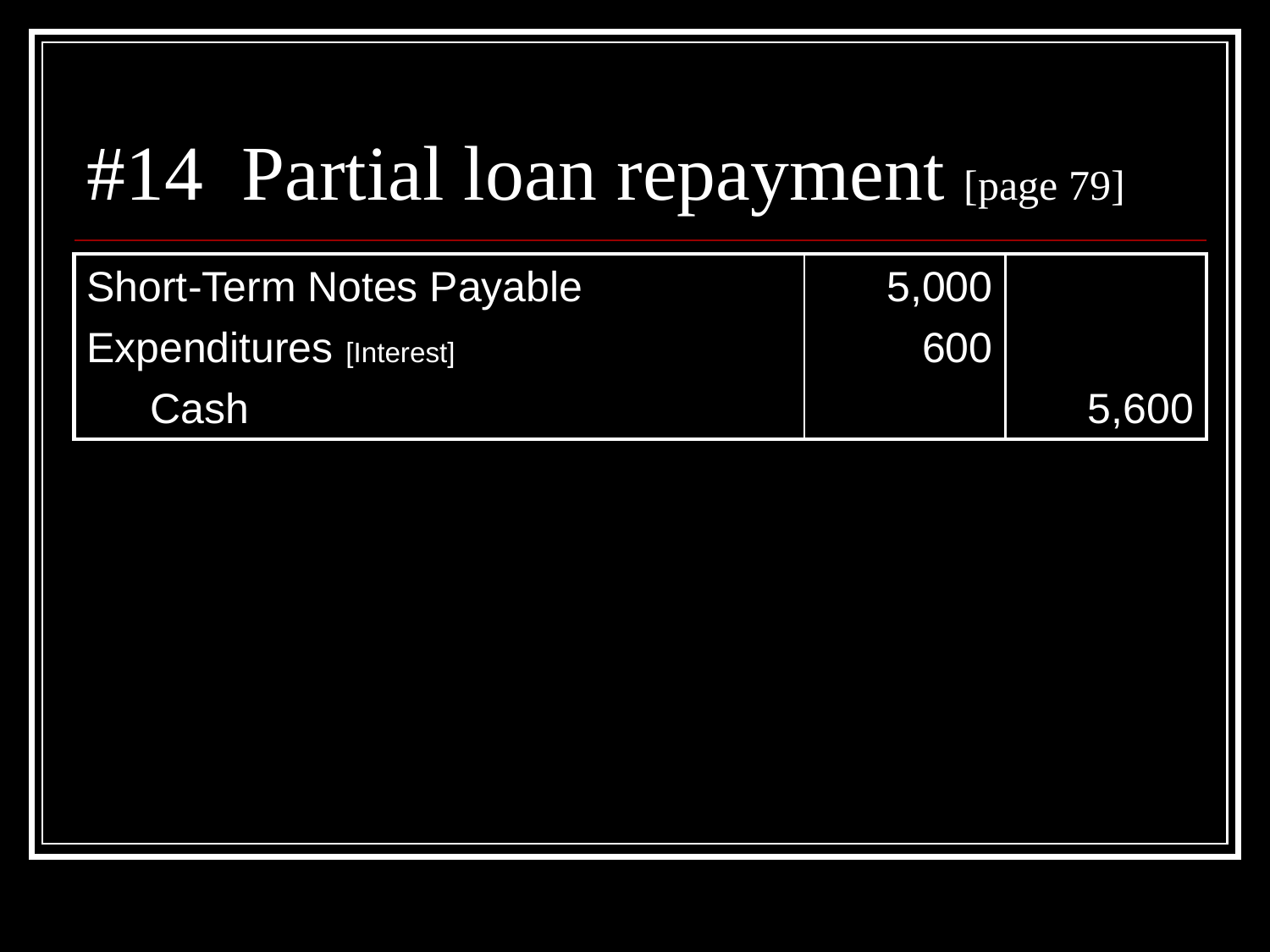# Extraordinary & Special Items

Extraordinary item

- Used by FASB & GASB
- Event is **not** under control of management and is **both** (1) unusual in nature and (2) infrequent in occurrence

#### Special Item

- Unique to GASB
- **Event is under control of management and is** *either* unusual or infrequent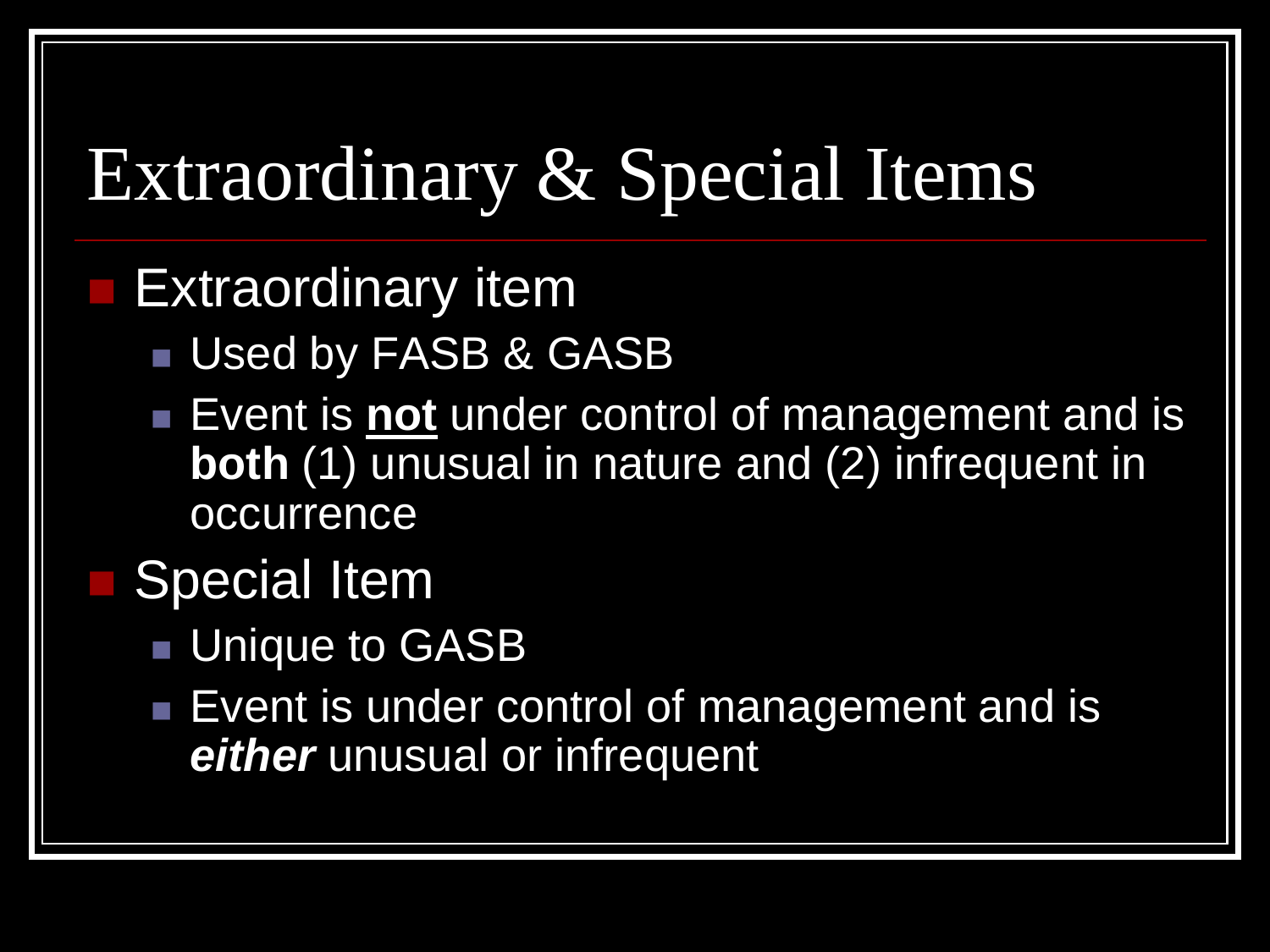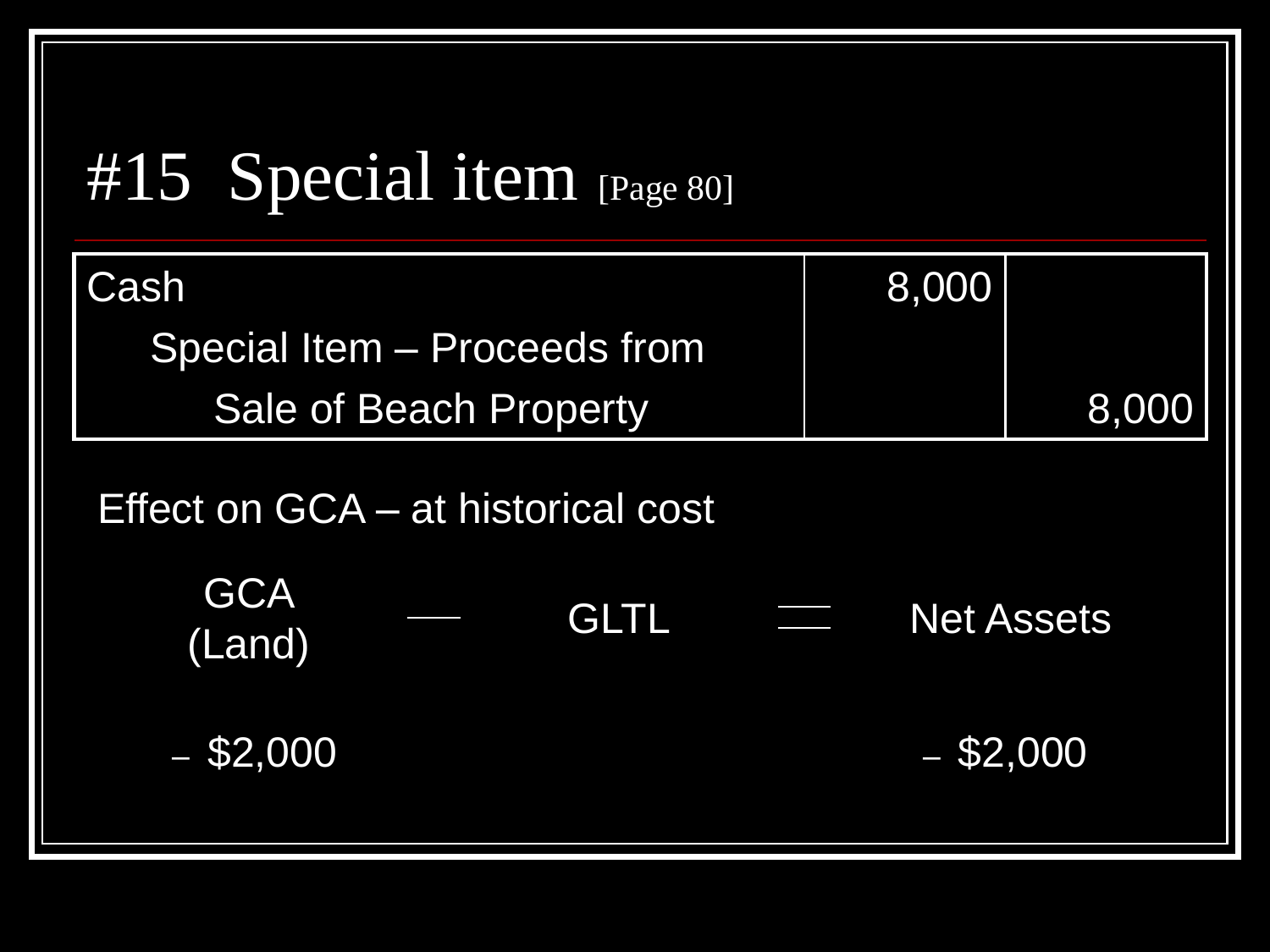#### #16 Extraordinary item [Page 80]

| Cash                                | 5,750       |                   |
|-------------------------------------|-------------|-------------------|
| Extraordinary Item - Insurance      |             |                   |
| <b>Recovery Proceeds</b>            |             | 5,75 <u>0</u>     |
| Effect on GCA – at historical cost  |             |                   |
| <b>GCA</b><br><b>GLTL</b><br>(Land) |             | <b>Net Assets</b> |
| $-$ \$6,000                         | $-$ \$6,000 |                   |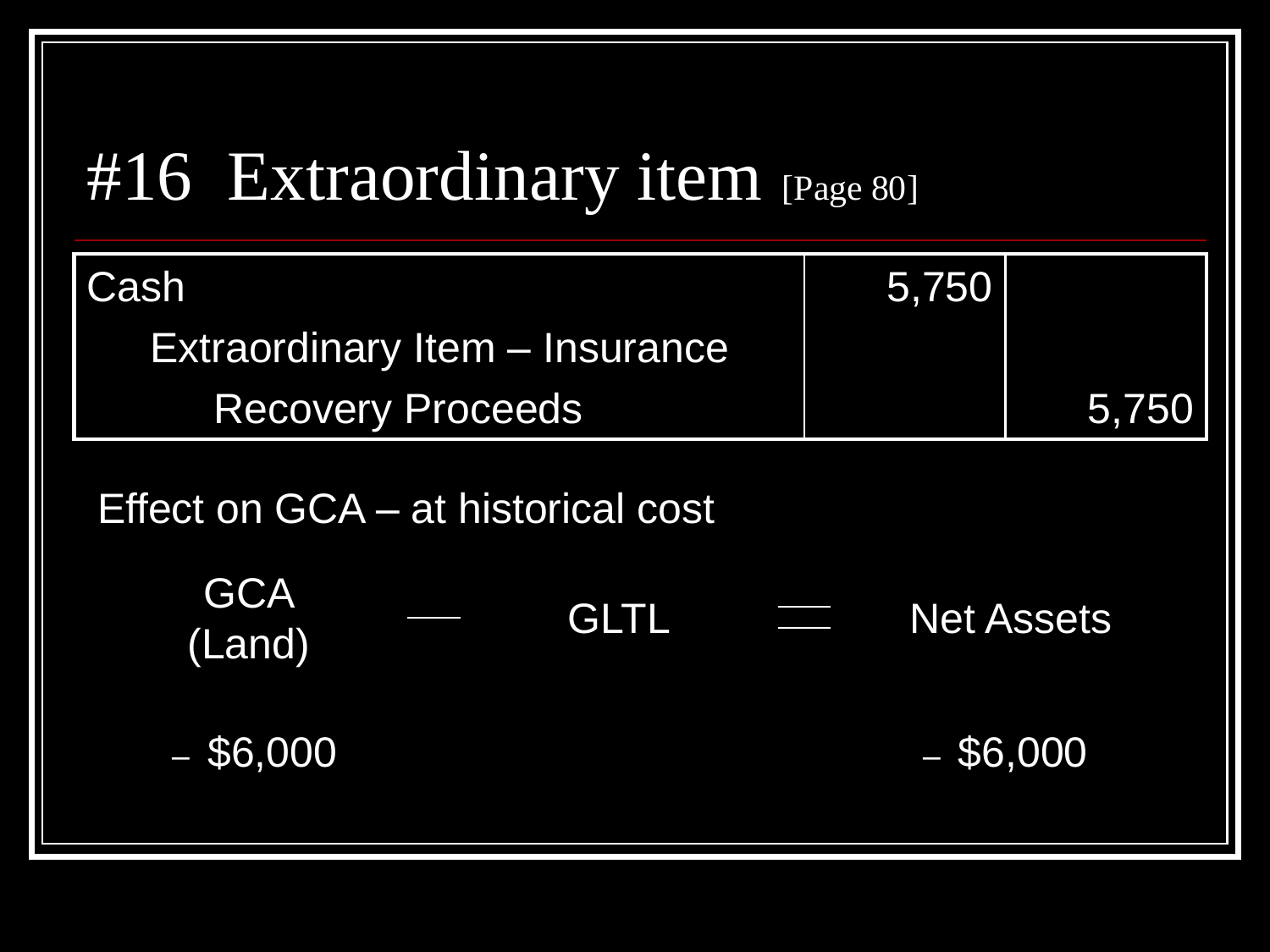### Other Transactions and Events

- Preceding entries were for events common to all governments
- Following entries may or may not occur for every government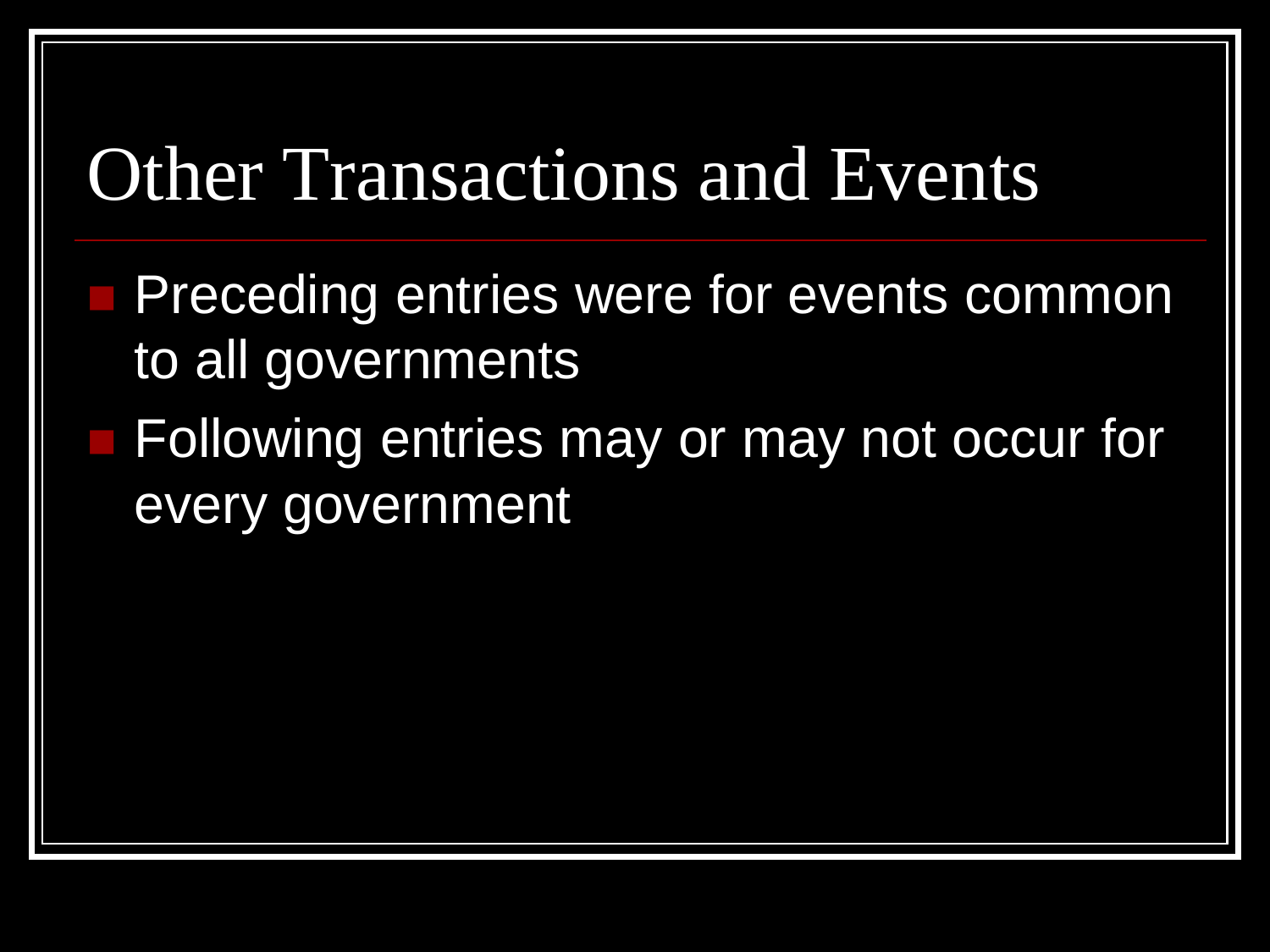#### #17 Collecting taxes and other receivables [Page 81]

| l Cash                     | 175,000 |         |
|----------------------------|---------|---------|
| Taxes Receivable – Current |         | 160,000 |
| <b>Accounts Receivable</b> |         | 15,000  |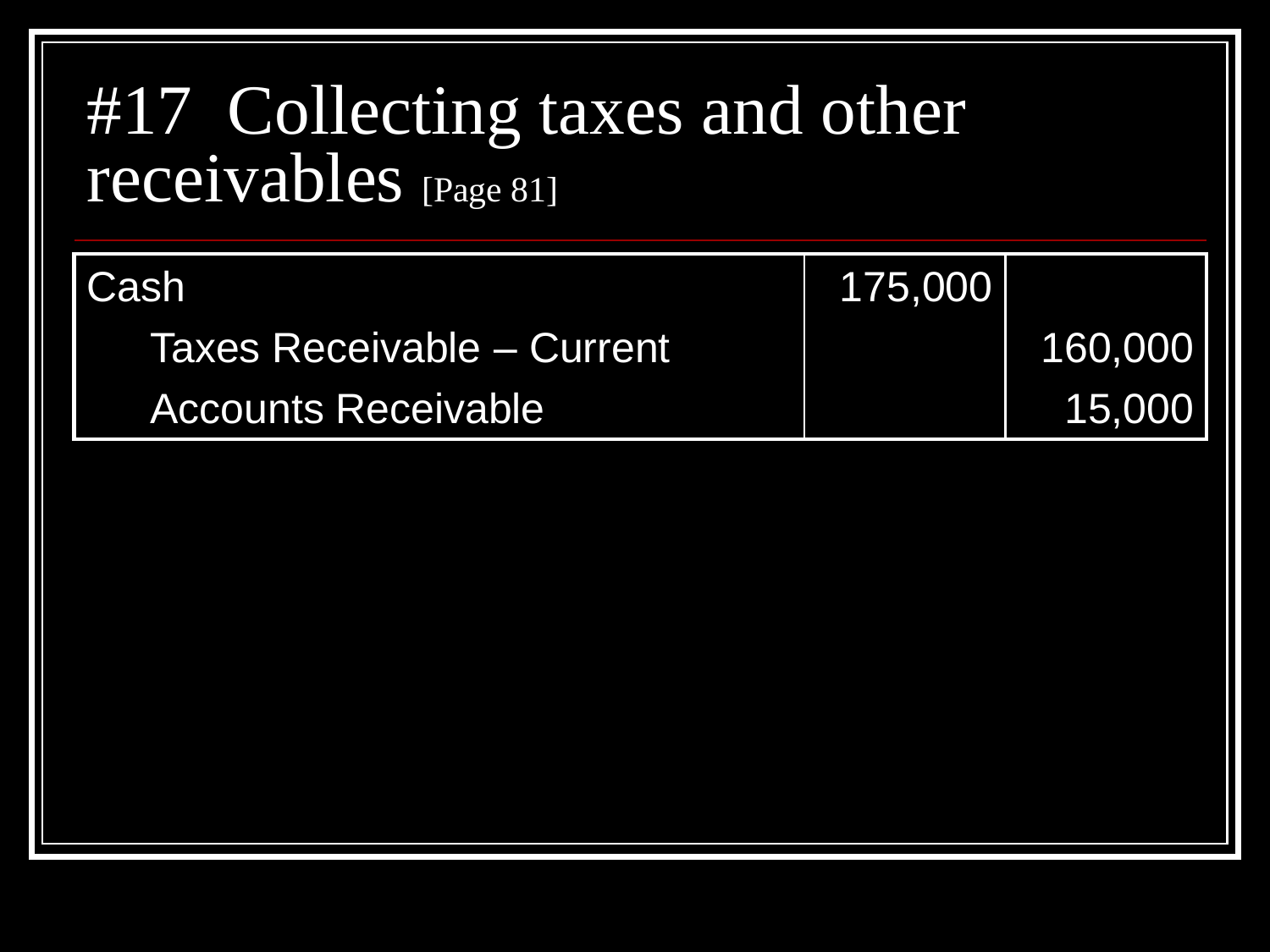#### Reclassify taxes as delinquent [Page 81]

| #18 Receivable account              |        |        |
|-------------------------------------|--------|--------|
| Taxes Receivable - Delinquent       | 40,000 |        |
| <b>Taxes Receivable - Current</b>   |        | 40,000 |
|                                     |        |        |
| #19 Allowance account               |        |        |
| Allowance for Uncollectible Taxes - |        |        |
| <b>Current</b>                      | 3,000  |        |
| <b>Allowance for Uncollectible</b>  |        |        |
| Taxes – Delinquent                  |        | 3,000  |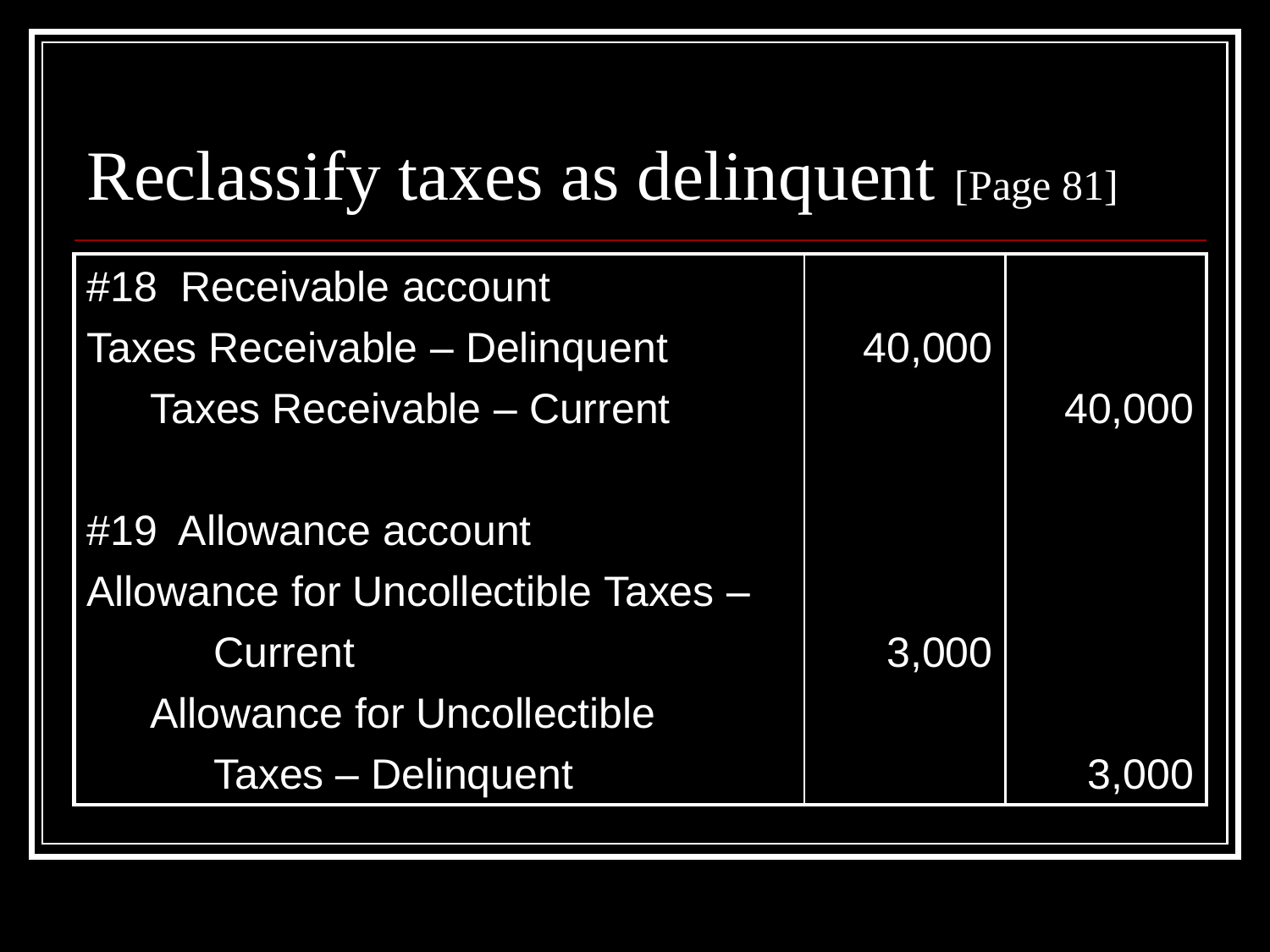### #20 Other Revenues [Page 81]

| I Cash <sup>i</sup> | 205,000 |         |
|---------------------|---------|---------|
| <b>Revenues</b>     |         | 205,000 |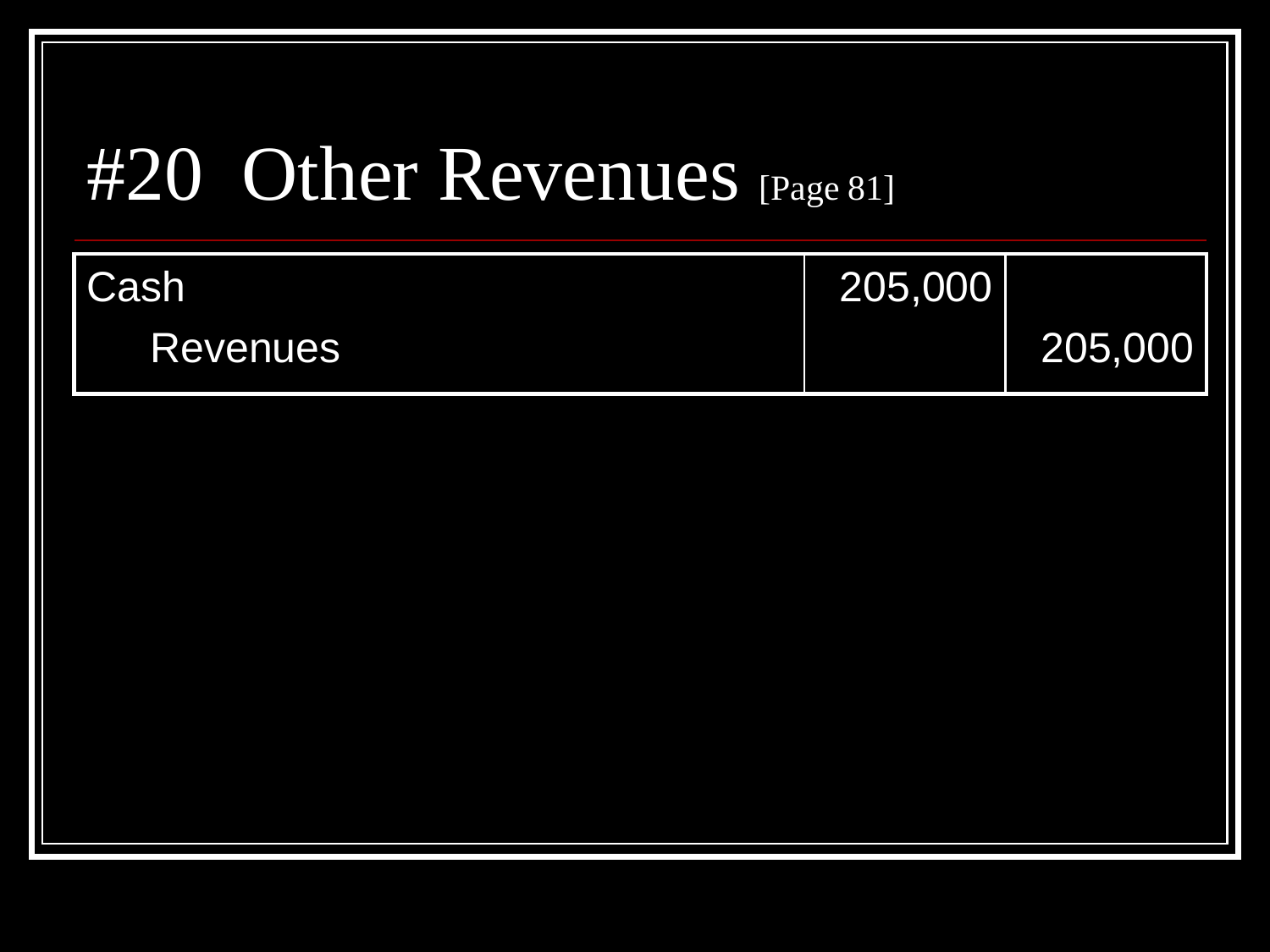#### #21 Ordering goods & services [Page 81]

No journal entry required until goods or services are received.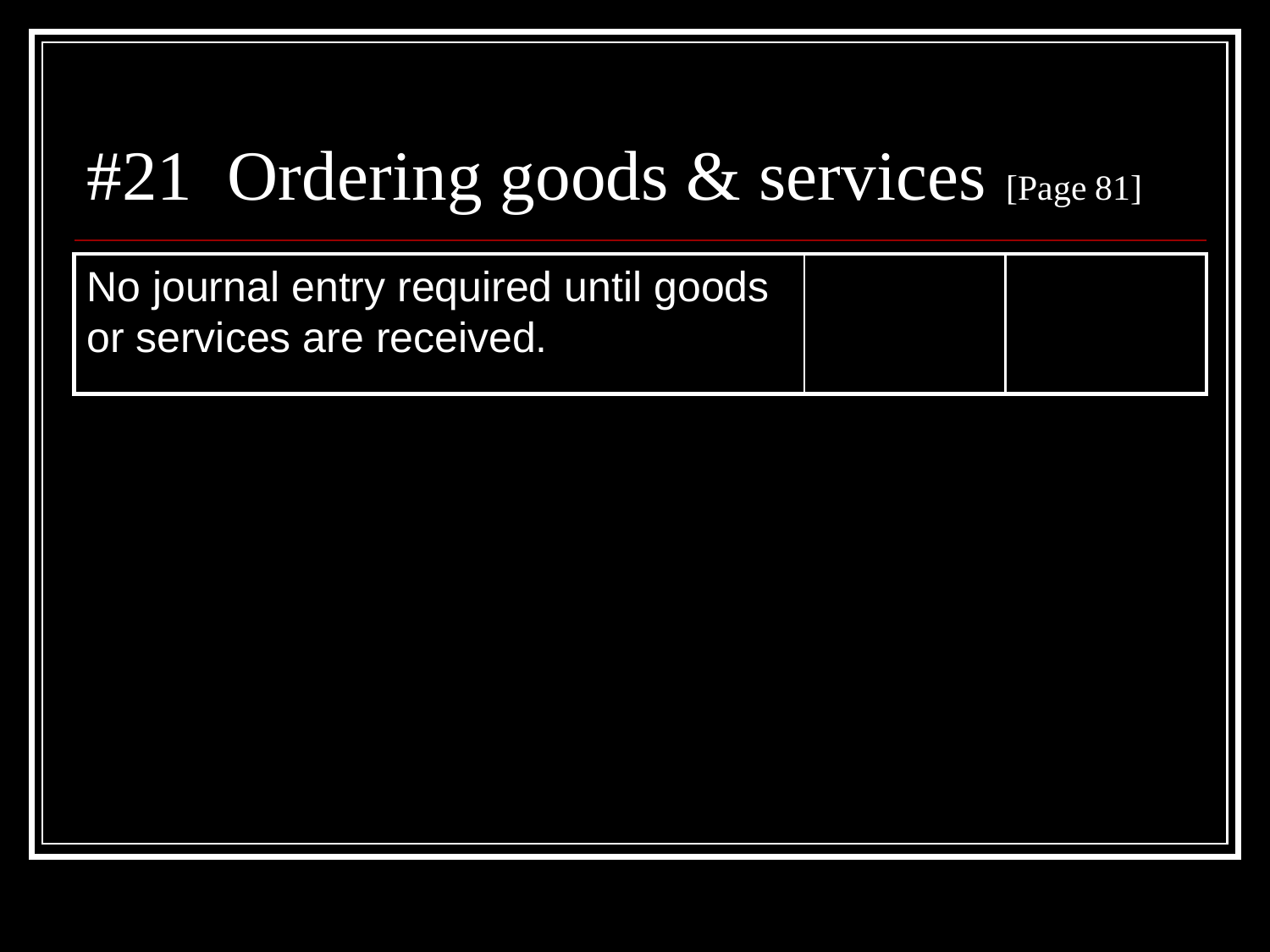#### #22 Collecting delinquent accounts [Page 82]

| l Cash                        | 20,200 |             |
|-------------------------------|--------|-------------|
| Taxes Receivable - Delinquent |        | 20,000      |
| <b>Revenues</b>               |        | <b>2001</b> |

Revenues are for interest and penalties not previously accrued.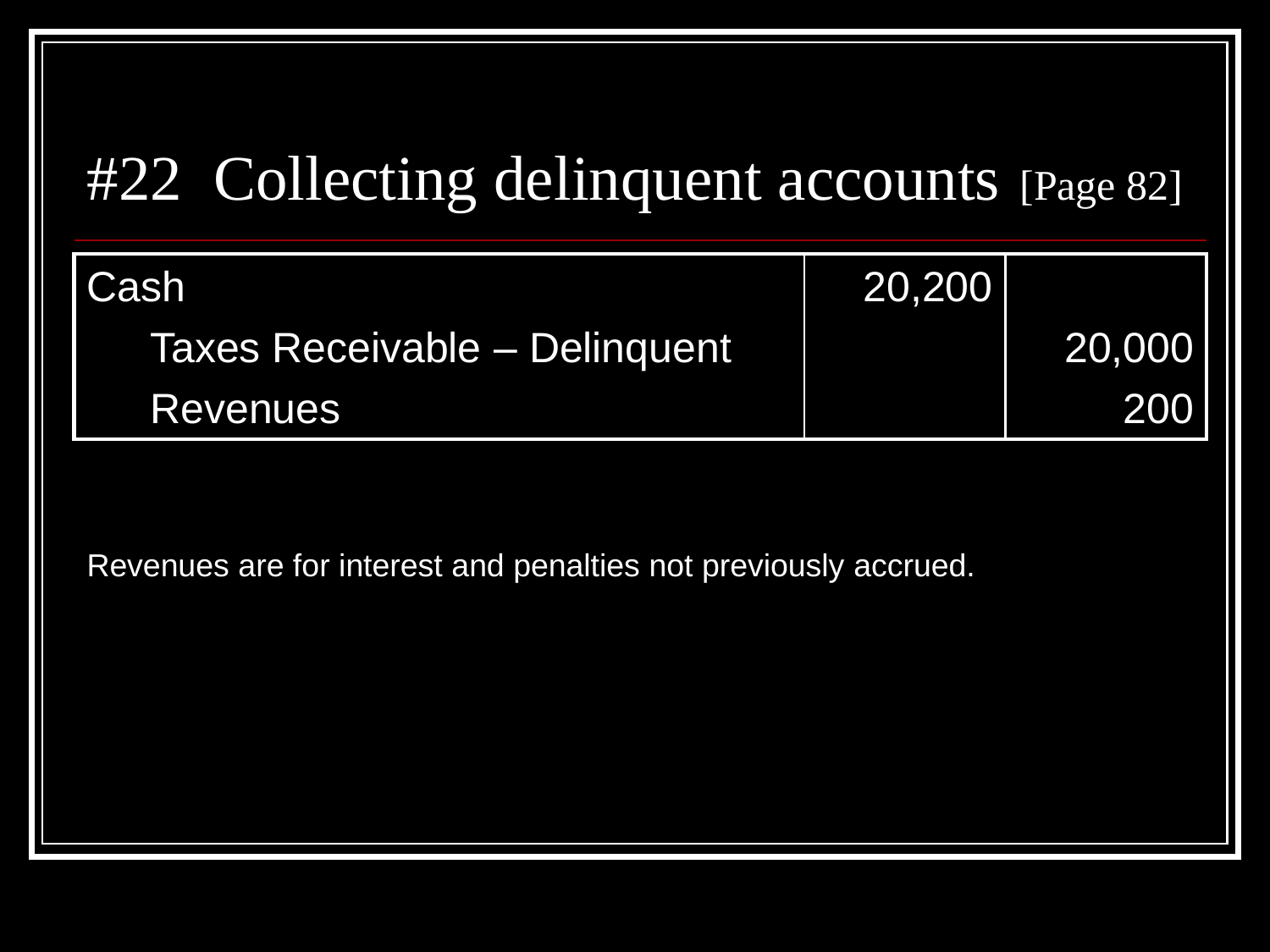### #23 Purchase of investments [Page 82]

| Investments | 10,000 |        |
|-------------|--------|--------|
| Cash        |        | 10,000 |

The GASB has issued two standards in the last few years addressing accounting for investments: #31 and #40. #31 addresses marking investments to fair value. #40 addresses risk issues related to the investment. These and related issues are discussed in Chapter 5.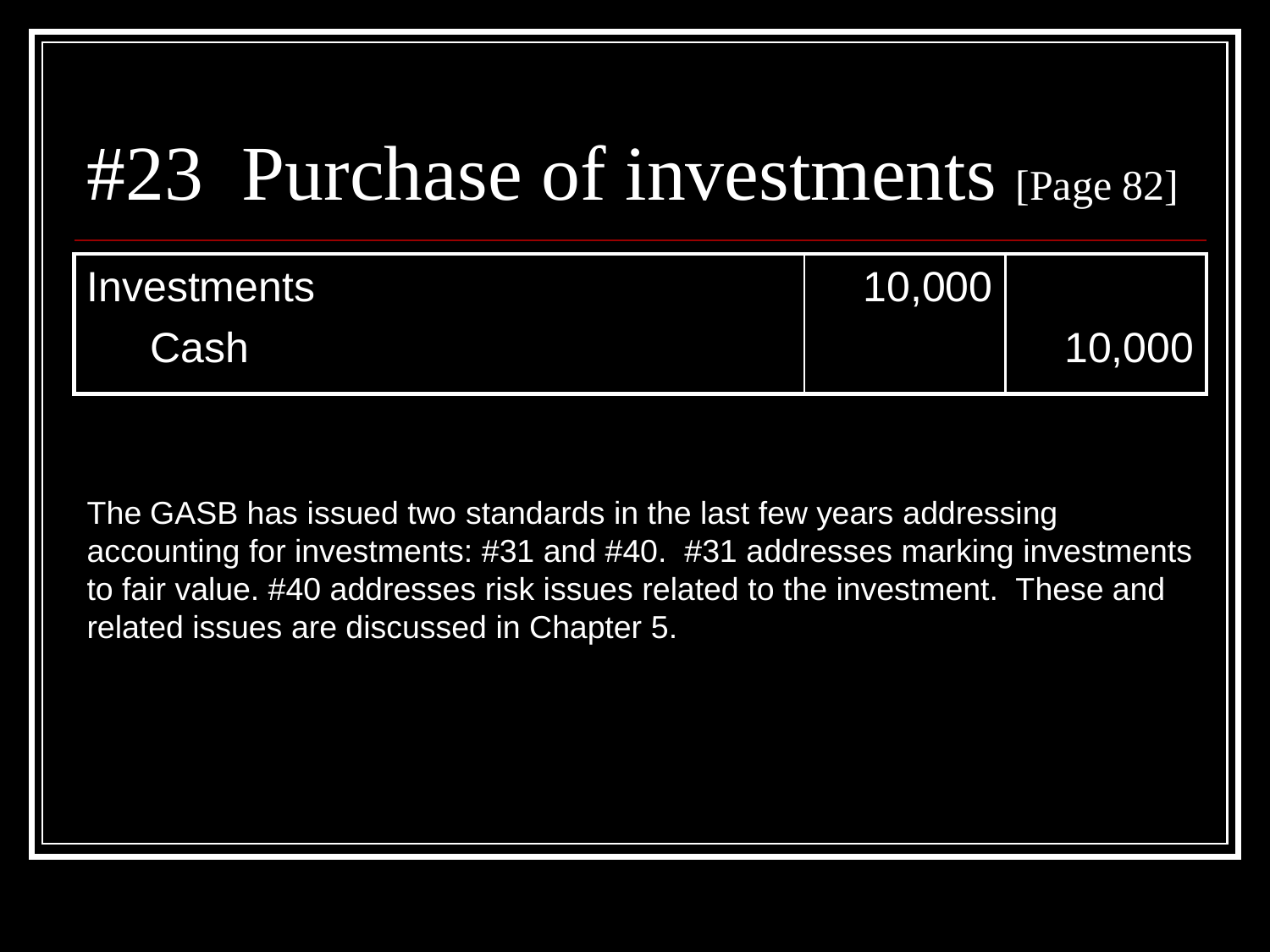#### #24 Accruing other expenditures [Page 82]

| <b>Expenditures</b>       |             | 300,000 |                   |
|---------------------------|-------------|---------|-------------------|
| <b>Vouchers Payable</b>   |             |         | 300,000           |
|                           |             |         |                   |
| <b>Effect on GCA</b>      |             |         |                   |
| <b>GCA</b><br>(Equipment) | <b>GLTL</b> | W       | <b>Net Assets</b> |
| \$23,000                  |             |         | \$23,000          |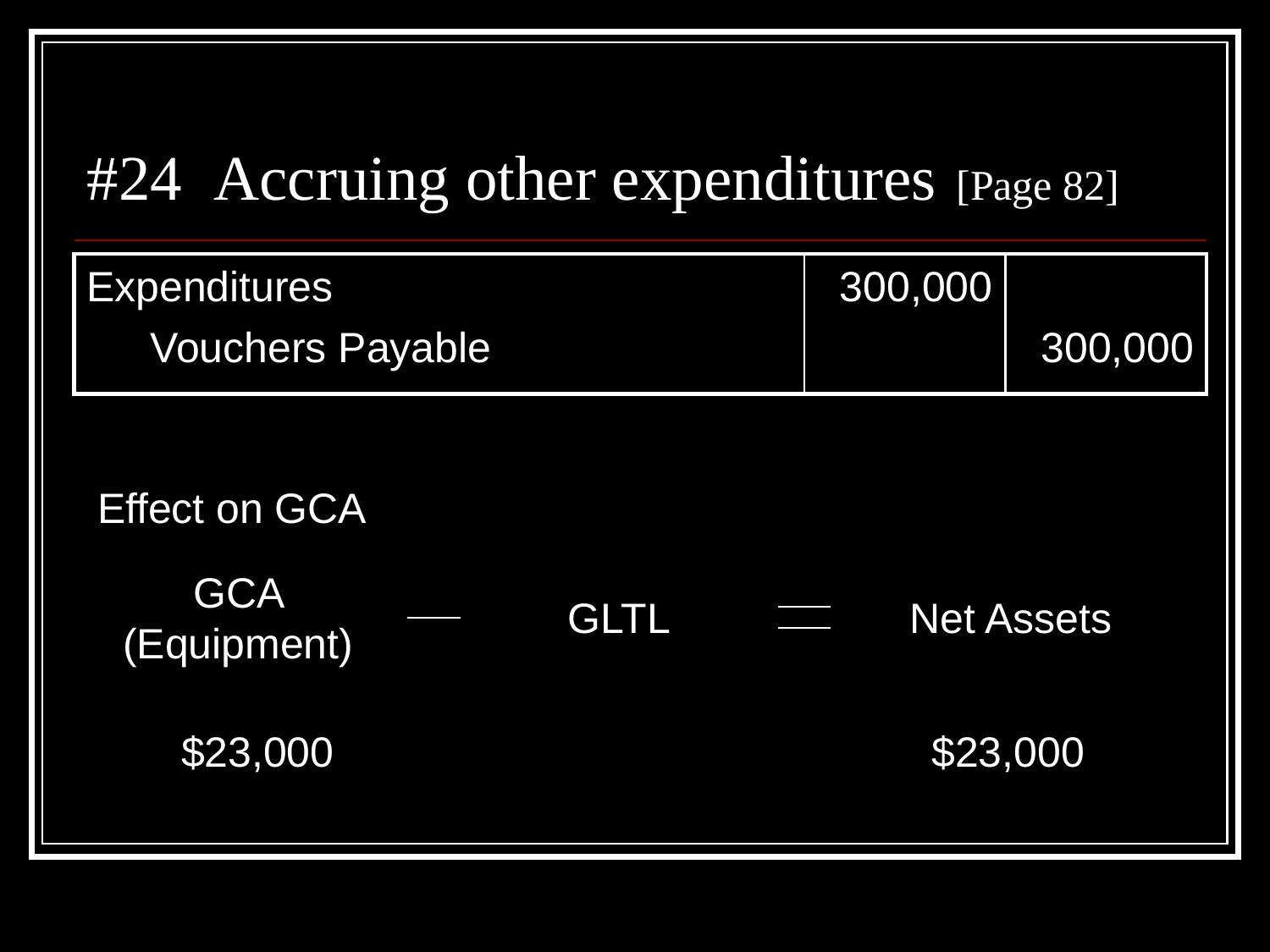# #25 Paying amounts owed [Page 82]

| Vouchers Payable | 360,000 |         |
|------------------|---------|---------|
| <b>Cash</b>      |         | 360,000 |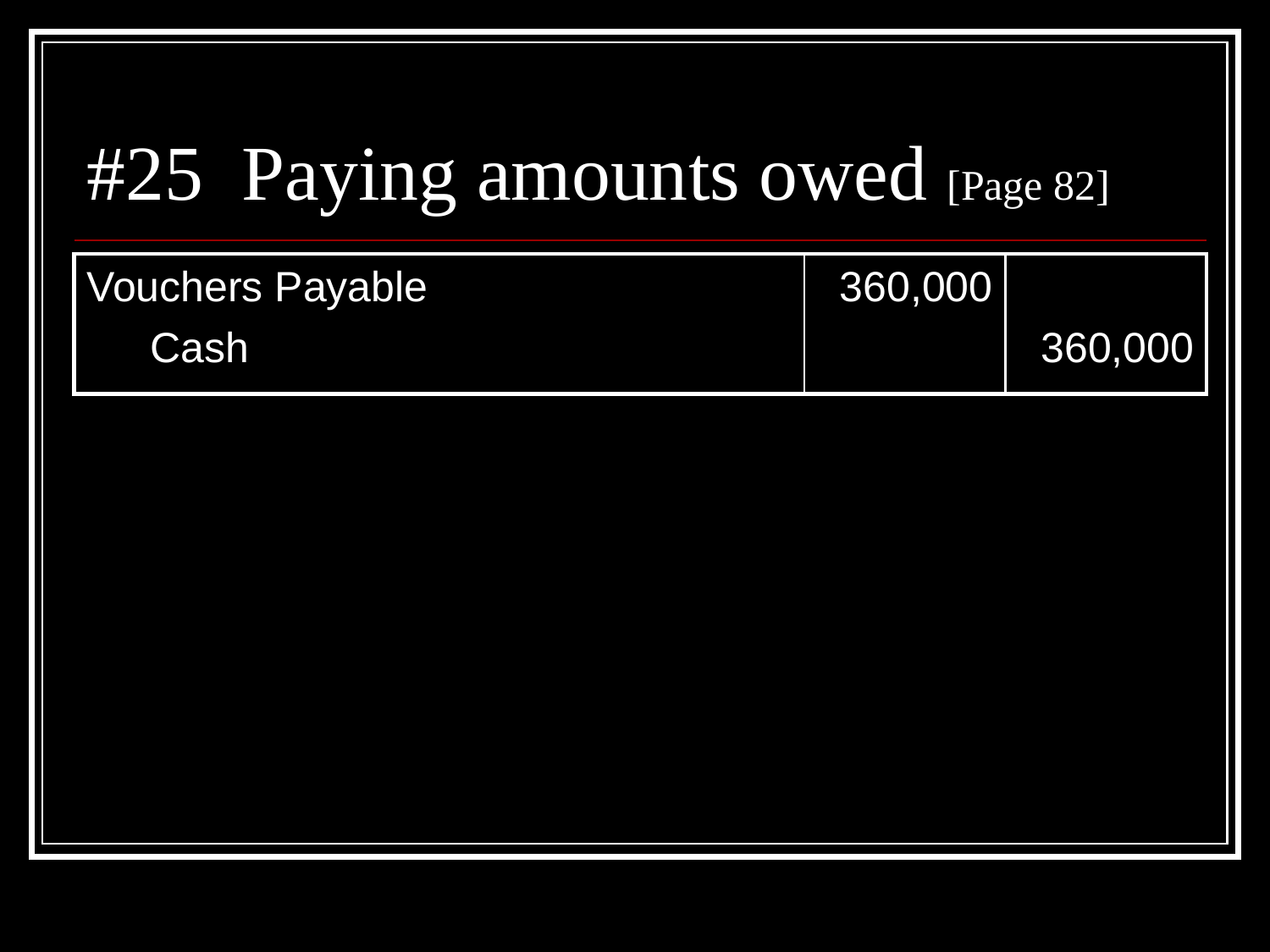#### #26 Interfund transaction: Payment to ISF of balance owed [Page 82]

| <b>I Due to Internal Service Fund</b> | 22,500 |        |
|---------------------------------------|--------|--------|
| <b>Cash</b>                           |        | 22,500 |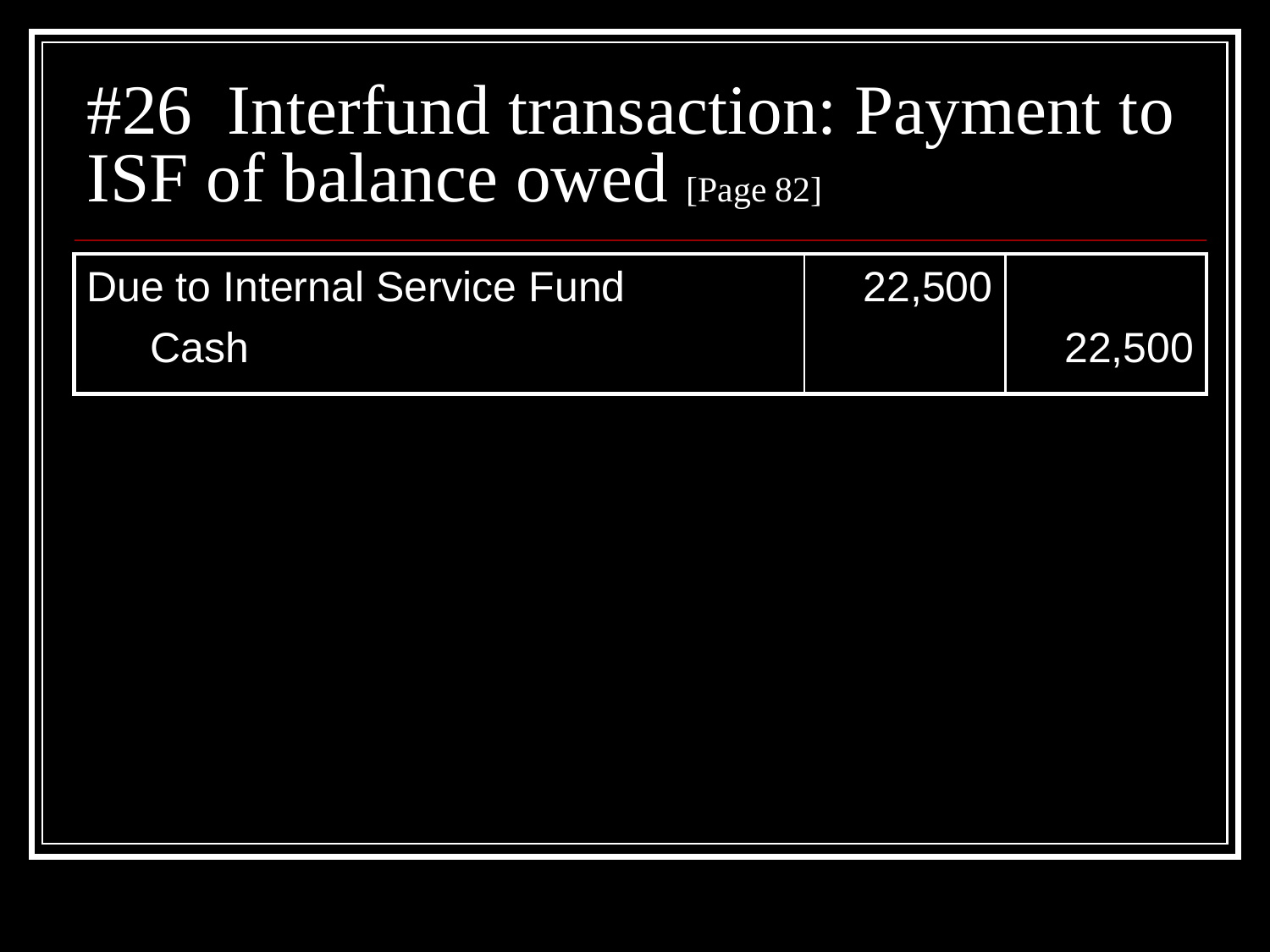#### #27 Collect accounts receivable [Page 83]

| Cash                       | 13,000 |        |
|----------------------------|--------|--------|
| <b>Accounts Receivable</b> |        | 13,000 |
|                            |        |        |
|                            |        |        |
|                            |        |        |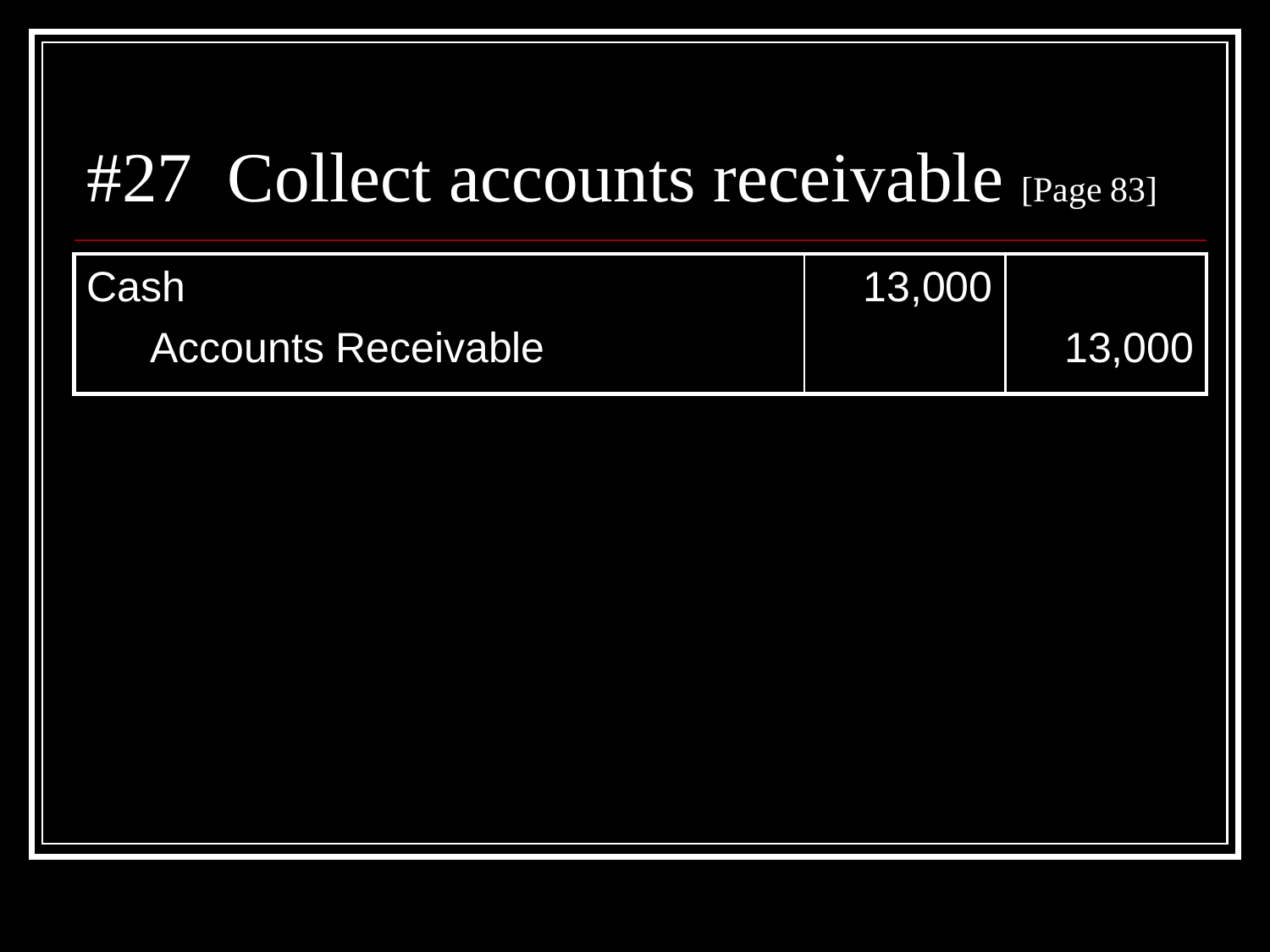#### #28 Write-off an account [Page 83]

| Allowance for Uncollectible Accounts |     |     |
|--------------------------------------|-----|-----|
| Receivable <sup>1</sup>              | 400 |     |
| <b>Accounts Receivable</b>           |     | 400 |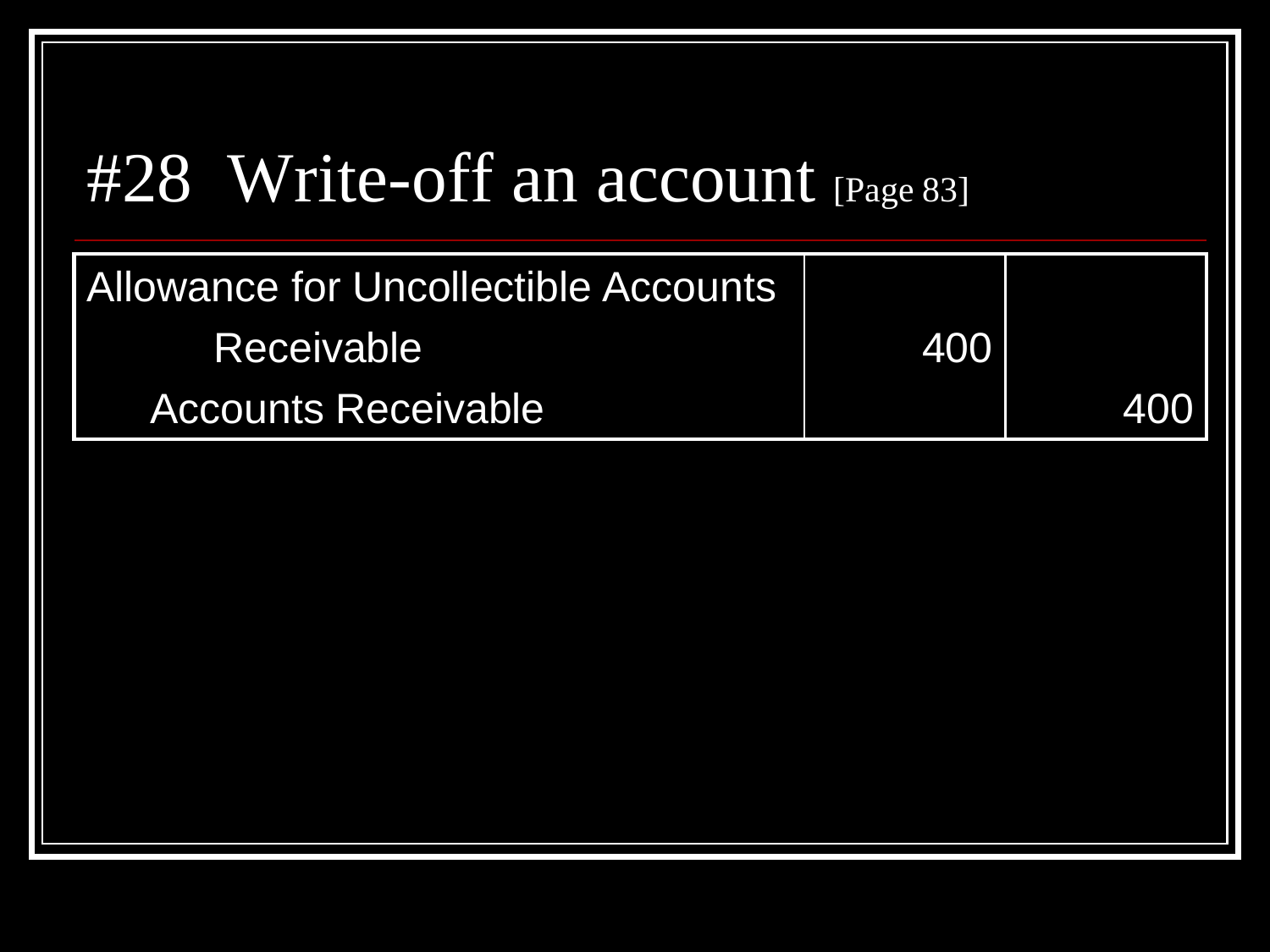# #29 Correcting an error [Page 83]

| Correction of Prior Year Error | 300 |        |
|--------------------------------|-----|--------|
| <b>Vouchers Payable</b>        |     | 1300 I |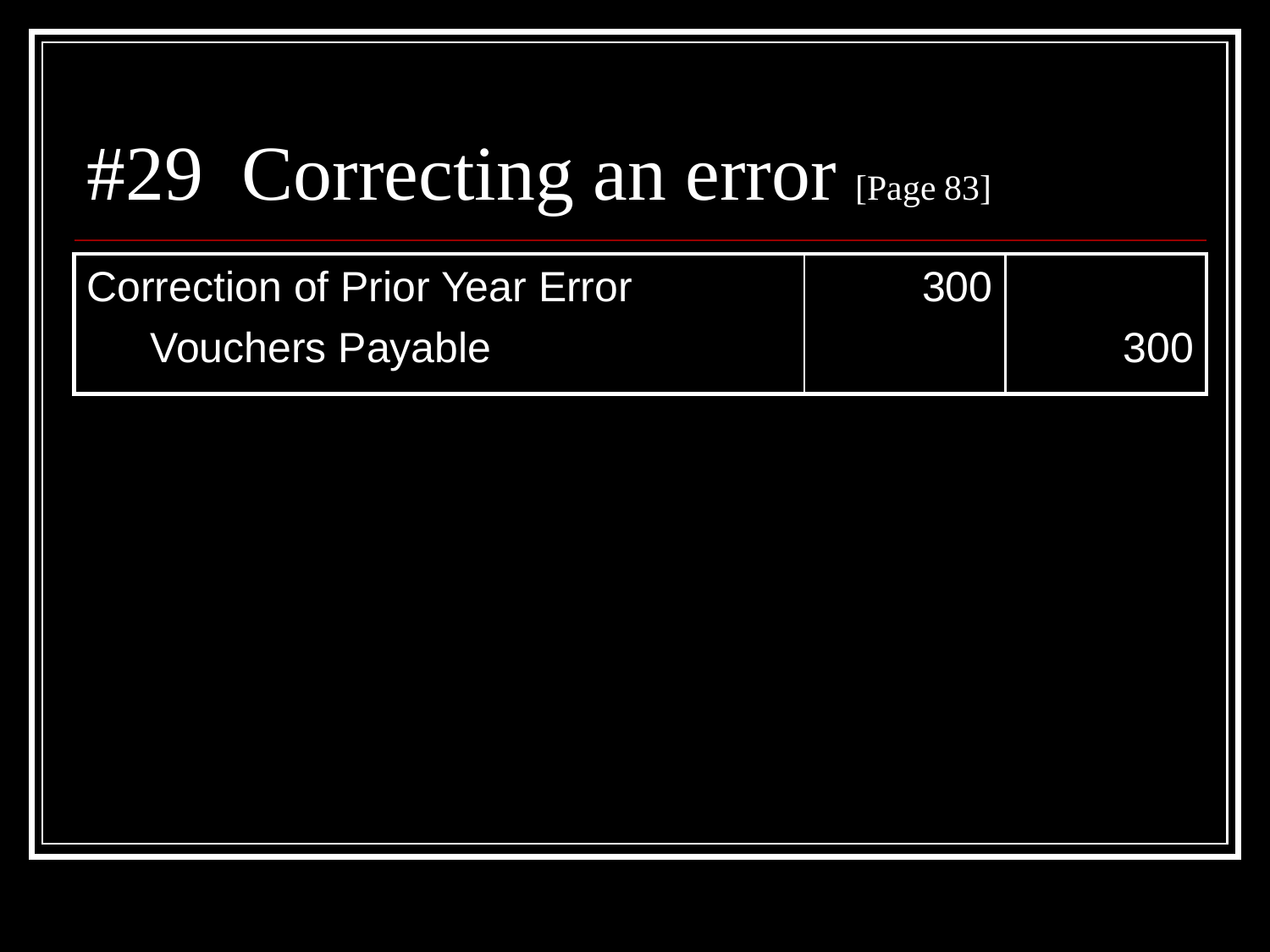### Using the CPYE Account

- Some wonder about using the Correction of Prior Year Error Account (CPYE)
- Since the previous year's expenditure accounts have been closed, it can't be charged to that account
- The use of the Unreserved Fund Balance account is an option, but doing so would hide the error
- Besides, remember to where the CPYE account will be closed: Unreserved Fund Balance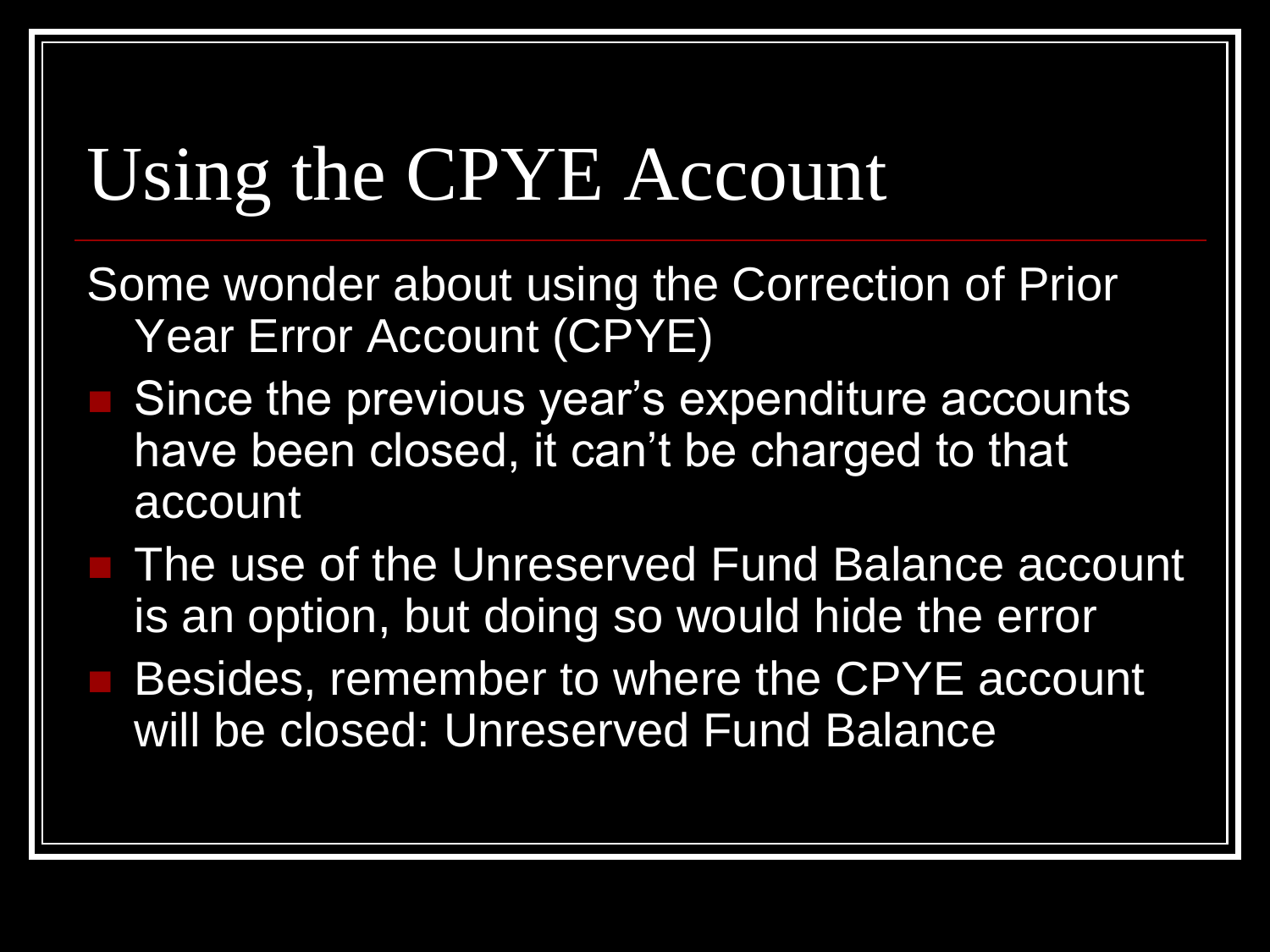### Year-End Adjustments

#### Revenue Adjustments

- Interest on investments and delinquent taxes
- **Unbilled charges for services**
- **Unrestricted intergovernmental grants that are** due but haven't been received
- Expenditure Adjustments
	- Interest on *short-term* debt
	- Accrued payroll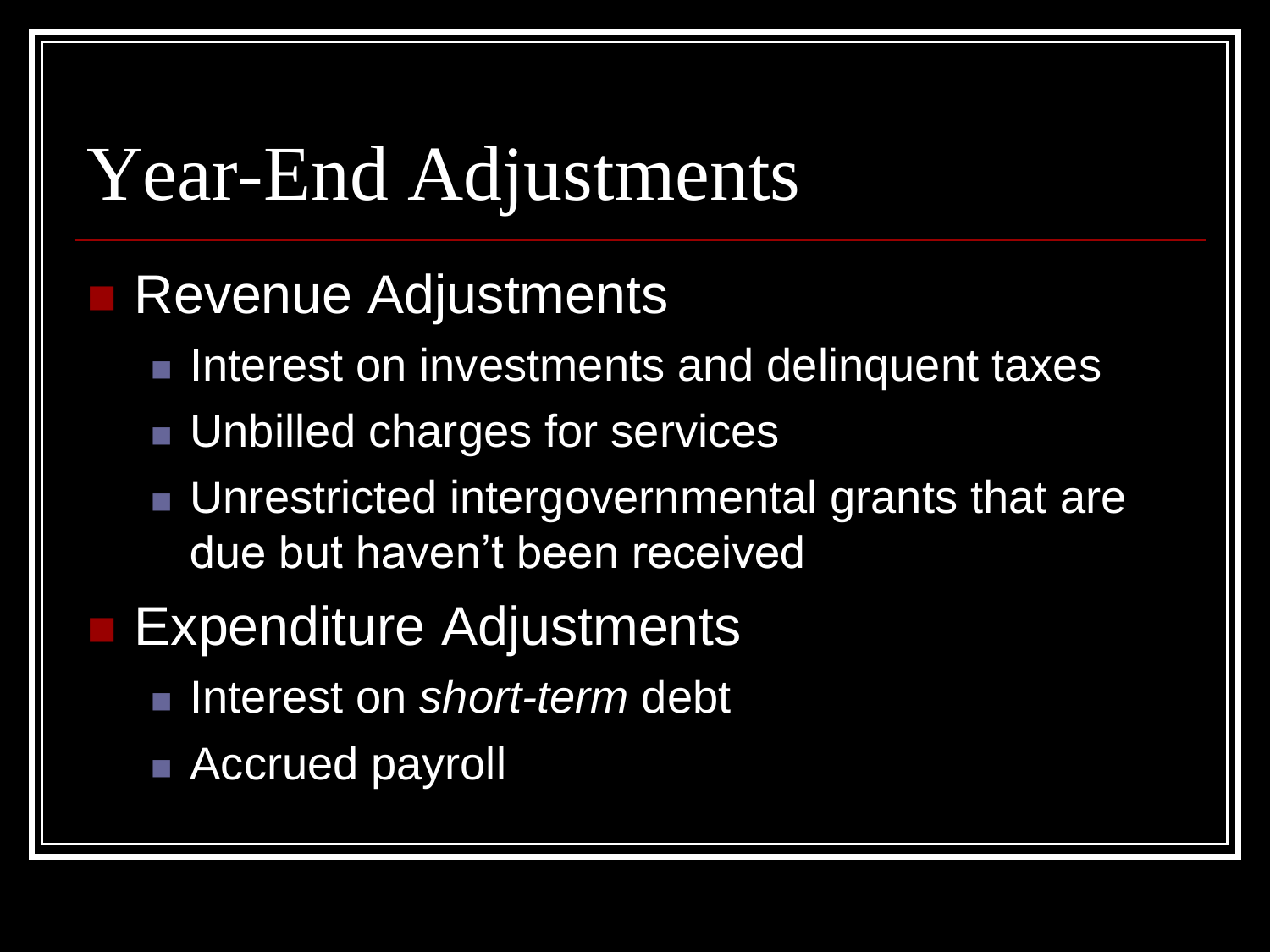### A1 Interest & Penalties [Page 83]

| <b>Interest &amp; Penalties Receivable</b> | 550 |     |
|--------------------------------------------|-----|-----|
| <b>Allowance for Uncollectible</b>         |     |     |
| <b>Interest &amp; Penalties</b>            |     | 50  |
| <b>Revenues – Interest &amp; Penalties</b> |     | 500 |
|                                            |     |     |
|                                            |     |     |
|                                            |     |     |
|                                            |     |     |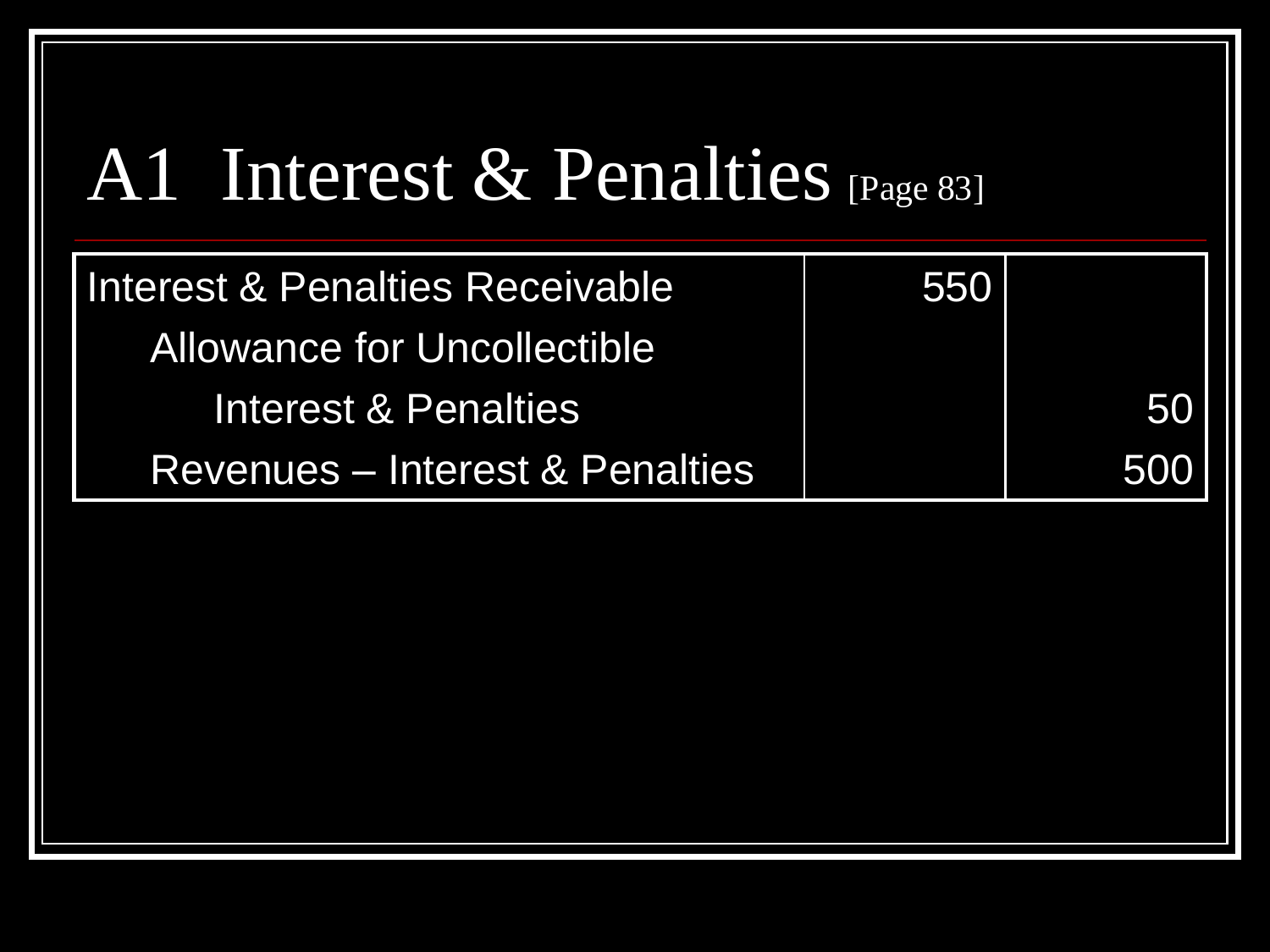#### A2 Accrued interest on investments [Page 84]

| <b>Accrued Interest Receivable</b> | 400 |       |
|------------------------------------|-----|-------|
| <b>Revenues</b>                    |     | 400 l |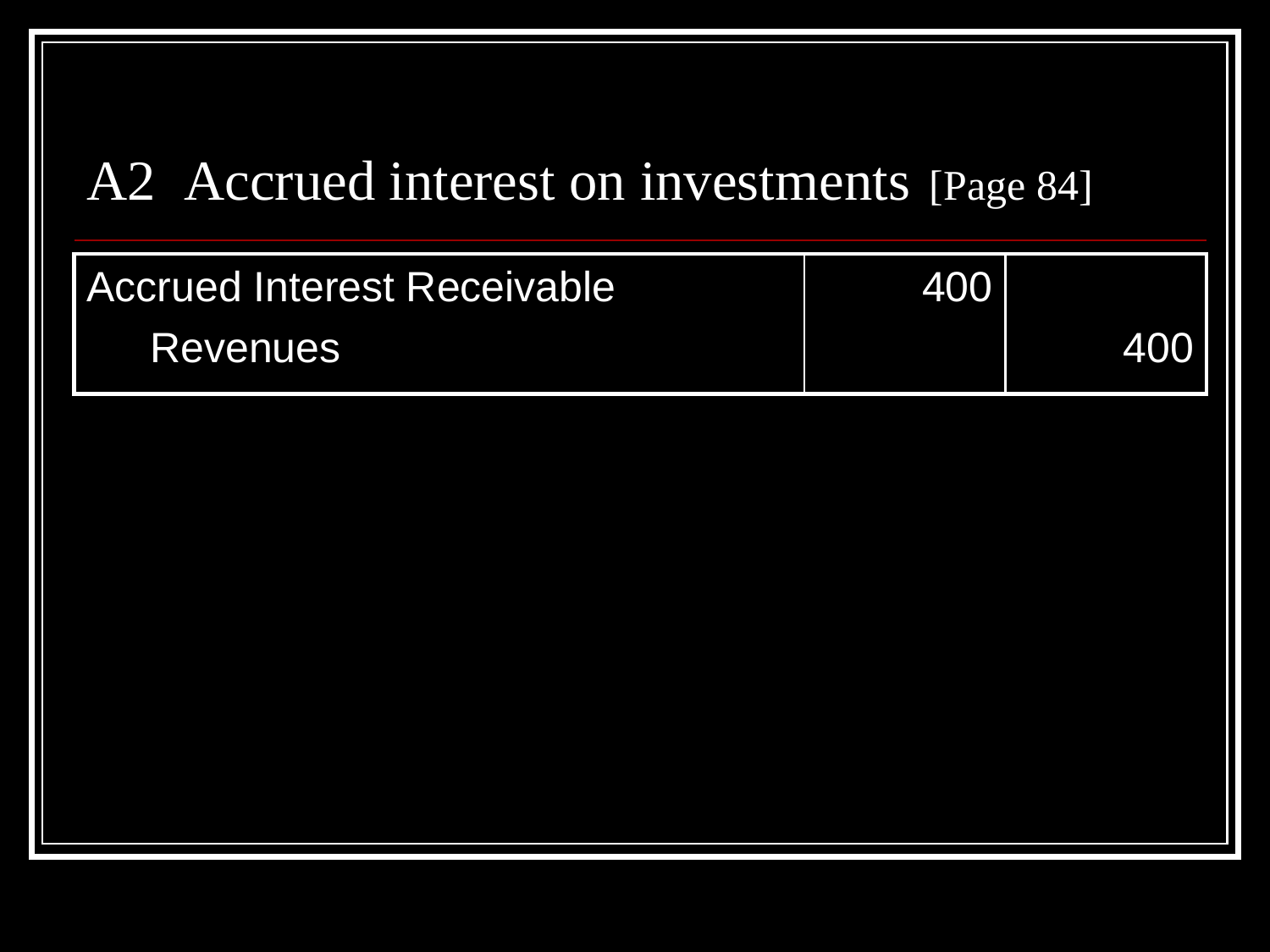#### A3 Accrued interest on short-term debt [Page 84]

| Expenditures                    | 250 |       |
|---------------------------------|-----|-------|
| <b>Accrued Interest Payable</b> |     | 250 l |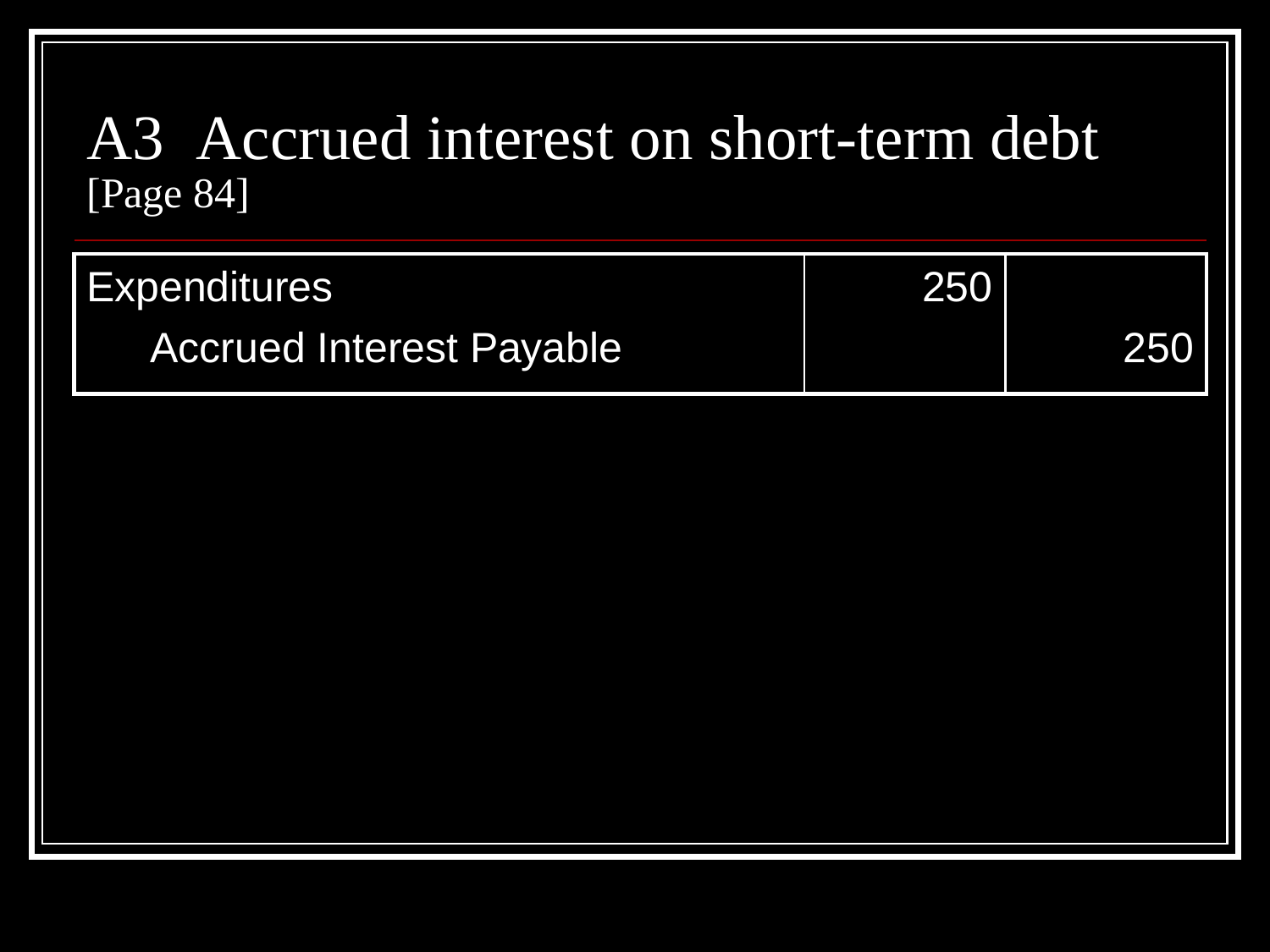### Closing Entry Process

- Close the operating accounts and update Unreserved Fund Balance
- Close subsidiary revenue and expenditure accounts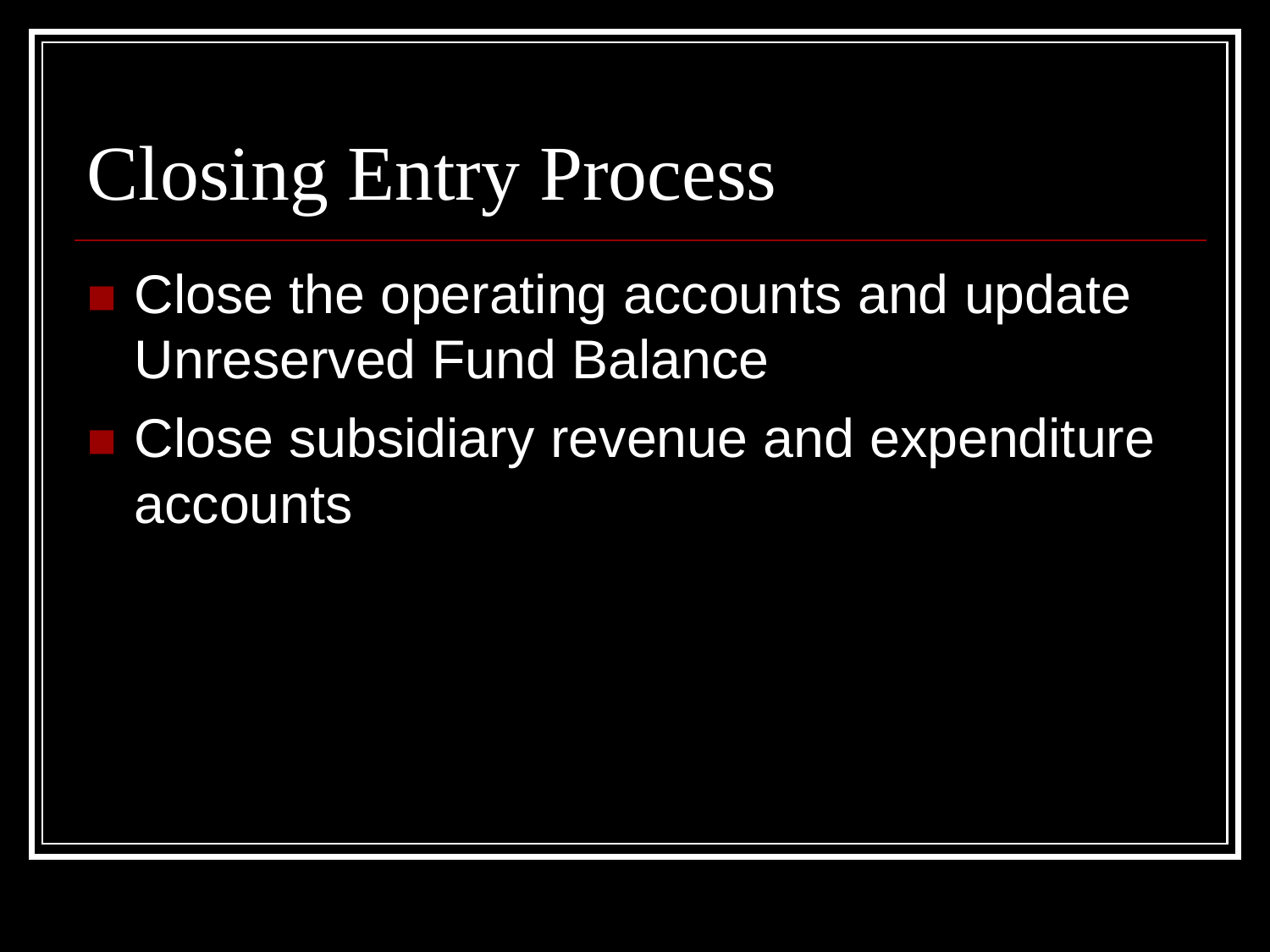### C Close the Actual [Page 85]

| <b>Revenues</b>                       | 438,100 |         |
|---------------------------------------|---------|---------|
| <b>Transfer from SRF</b>              | 10,000  |         |
| Special Item - Proceeds from Sale of  |         |         |
| <b>Beach Property</b>                 | 8,000   |         |
| Extraordinary Item - Insurance        |         |         |
| <b>Recovery Proceeds</b>              | 5,750   |         |
| <b>Unreserved Fund Balance</b>        |         | 51,300  |
| <b>Expenditures</b>                   |         | 399,250 |
| <b>Transfer to DSF</b>                |         | 5,000   |
| <b>Transfer to EF</b>                 |         | 6,000   |
| <b>Correction of Prior Year Error</b> |         | 300     |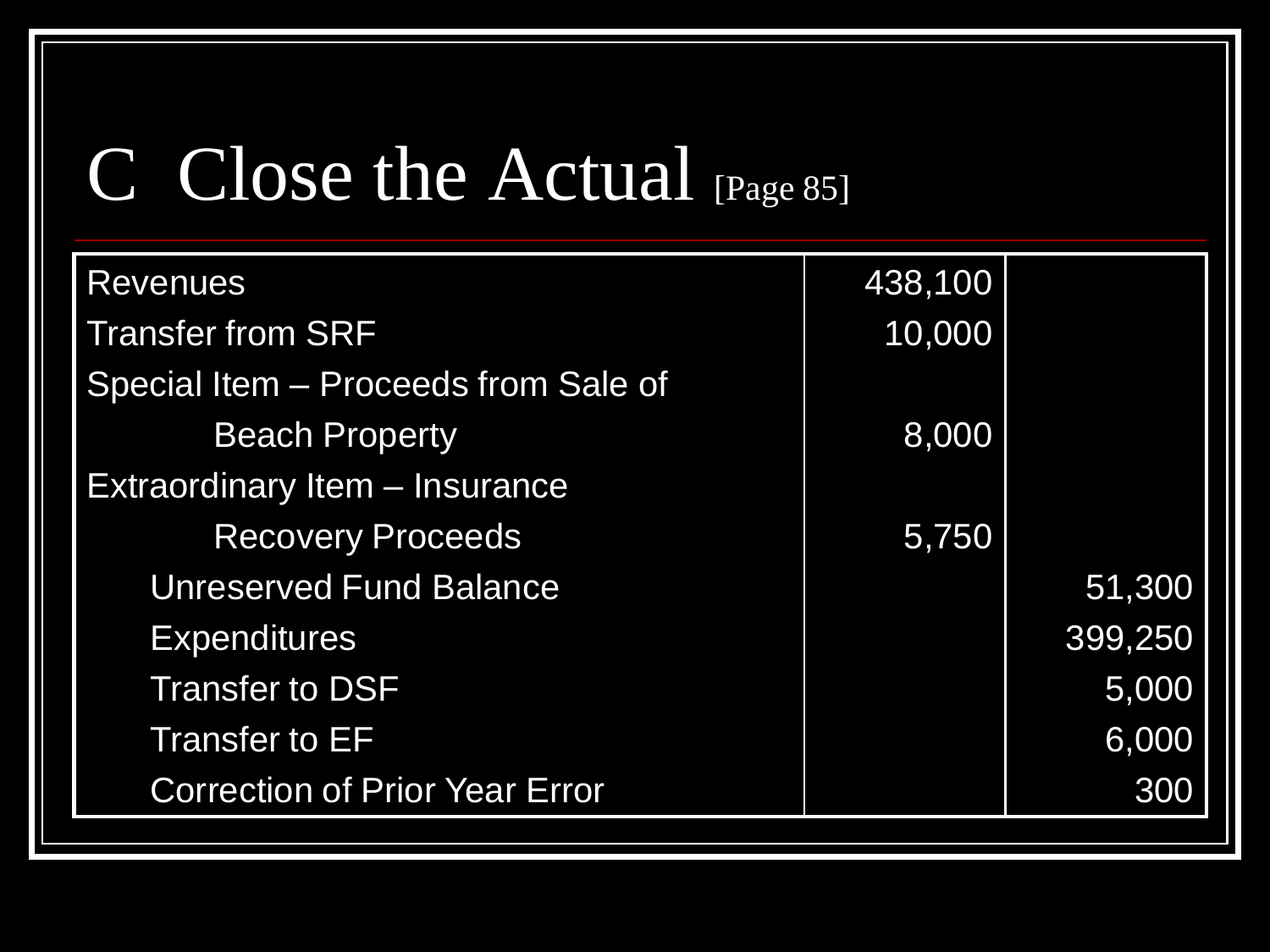### Reserve for Encumbrances

 Reserves indicate that portion of Fund Balance not available for appropriation Reserve for Encumbrances indicates amount that *must* be appropriated next year for transactions started in current year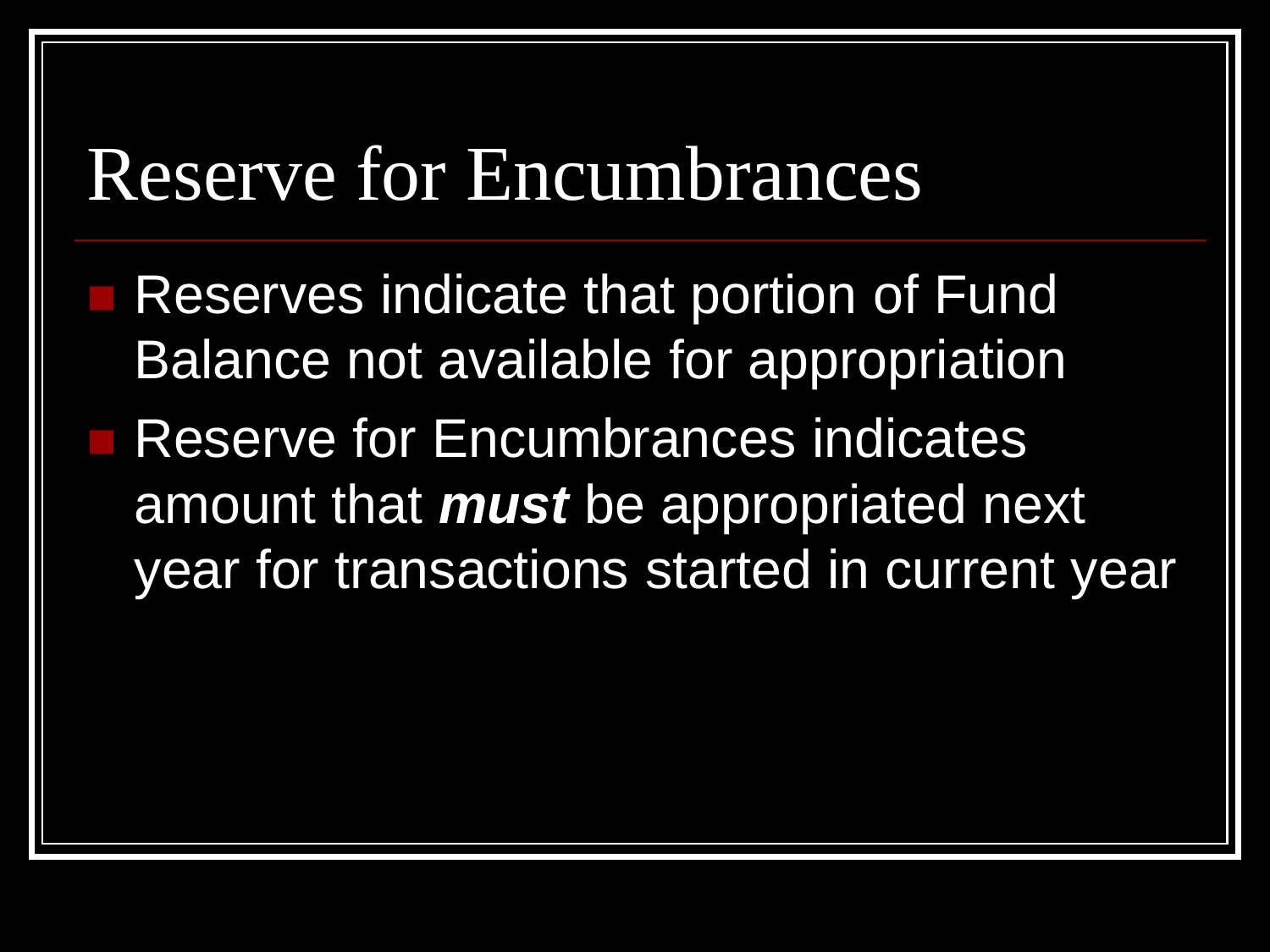# #30 Outstanding orders [Page 84]

| Unreserved Fund Balance  | 20,000 |        |
|--------------------------|--------|--------|
| Reserve for Encumbrances |        | 20,000 |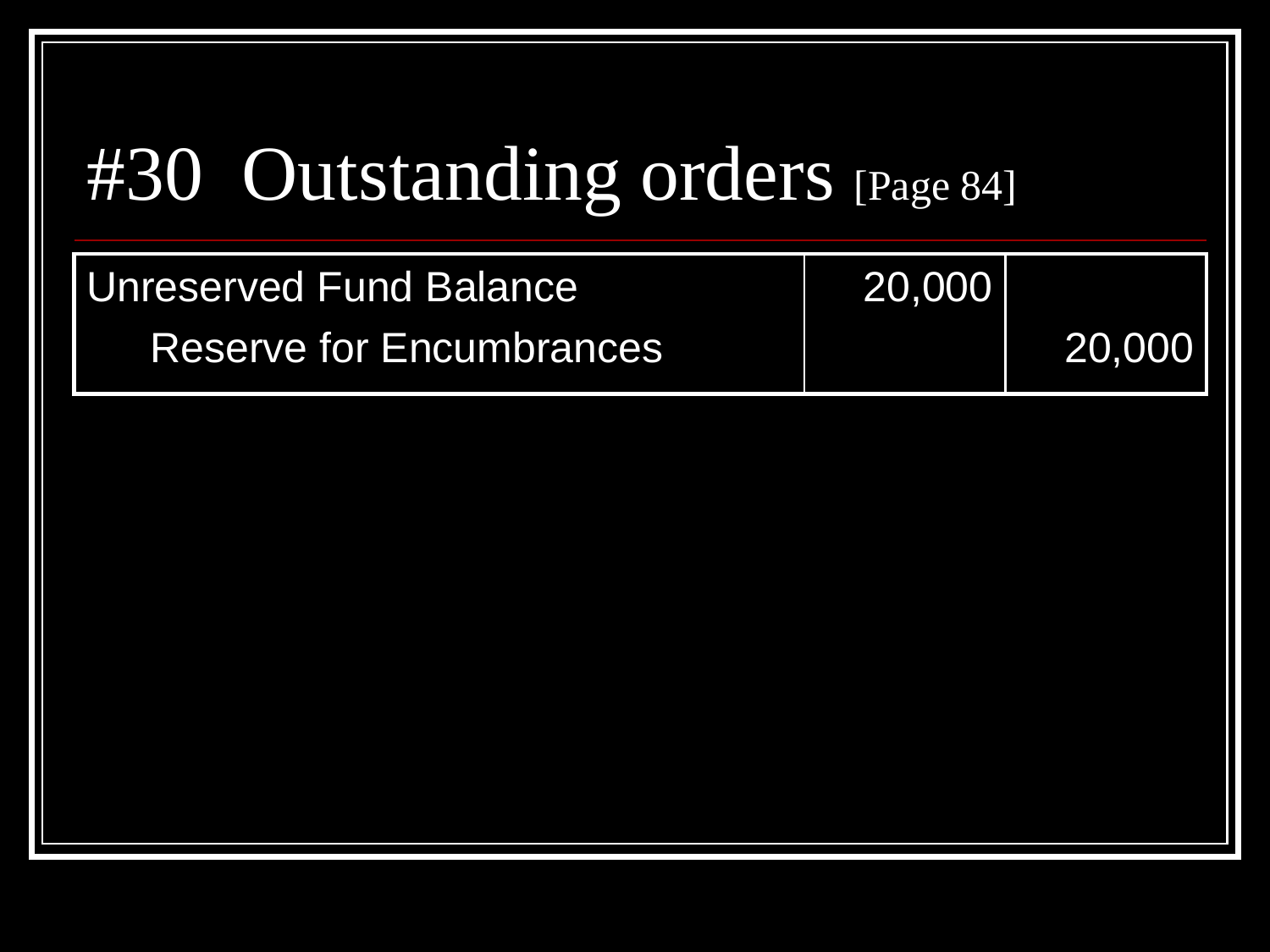### General Fund Financial Statements

#### Balance Sheet

- Statement of Revenues, Expenditures, and Changes in Fund Balance
	- Revenues, Expenditures, and Changes in Fund Balance – Budget-to-Actual
		- Statement of . . ., if part of the Basic Financial **Statements**
		- Schedule of . . ., if placed in Required Supplementary Information (RSI)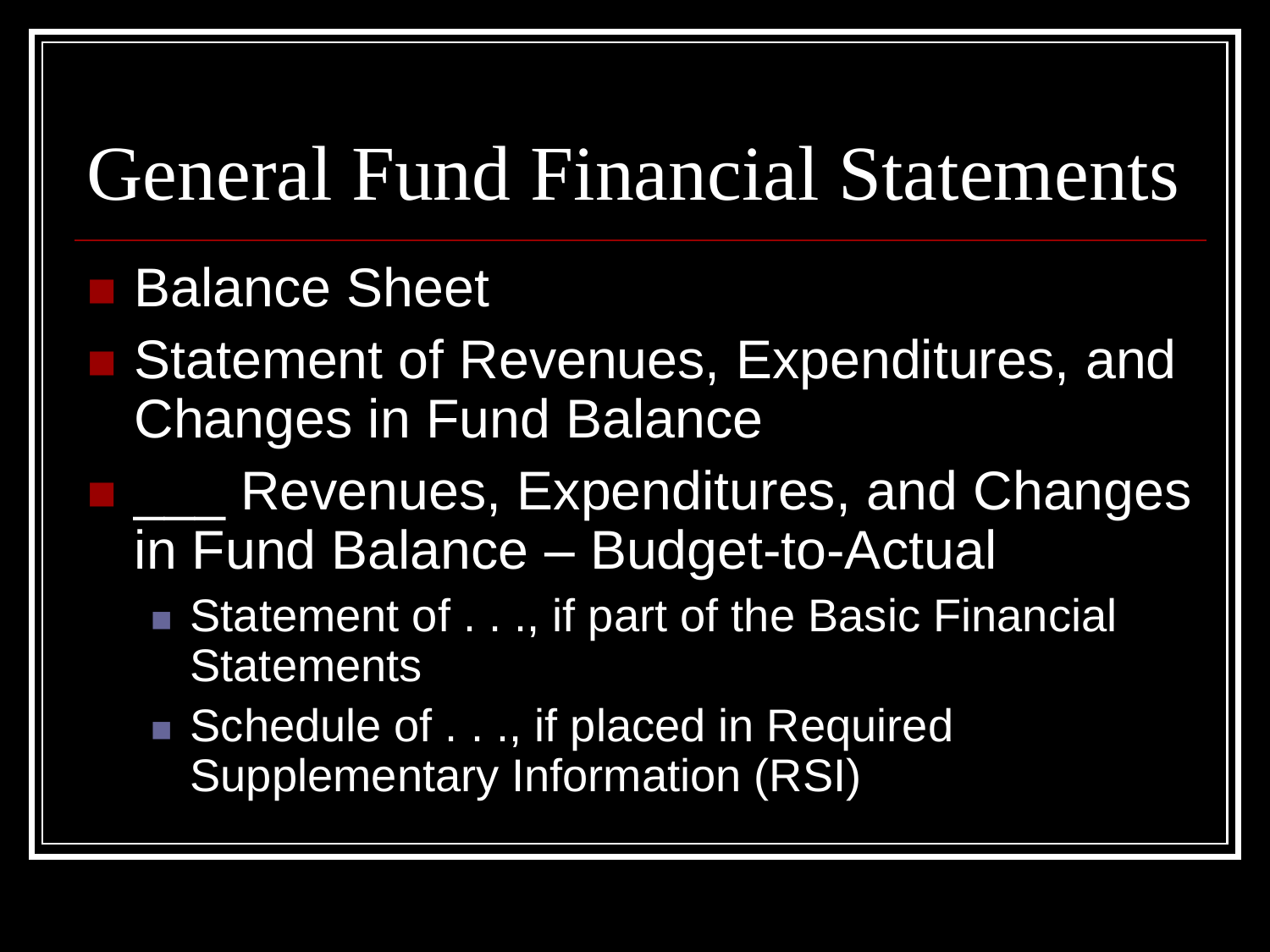#### Balance Sheet

#### Standard Report Format

Current Assets = Current Liabilities + Fund Balance

- **Fund Balance presented in two sections** 
	- Reserved with specific reserves identified
	- Unreserved which may be further divided into
		- **Designated with specific designations identified Undesignated**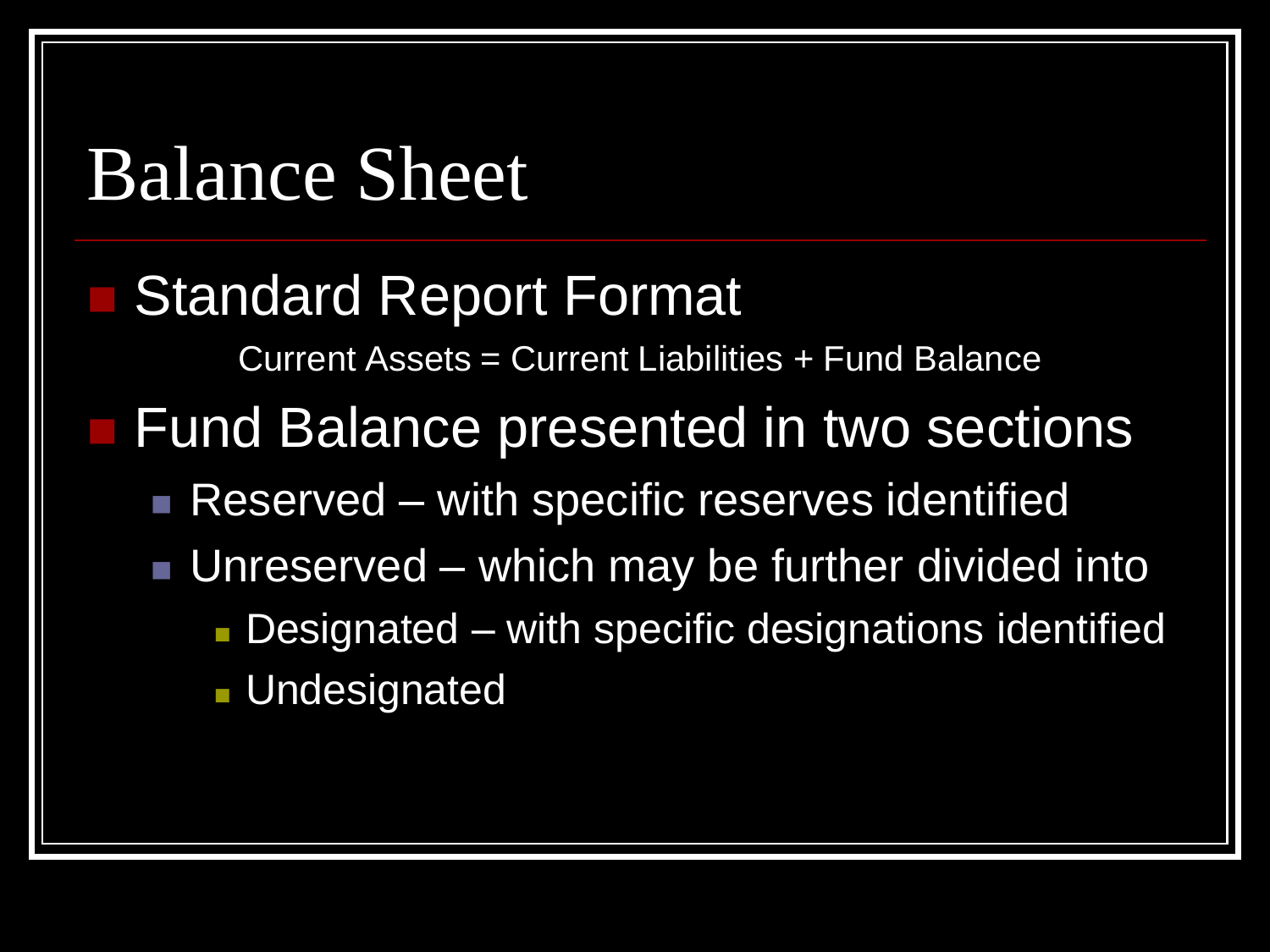### Reserves of Fund Balance

- Indicate that some amounts are not available for appropriation or expenditure
- Creation requires action by governing council
- Common reserves:
	- **Encumbrances**
	- **Petty Cash**
	- **Inventories**
	- **Advances**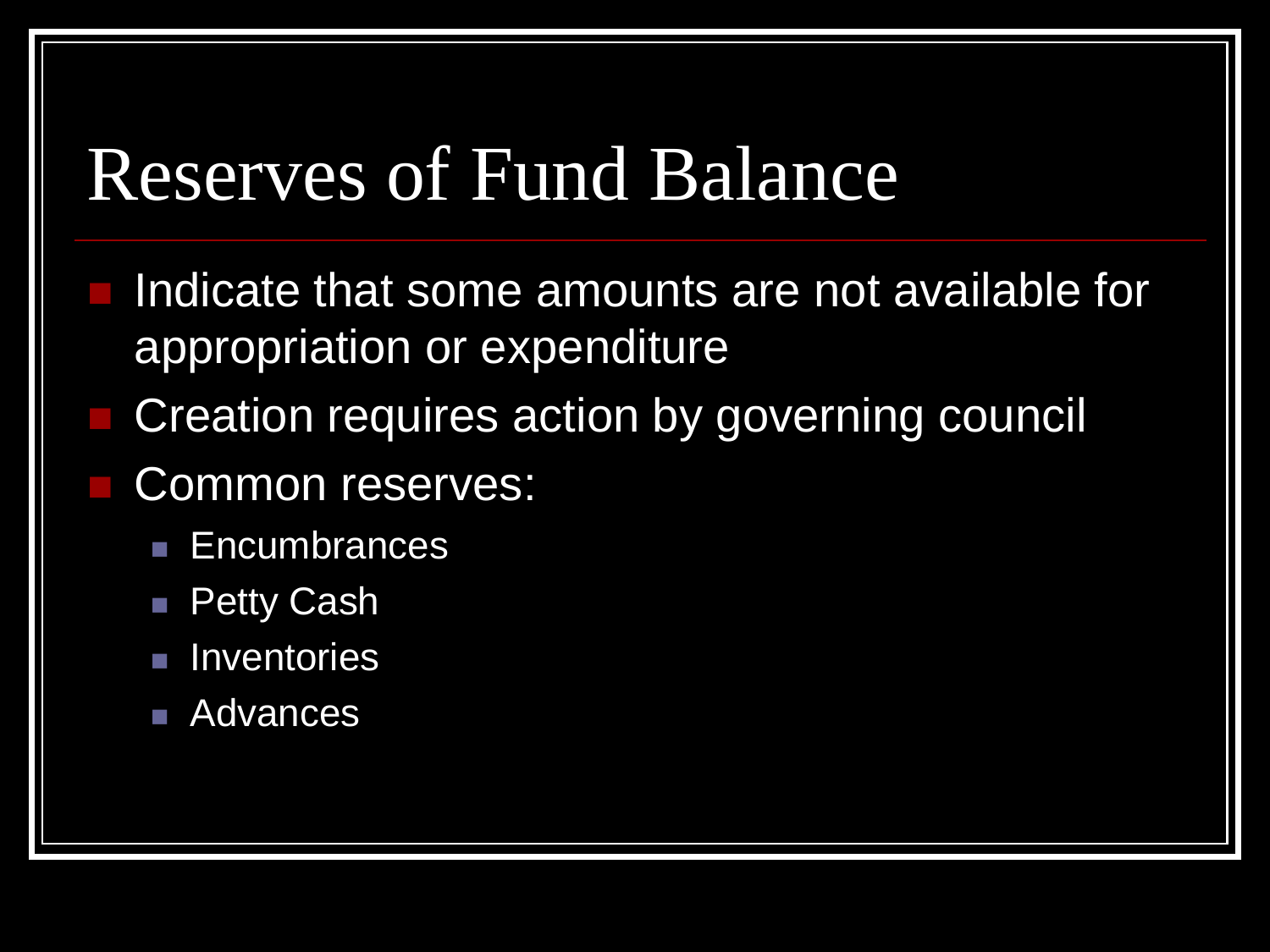# Long-Term Loan [Page 91]

| "The Loan"                        |       |       |
|-----------------------------------|-------|-------|
| <b>Advance to SRF</b><br>Cash     | 5,000 | 5,000 |
| "The Reserve"                     |       |       |
| <b>Unreserved Fund Balance</b>    | 5,000 |       |
| <b>Reserve for Advance to SRF</b> |       | 5,000 |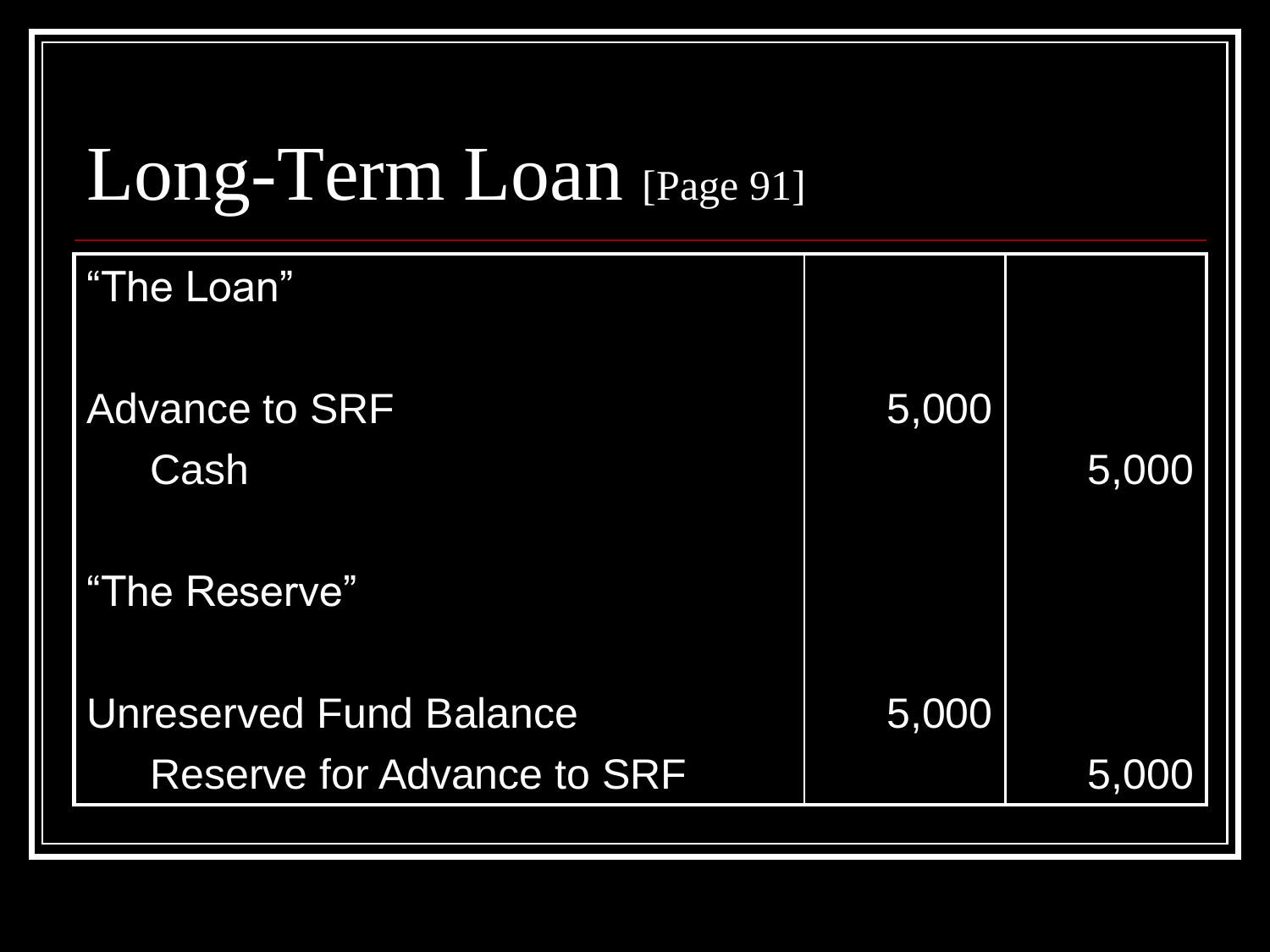#### Unreserved Fund Balance

- Available for appropriation and expenditure
- May be designated for some specific purpose
	- **Normally done by Finance Director**
	- **Less formal than a reserve**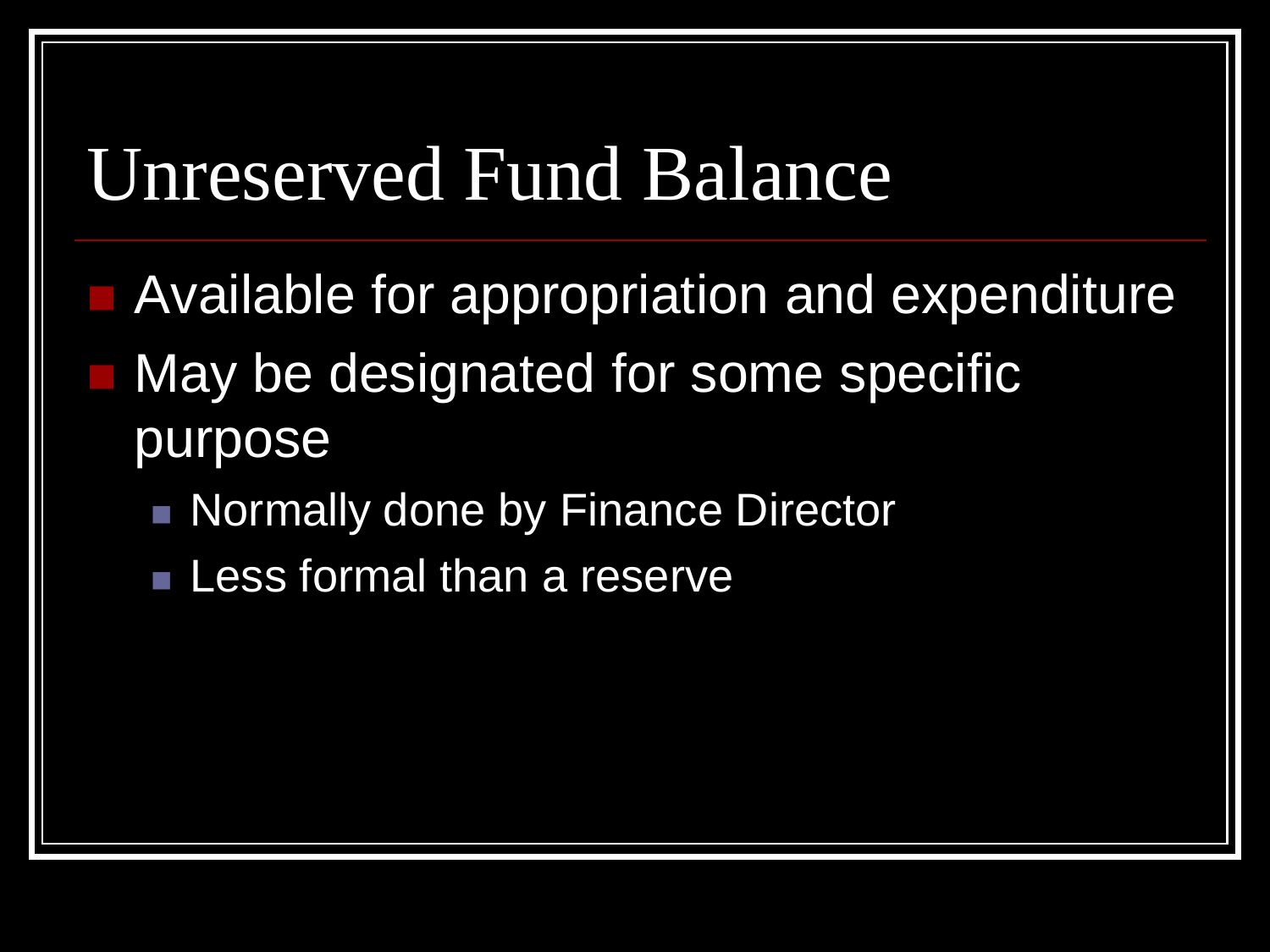Statement of Revenues, Expenditures, & Changes in Fund Balance

- May be referred to as the operating statement
- Format specified by the GASB (there had been optional formats prior to 1999)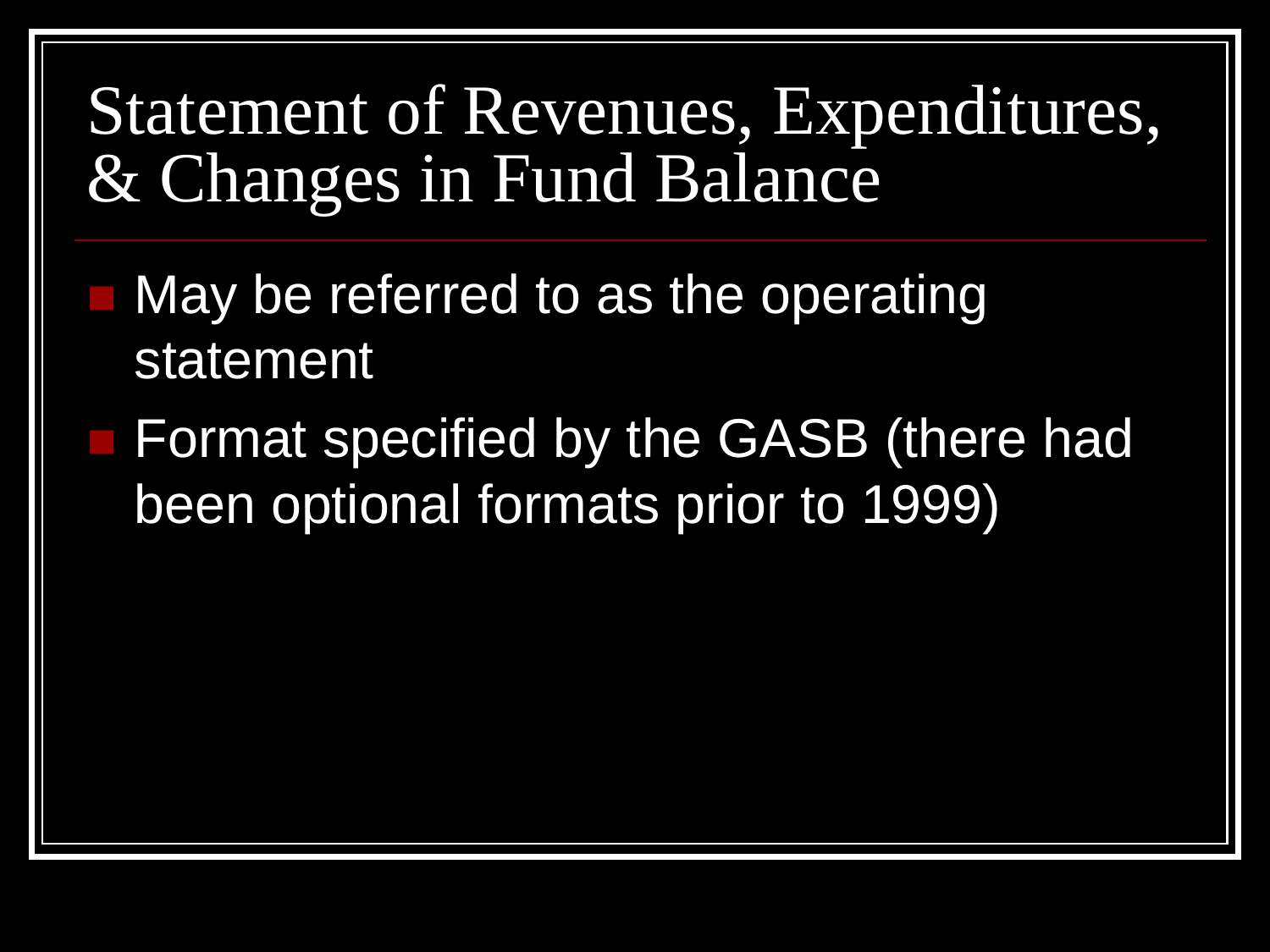# Operating Statement Format

Revenues (detailed)

- Expenditures (detailed)
- Excess (Deficiency) of Revenues Over (Under) Expenditures  $=$
- Other Financing Sources (Uses), including Transfers (detailed)  $^{+}$
- Special and Extraordinary items (detailed)  $^{+}$
- Net Change in Fund Balances  $=$
- Fund Balances Beginning of Period  $^+$
- Fund Balances End of Period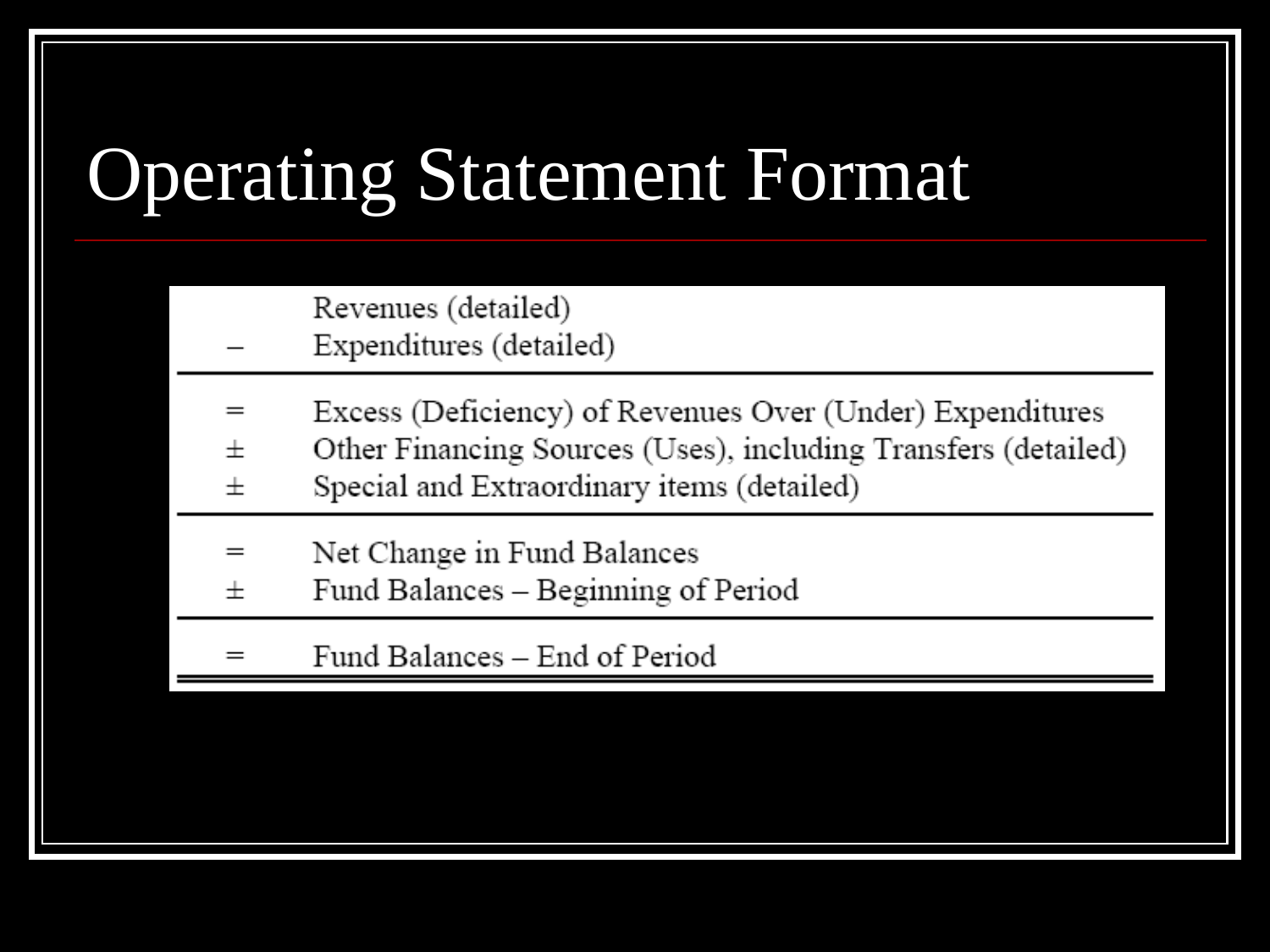### Notes on the "Statement" [Page 94]

- Beginning Fund Balance shown "as previously reported" and than corrected for error
- Transfers reported separately from revenues and expenditures
- Special item and extraordinary item reported between Other Financing Sources (Uses) and Net Change in Fund Balance
- Statement explains changes in fund balance for the year